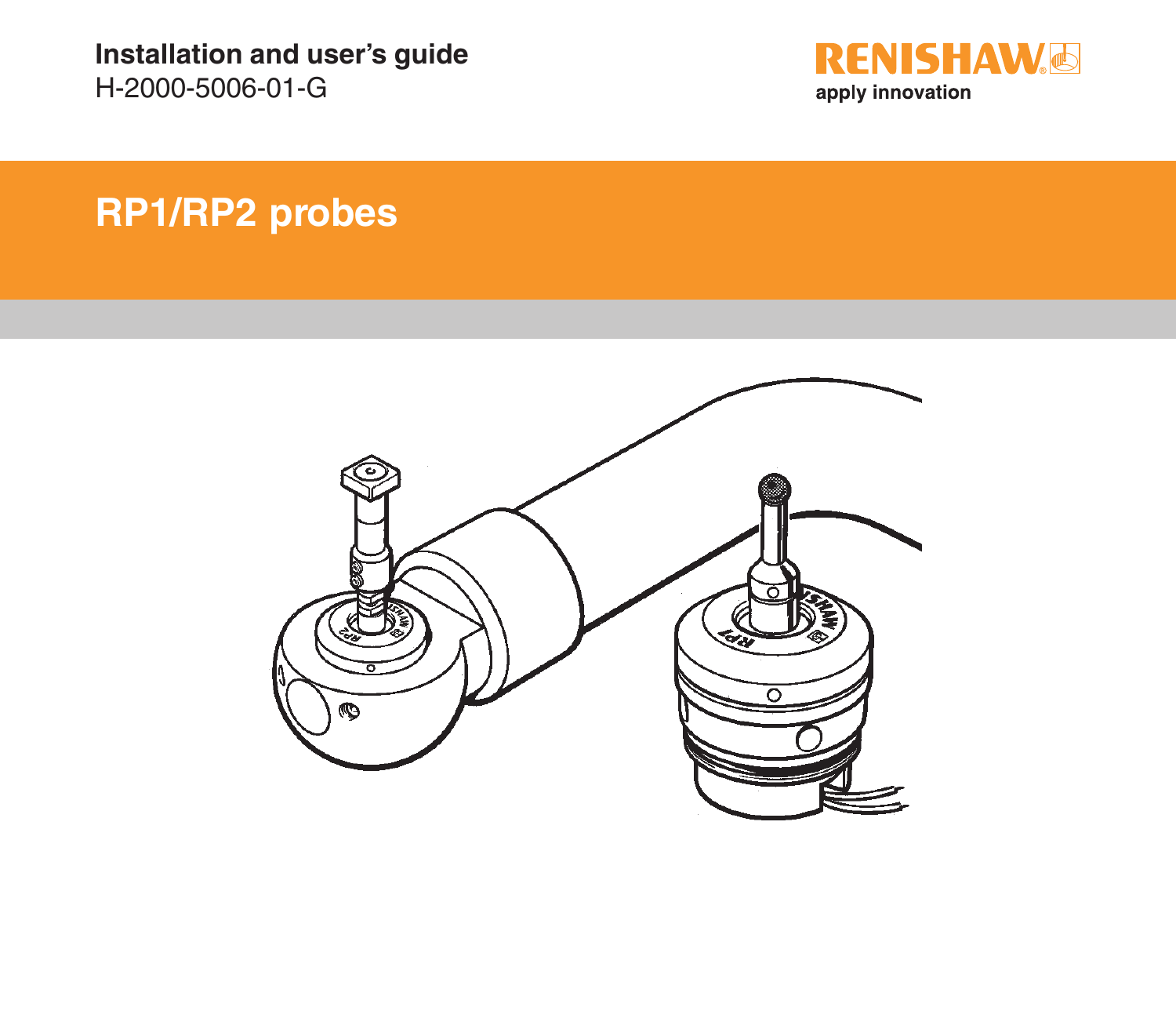© 2002 Renishaw. All rights reserved.

Renishaw® is a registered trademark of Renishaw plc.

This document may not be copied or reproduced in whole or in part, or transferred to any other media or language, by any means, without the prior written permission of Renishaw.

The publication of material within this document does not imply freedom from the patent rights of Renishaw plc.

#### **Disclaimer**

Considerable effort has been made to ensure that the contents of this document are free from inaccuracies and omissions. However, Renishaw makes no warranties with respect to the contents of this document and specifically disclaims any implied warranties. Renishaw reserves the right to make changes to this document and to the product described herein without obligation to notify any person of such changes.

#### **Trademarks**

All brand names and product names used in this document are trade names, service marks, trademarks, or registered trademarks of their respective owners.

Renishaw part no: H-2000-5006-01-G

Issued: June 2002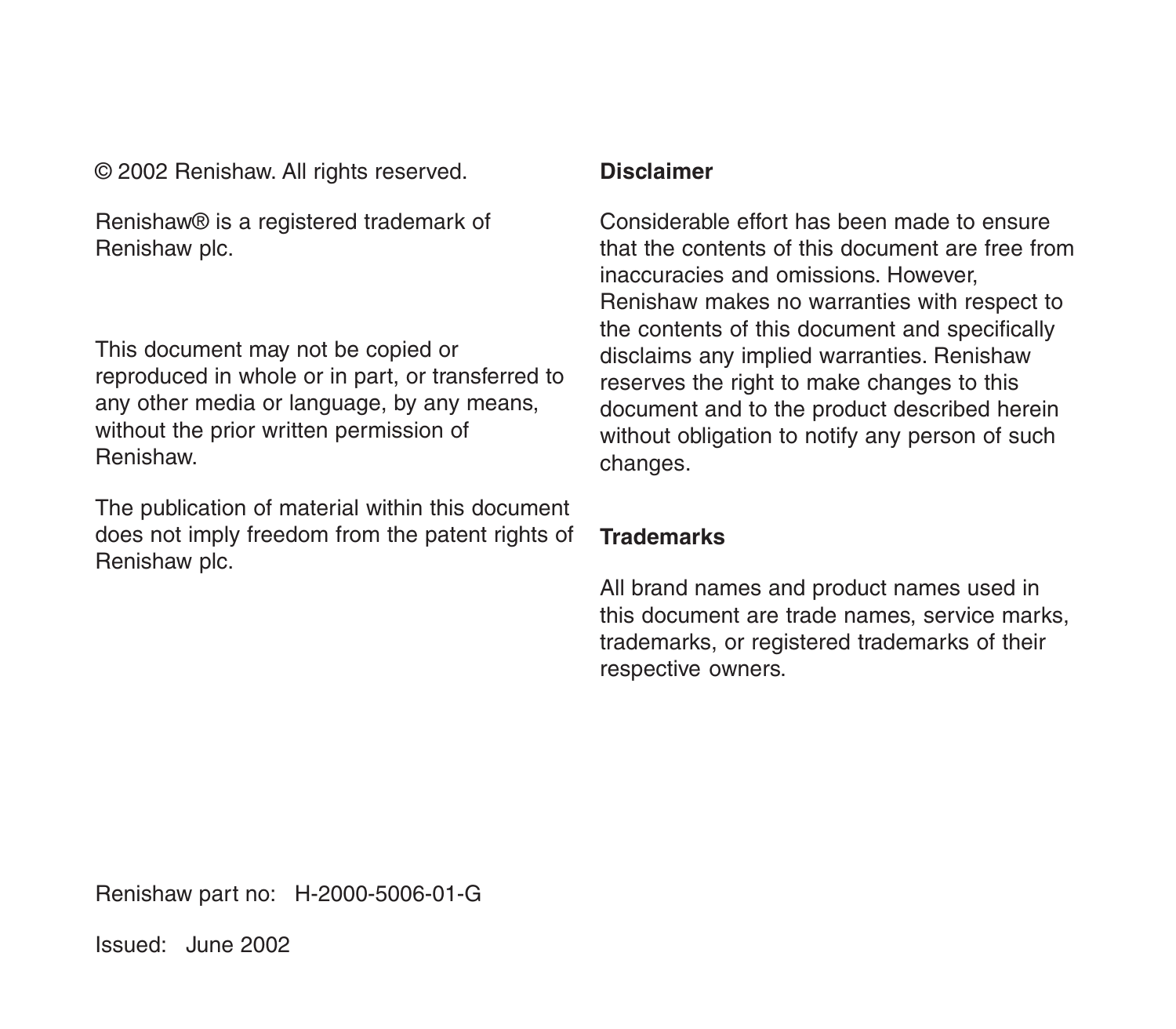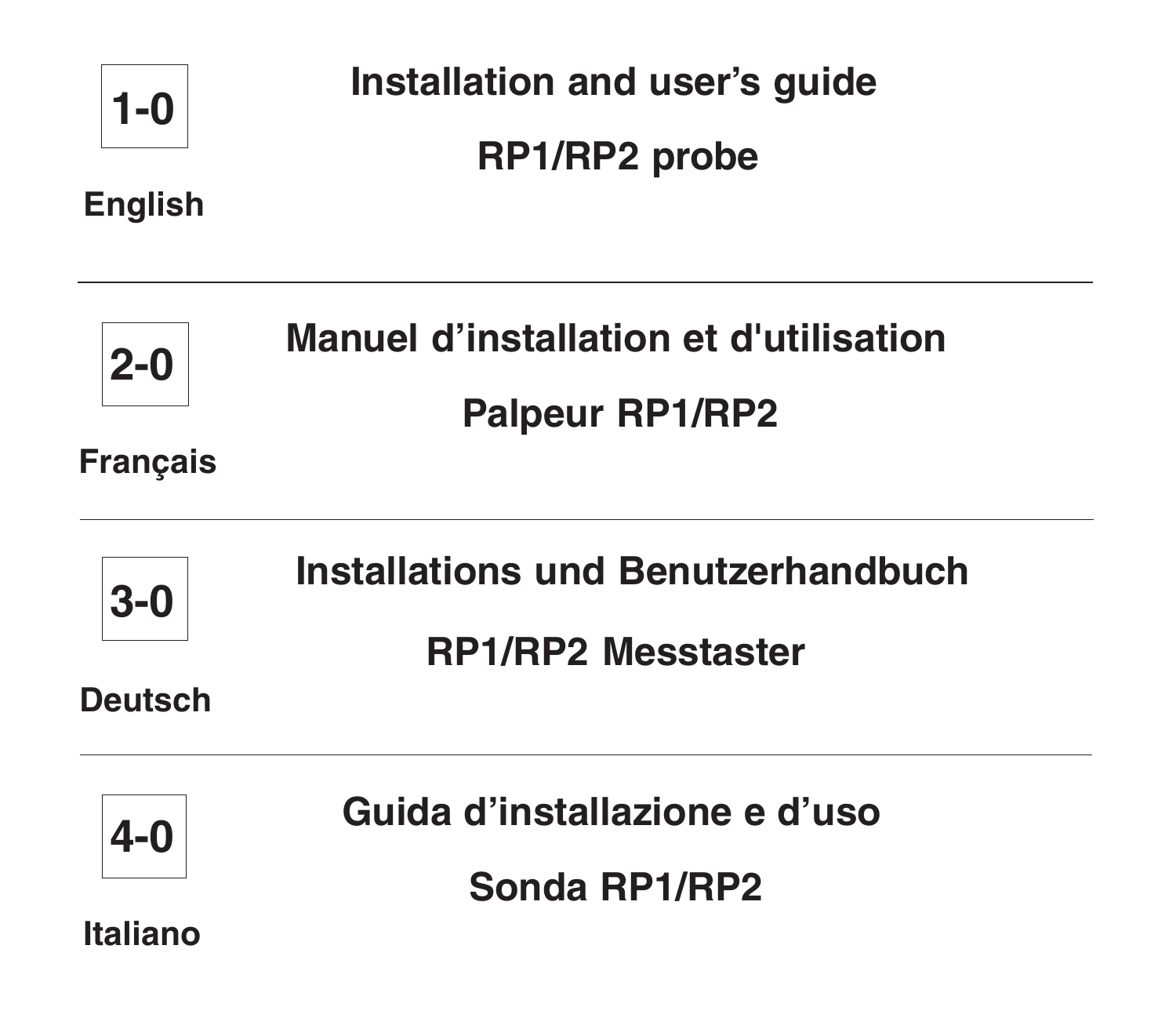# **INSTALLATION AND USERS GUIDE - ENGLISH**

#### **THE PROBE SYSTEM**

Probe systems are easy to use and should provide many years effective trouble free operation.

Instructions given in this user guide will help you to make the best use of your system.

#### **WARRANTY**

Equipment requiring attention under warranty must be returned to your supplier.

No claims will be considered where Renishaw equipment has been misused, or repairs or adjustments have been attempted by unauthorised persons.

## **CHANGES TO EQUIPMENT**

Renishaw reserves the right to change specifications without notice.

## **CNC MACHINE**

CNC machine tools must always be operated by competent persons in accordance with manufacturers instructions.

# **CARE OF THE PROBE SYSTEM**

Keep components reasonably clean.

# $\epsilon$

This product conforms to the following European standards: BS EN 50081-2, BS EN 50082-2 and BS EN 61010-1. It complies with the relevant essential health and safety and protection requirements of the following EC Directives: 73/23/EEC as amended (LOW VOLTAGE), 89/336/EEC as amended (EMC) and 93/68/EEC (CE Marking).

#### **Important**

All relevant safety information, including that incorporated in the installation instructions, user instructions and maintenance instructions must be observed.

#### **FCC DECLARATION**

#### **FCC Section 15.19**

This device complies with Part 15 of the FCC rules.

Operation is subject to the following two conditions:

- 1. This device may not cause harmfull interference.
- 2. This device must accept any interference received, including interference that may cause undesired operation.

#### **FCC Section 15.105**

This equipment has been tested and found to comply with the limits for a Class A digital device, pursuant to Part 15 of the FCC rules. These limits are designed to provide reasonable protection against harmful interference when the equipment is operated in a commercial environment. This equipment generates, uses, and can radiate radio frequency energy and, if not installed and used in accordance with the instruction manual, may cause harmful interference to radio communications. Operation of this equipment in a residential area is likely to cause harmful interference, in which case you will be required to correct the interference at your own expense.

#### **FCC Section 15.21**

The user is cautioned that any changes or modifications not expressly approved by Renishaw plc, or authorised representative could void the user's authority to operate the equipment.

#### **FCC Section 15.27**

The user is also cautioned that any peripheral device installed with this equipment such as a computer, must be connected with a highquality shielded cable to insure compliance with FCC limits.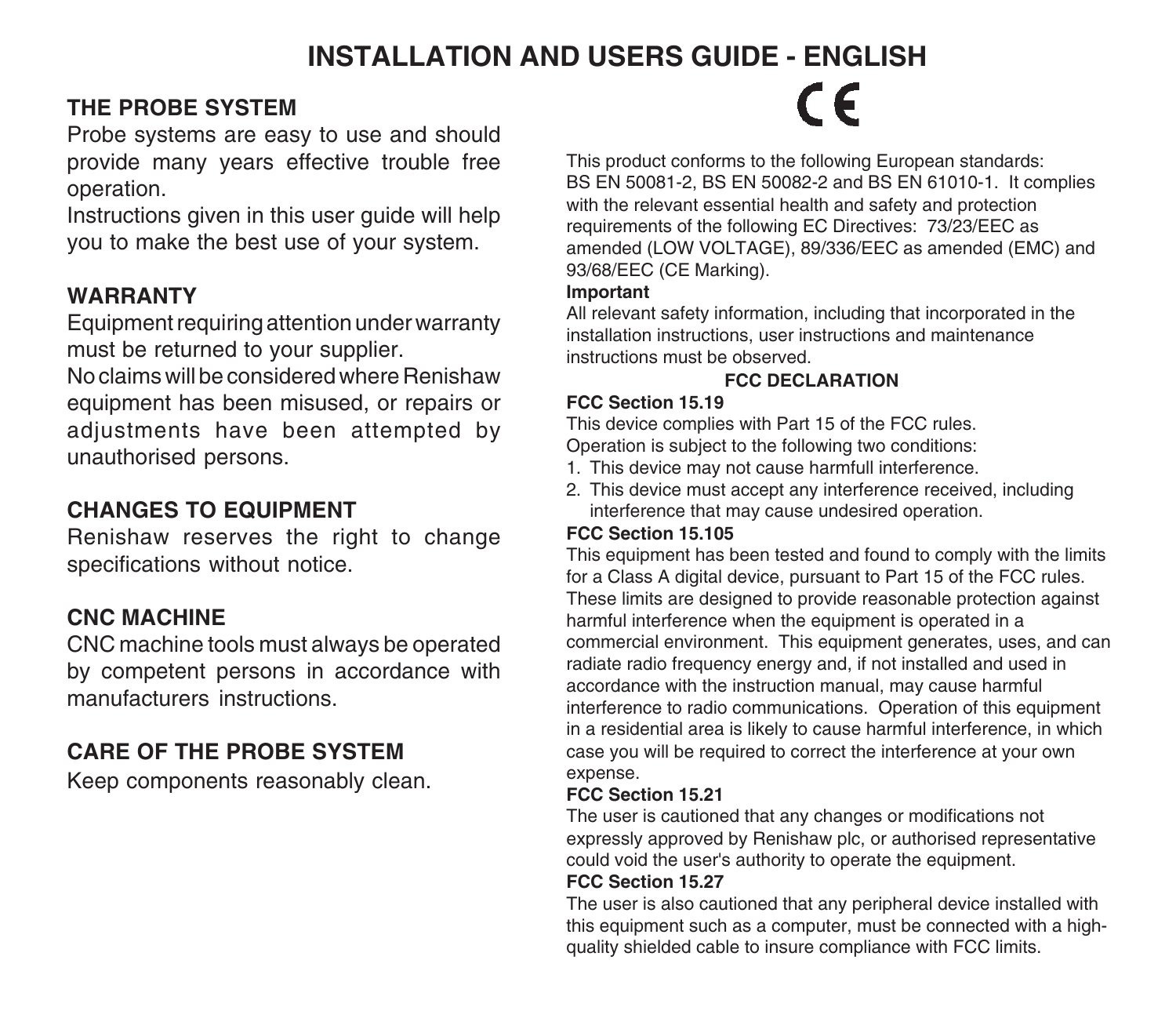#### **GB**

#### **Information for the user**

Pinch hazards exist between moving parts and between moving and static parts. Do not hold the probe head during movements, or during manual probe changes.

Beware of unexpected movement. The user should remain outside of the full working envelope of probe head/extension/ probe combinations.

In all applications involving the use of machine tools or CMMs, eye protection is recommended.

For instructions regarding the safe cleaning of Renishaw products, refer to the MAINTENANCE section of the relevant product documentation.

There are no user serviceable parts inside Renishaw mains powered units. Return defective units to an authorised Renishaw Customer Service Centre.

Remove power before performing any maintenance operations.

Refer to the machine supplier's operating instructions.

#### **Information for the machine supplier**

It is the machine supplier's responsibility to ensure that the user is made aware of any hazards involved in operation, including those mentioned in Renishaw product documentation, and to ensure that adequate guards and safety interlocks are provided.

Under certain circumstances the probe signal may falsely indicate a probe seated condition. Do not rely on probe signals to stop machine movement.

#### **F**

#### **Informations à l'attention de l'utilisateur**

L'effet de pincement dû au mouvement des pièces mobiles entre elles ou avec des pièces fixes présente des dangers. Ne pas tenir la tête du palpeur lorsqu'elle se déplace ou que le palpeur est changé à la main.

Attention aux mouvements brusques. L'utilisateur doit toujours rester en dehors de la zone de sécurité des installations multiples Tête de Palpeur/Rallonge/Palpeur.

Le port de lunettes de protection est recommandé pour toute application sur machine-outil et MMC.

Les conseils de nettoyage en toute sécurité des produits Renishaw figurent dans la section MAINTENANCE de votre documentation.

Aucune pièce des machines Renishaw alimentées sur secteur ne peut être réparée par l'utilisateur. Renvoyer toute machine défectueuse à un Centre Après Vente Renishaw agréé.

Mettre la machine hors tension avant d'entreprendre toute opération de maintenance.

Consulter le mode d'emploi du fournisseur de la machine.

#### **Informations à l'attention du fournisseur de la machine**

Il incombe au fournisseur de la machine d'assurer que l'utilisateur prenne connaissance ceux décrits dans la documentation du produit Renishaw, et d'assurer que des protections et verrouillages de sûreté adéquats soient prévus.

Dans certains cas, il est possible que le signal du palpeur indique à tort l'état que le palpeur est au repos. Ne pas se fier aux signaux du palpeur qui ne garantissent pas toujours l'arrêt de la machine.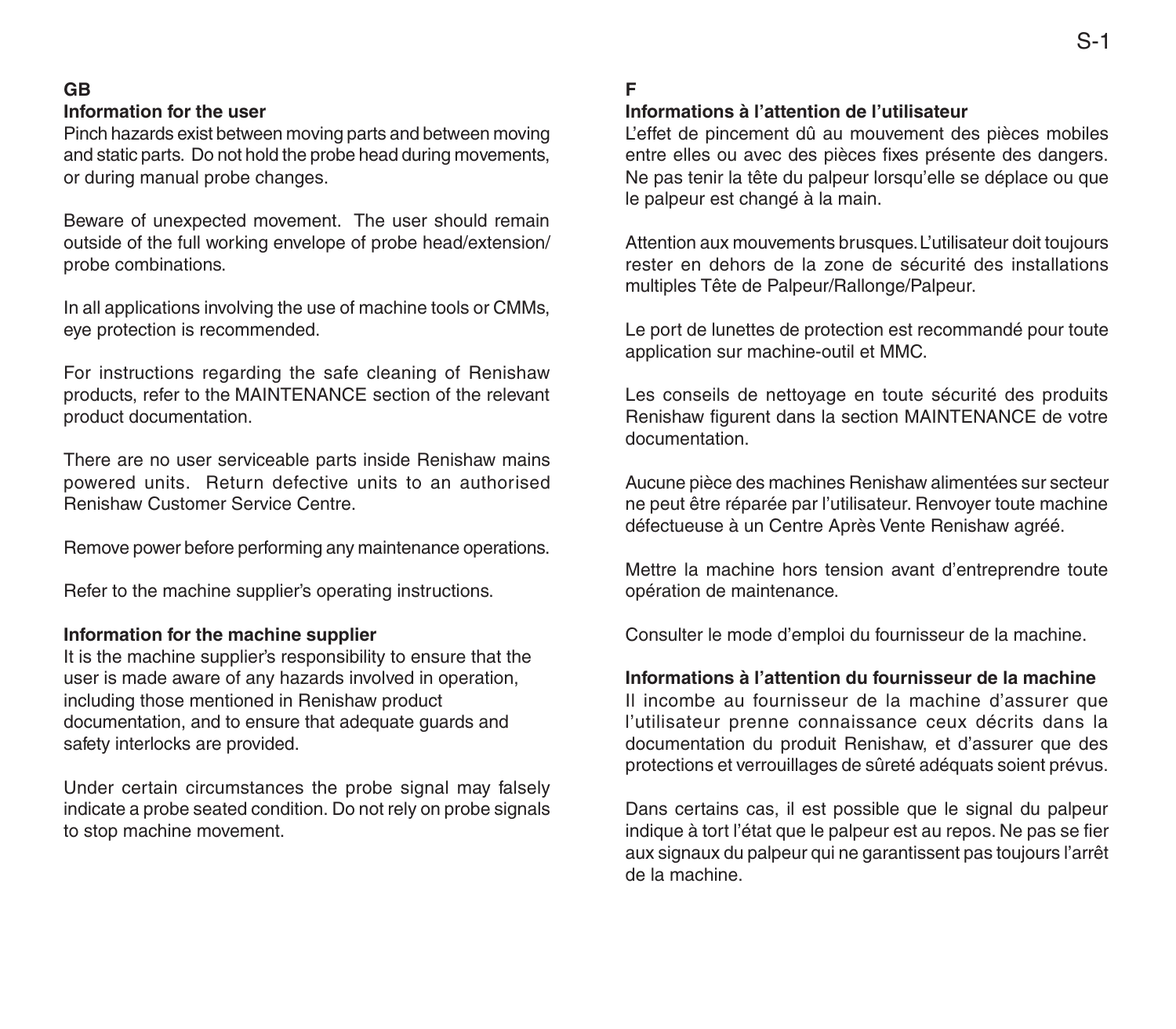# S-2

#### **D**

#### **Informationen für den Benutzer**

Zwischen beweglichen und zwischen beweglichen und statischen Teilen besteht eine Einklemmgefahr. Den Meßtasterkopf nicht anfassen, wenn er sich bewegt oder wenn ein manueller Meßtasterwechsel durchgeführt wird.

Auf unerwartete Bewegungen achten. Der Anwender sill sich immer außerhalb des Meßtasterkopf-Arm-Meßtaster-Bereichs aufhalten.

Bei der Bedienung von Werkzeugmaschinen oder Koordinatenmeßanlagen ist Augenschutz empfohlen.

Anleitungen über die sichere Reinigung von Renishaw-Produkten sind in Kapitel WARTUNG (MAINTENANCE) in der Produktdokumentation enthalten.

Die betriebenen Renishaw-Einheiten enthalten keine Teile, die vom Anwender gewartet werden können. Im Falle von Mängeln sind diese Geräte an Ihren Renishaw Kundendienst zu senden.

Bevor Wartungsarbeiten begonnen werden, muß erst die Stromversorgung getrennt werden.

Beziehen Sie sich auf die Wartungsanleitungen des Lieferanten.

#### **Informationen für den Maschinenlieferanten**

Es obliegt dem Maschinenlieferanten, den Anwender über alle Gefahren, die sich aus dem Betrieb der Ausrüstung, einschließlich der, die in der Renishaw Produktdokumentation erwähnt sind, zu unterrichten und zu versichern, daß ausreichende Sicherheitsvorrichtungen und Verriegelungen eingebaut sind.

Unter gewissen Umständen könnte das Meßtastersignal falscherweise melden, daß der Meßtaster nicht ausgelenkt ist. Verlassen Sie sich nicht allein auf Sondensignale, um sich über Maschinenbewegungen zu informieren.

#### **I**

#### **Informazioni per l'utente**

Tra le parti in moto o tra le parti in moto e quelle ferme esiste effettivamente il pericolo di farsi del male pizzicandorsi. Evitare di afferrare la testina della sonda quando è in moto, oppure quando si effettuano spostamenti a mano.

Fare attenzione ai movimenti inaspettati. Si raccomanda all'utente di tenersi al di fuori dell'involucro operativo della testina della sonda, prolunghe e altre varianti della sonda.

Si raccomanda di indossare occhiali di protezione in applicazioni che comportano macchine utensili e macchine per misurare a coordinate.

Per le istruzioni relative alla pulizia dei prodotti Renishaw, fare riferimento alla sezione MANUTENZIONE (MAINTENANCE) della documentazione del prodotto.

All'interno degli apparecchi Renishaw ad alimentazione di rete elettrica, non vi sono componenti adatti a interventi di manutenzione da parte dell'utente. In caso di guasto, rendere l'apparecchio a uno dei Centri di Assistenza Renishaw.

Prima di effettuare qualsiasi intervento di manutenzione, isolare dall'alimentazione di rete.

Consultare le istruzioni d'uso del fabbricante della macchina.

#### **Informazioni per il fabbricante della macchina**

Il fornitore della macchina ha la responsabilità di avvertire l'utente dei pericoli inerenti al funzionamento della stessa, compresi quelli riportati nelle istruzioni della Renishaw, e di mettere a disposizione i ripari di sicurezza e gli interruttori di esclusione.

E' possibile, in certe situazioni, che la sonda emetta erroneamente un segnale che la sonda è in posizione. Evitare di fare affidamento sugli impulsi trasmessi dalla sonda per arrestare la macchina.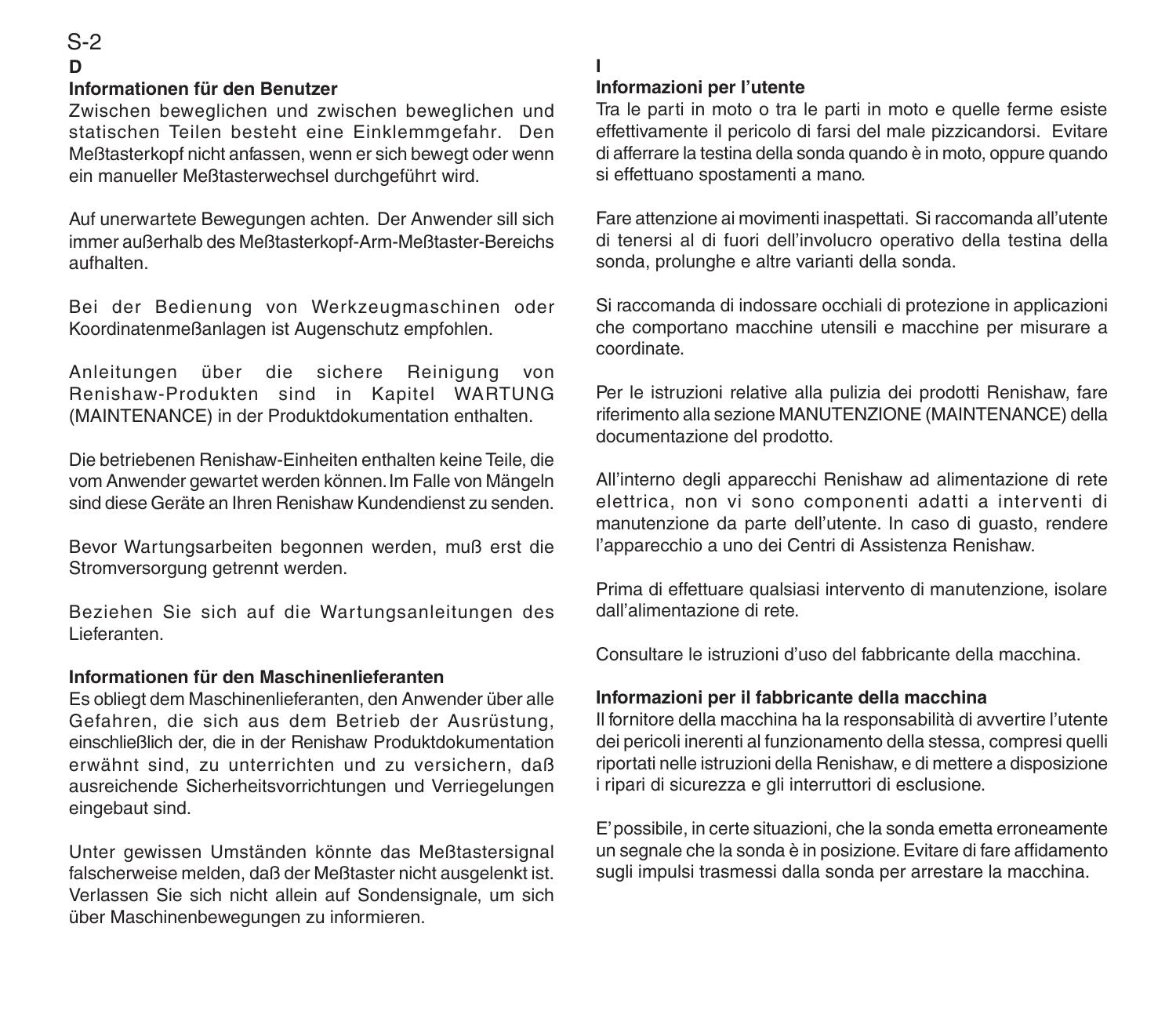#### **E**

#### **Información para el usuario**

Existe el peligro de atraparse los dedos entre las distintas partes móviles y entre partes móviles e inmoviles. No sujetar la cabeza de la sonda mientras se mueve, ni durante los cambios manuales de la sonda.

Tener cuidado con los movimientos inesperados. El usuario debe quedarse fuera del grupo operativo completo compuesto por la cabeza de sonda/extensión/sonda o cualquier combinación de las mismas.

Se recomienda usar protección para los ojos en todas las aplicaciones que implican el uso de máquinas herramientas y máquinas de medición de coordenadas.

Para instrucciones sobre seguridad a la hora de limpiar los productos Renishaw, remitirse a la sección titulada MANTENIMIENTO (MAINTENANCE) en la documentación sobre el producto.

Dentro de las unidades Renishaw que se enchufan a la red, no existen piezas que puedan ser mantenidas por el usuario. Las unidades defectuosas deben ser devueltas a un Centro de Servicio al Cliente Renishaw.

Quitar la corriente antes de emprender cualquier operación de mantenimiento.

Remitirse a las instrucciones de manejo del proveedor de la máquina.

#### **Información para el proveedor de la máquina**

Corresponde al proveedor de la máquina asegurar que el usuario esté consciente de cualquier peligro que implica el manejo de la máquina, incluyendo los que se mencionan en la documentación sobre los productos Renishaw y le corresponde también asegurarse de proporcionar dispositivos de protección y dispositivos de bloqueo de seguridad adecuados.

Bajo determinadas circunstancias la señal de la sonda puede indicar erroneamente que la sonda está asentada. No fiarse de las señales de la sonda para parar el movimiento de la máquina.

#### **P**

#### **Informações para o Utilizador**

Figo de constrição entre peças móveis e entre peças móveis e estáticas. Não segurar a Cabeça da Sonda durante o movimento ou durante mudanças manuais de Sonda.

Tomar cuidado com movimento inesperado. O utilizador deve permanecer fora do perímetro da área de trabalho das combinações Cabeça da Sonda/Extensão/ Sonda.

Em todas as aplicações que envolvam a utilização de Máquinas-Ferramenta e CMMs, recomenda-se usar protecção para os olhos.

Para instruções relativas à limpeza segura de produtos Renishaw, consultar a secção MANUTENÇÃO (MAINTENANCE) da documentação do produto.

Não há peças que possam ser consertadas pelo utilizador dentro das unidades Renishaw alimentadas pela rede. Devolver unidades avariadas a um Centro de Atendimento a Clientes Renishaw.

Desligar a alimentação antes de efectuar qualquer operação de manutenção.

Consultar as instruções de funcionamento do fornecedor da máquina.

#### **Informações para o Fornecedor da Máquina**

É responsabilidade do fornecedor da máquina assegurar que o utilizador e consciencializado de quaisquer perigos envolvidos na operação, incluindo os mencionados na documentação do produto Renishaw e assegurar que são fornecidos resguardos e interbloqueios de segurança adequados.

Em certas circunstâncias, o sinal da sonda pode indicar falsamente uma condição de sonda assentada. Não confiar em sinais da sonda para parar o movimento da máquina.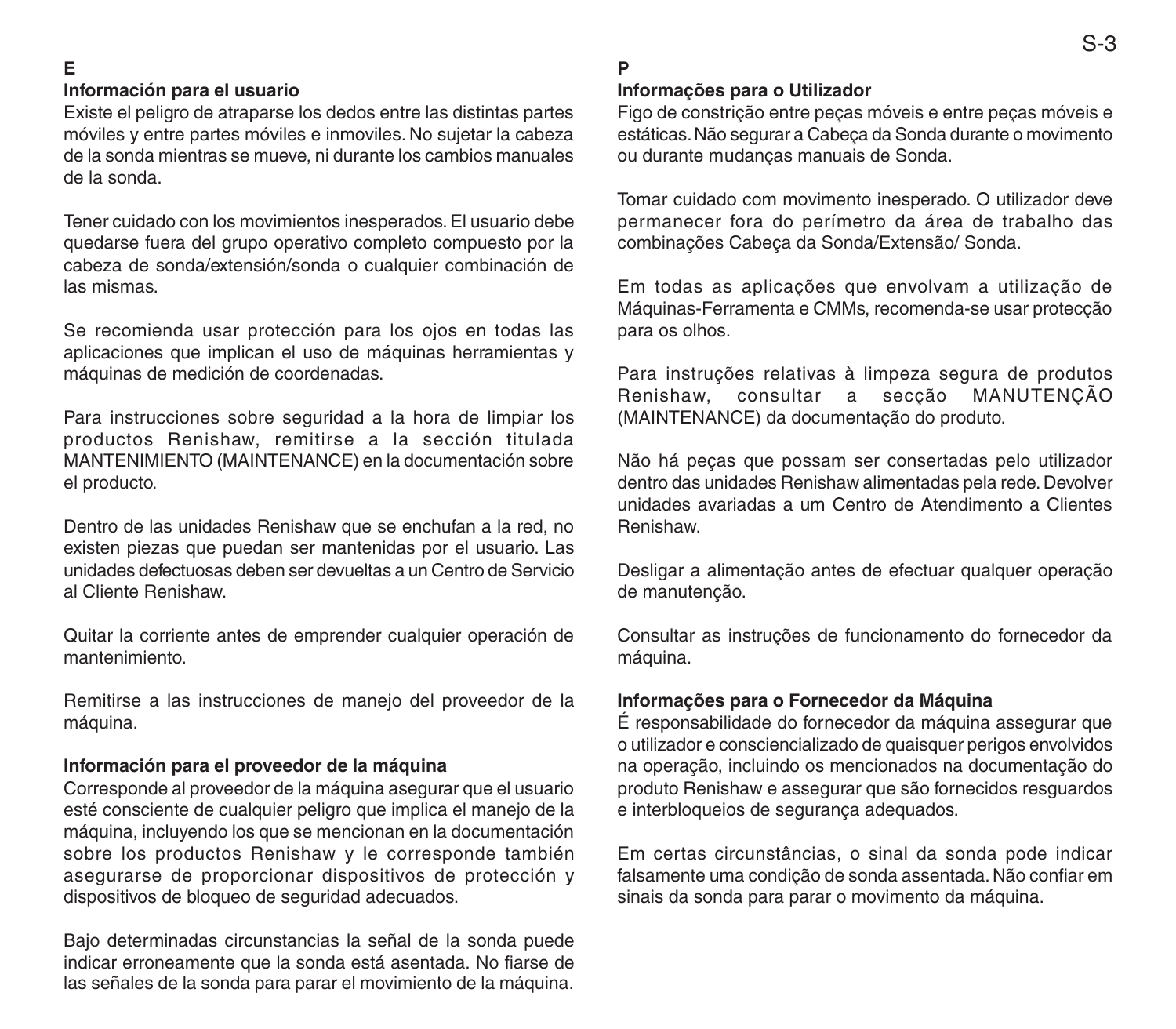#### S-4

#### **DK**

#### **Oplysninger til brugeren**

Der er risiko for at blive klemt mellem bevægelige dele og mellem bevægelige og statiske dele. Hold ikke sondehovedet under bevægelse eller under manuelle sondeskift.

Pas på uventede bevægelser. Brugeren bør holde sig uden for hele sondehovedets/forlængerens/sondens arbejdsområde.

I alle tilfælde, hvor der anvendes værktøjs- og koordinatmålemaskiner, anbefales det at bære øjenbeskyttelse.

Se afsnittet VEDLIGEHOLDELSE (MAINTENANCE) i produktdokumentationen for at få instruktioner til sikker rengøring af Renishaw-produkter.

Der er ingen dele inde i Renishaw-enhederne, som sluttes til lysnettet, der kan efterses eller repareres af brugeren. Send alle defekte enheder til Renishaws kundeservicecenter

Afbryd strømforsyningen, før der foretages vedligeholdelse.

Se maskinleverandørens brugervejledning.

#### **Oplysninger til maskinleverandøren**

Det er maskinleverandørens ansvar at sikre, at brugeren er bekendt med eventuelle risici i forbindelse med driften, herunder de risici, som er nævnt i Renishaws produktdokumentation, og at sikre, at der er tilstrækkelig afskærmning og sikkerhedsblokeringer.

Under visse omstændigheder kan sondesignalet ved en fejl angive, at sonden står stille. Stol ikke på, at sondesignaler stopper maskinens bevægelse.

#### GR

Πληροφορίες για τους χρήστες

Υπάργει κίνδυνος πιασίματος μεταξύ των κινούμενων μερών όπως και μεταξύ των κινούμενων και στατικών μερών. Δεν πρέπει να κρατείτε την κεφαλή του ανιχνευτή κατά την κίνηση ούτε και κατά τη διάρκεια γειροκίνητων αλλαγών του ανιγνευτή.

Προσοχή - κίνδονος απροσδόκητων κινήσεων. Οι χρήστες πρέπει να παραμένουν εκτός του γώρου που επηρεάζεται από όλους τους συνδυασμούς λειτυργίας της κεφαλής του ανιγνευτή, της προέκτασης και του ανιχνευτή.

Σε όλες τις εφαρμονές που συνεπάνονται τη χρήση εργαλείων μηγανημάτων και εξαρτημάτων CMM, συνιστάται η χρήση συσκευής προστασίας των ματιών.

Για οδηγίες που αφορούν τον ασφαλή καθαρισμό των προϊόντων Renishaw, βλέπετε το κεφάλαιο ΣΥΝΤΗΡΗΕΗ (MAINTENANCE) στο διαφωτιστικό υλικό του προϊόντος.

Σε μονάδες της Renishaw με σύνδεση με το ηλεκτρικό ρεύμα δεν υπάρχουν εξαρτήματα που να χρειάζονται συντήρηση από το χρήστη. Τυχόν ελαπωματικές μονάδες επιστρέφονται σε εξουσιοδοτημένο Κέντρο Εξυπηρέτησης των Πελατών της Renishaw.

Αποσυνδέστε το μηχάνημα από το ηλεκτρικό ρεύμα προτού επιχειρήσετε τυχόν εργασίες συντήρησης.

Βλέπετε τις οδηγίες λειτουργίας του προμηθευτή του μηχανήματος.

Πληροφορίες για τους προμηθευτές των μηχανημάτων Αποτελεί ευθύνη του προμηθευτή του μηχανή ματος να εξασθαλίσει ότι ο χρήστης είναι ενήμερος τυχόν κινδύνων που συνεπάγεται η λειτουργία, συμπεριλαμβανομένων και όσων αναφέρονται στο διαφωτστικό υλικό του προϊόντος της Renishaw. Είναι επίσης ευθύνη του να εξασφαλίσει ότι υπάρχουν τα απαιτούμενα προστατευτικά καλύμματα καλύμματα και συνδέσεις ασφάλειας.

Υπό ορισμένες συνθήκες μπορεί το σήμα ανιχνευτή να δώσει εσφαλμένη ένδειξη θέσης του ανιγνευτή. Μη βασίζεστε στα σήματα ανιχνευτή για θέση της κίνησης του μηχανήματος εκτός λειτουργίας.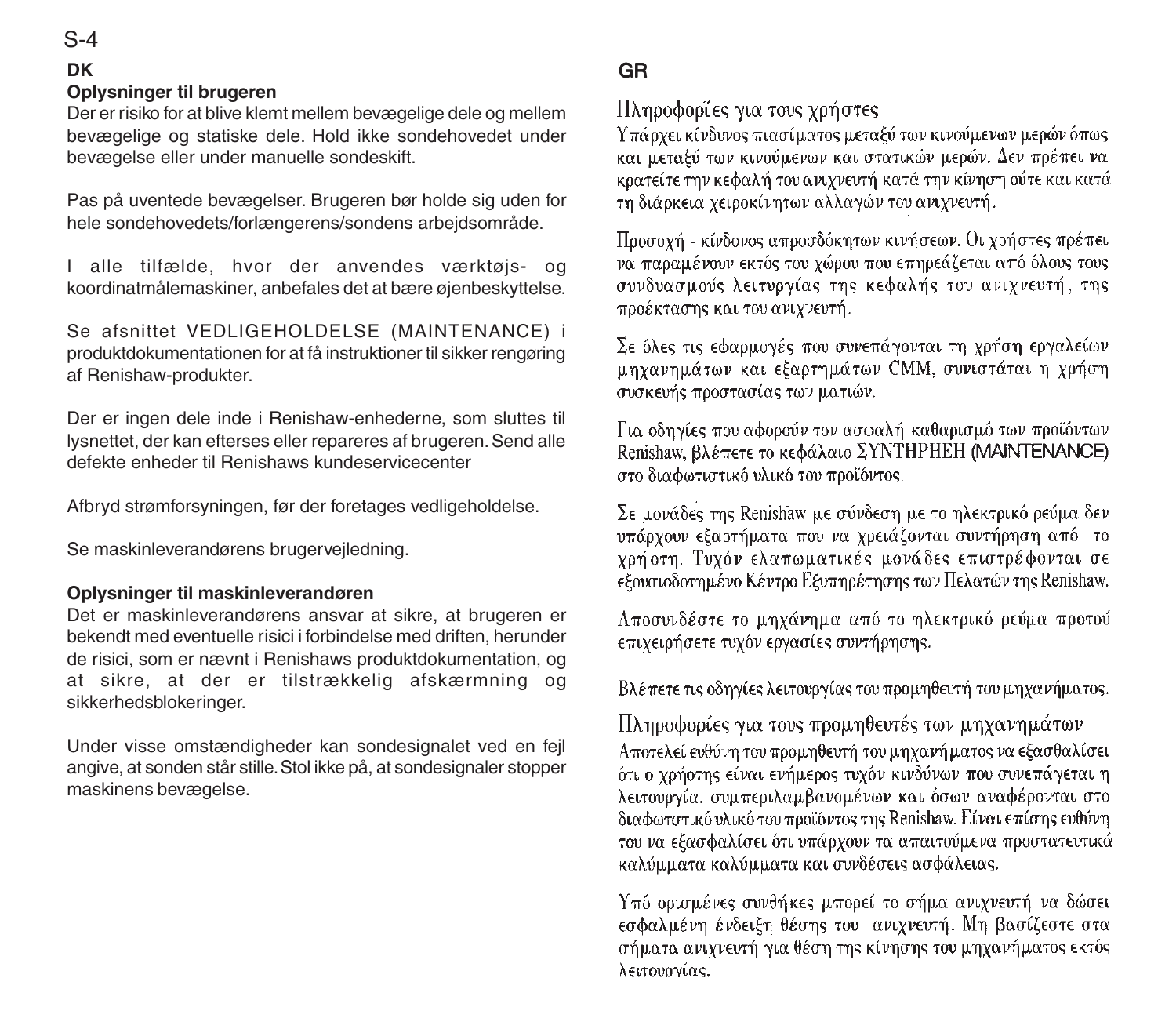#### **NL**

#### **Informatie voor de Gebruiker**

Er is risico op klemmen tussen de bewegende onderdelen onderling en tussen bewegende en niet-bewegende onderdelen. De sondekop tijdens beweging of tijdens manuele sondeveranderingen niet vasthouden.

Oppassen voor onverwachte beweging. De gebruiker dient buiten het werkende signaalveld van de Sondekop/Extensie/Sonde combinaties te blijven.

Het dragen van oogbescherming wordt tijdens gebruik van Machinewerktuigen en CMM's aanbevolen.

Voor het veilig reinigen van Renishaw produkten wordt verwezen naar het hoofdstuk ONDERHOUD (MAINTENANCE) in de produktendocumentatie.

De onderdelen van Renishaw units die op het net worden aangesloten kunnen niet door de gebruiker onderhouden of gerepareerd worden. U kunt defecte units naar een erkend Renishaw Klantenservice Centrum brengen of toezenden.

Voordat u enig onderhoud verricht dient u de stroom uit te schakelen.

De bedieningsinstructies van de machineleverancier raadplegen.

#### **Informatie voor de Machineleverancier**

De leverancier van de machine is ervoor verantwoordelijk dat de gebruiker op de hoogte wordt gesteld van de risico's die verbonden zijn aan bediening, waaronder de risico's die vermeld worden in de produktendocumentatie van Renishaw. De leverancier dient er tevens voor te zorgen dat de gebruiker is voorzien van voldoende beveiligingen en veiligheidsgrendelinrichtingen.

Onder bepaalde omstandigheden kan het sondesignaal een onjuiste sondetoestand aangeven. Vertrouw niet op de sondesignalen voor het stoppen van de machinebeweging.

#### **SW**

#### **Information för användaren**

Risk för klämning existerar mellan rörliga delar och mellan rörliga och stillastående delar. Håll ej i sondens huvud under rörelse eller under manuella sondbyten.

Se upp för plötsliga rörelser. Användaren bör befinna sig utanför arbetsområdet för sondhuvudet/förlängningen/ sond-kombinationerna.

Ögonskydd rekommenderas för alla tillämpningar som involverar bruket av maskinverktyg och CMM.

För instruktioner angående säker rengöring av Renishaws produkter, se avsnittet UNDERHÅLL (MAINTENANCE) i produktdokumentationen.

Det finns inga delar som användaren kan utföra underhåll på inuti Renishaws nätströmsdrivna enheter. Returnera defekta delar till ett auktoriserat Renishaw kundcentra.

Koppla bort strömmen innan underhåll utförs.

Se maskintillverkarens bruksanvisning.

#### **Information för maskinleverantören**

Maskinleverantören ansvarar för att användaren informeras om de risker som drift innebär, inklusive de som nämns i Renishaws produktdokumentation, samt att tillräckligt goda skydd och säkerhetsförreglingar tillhandahålls.

Under vissa omständigheter kan sondens signal falskt ange att en sond är monterad. Lita ej på sondsignaler för att stoppa maskinens rörelse.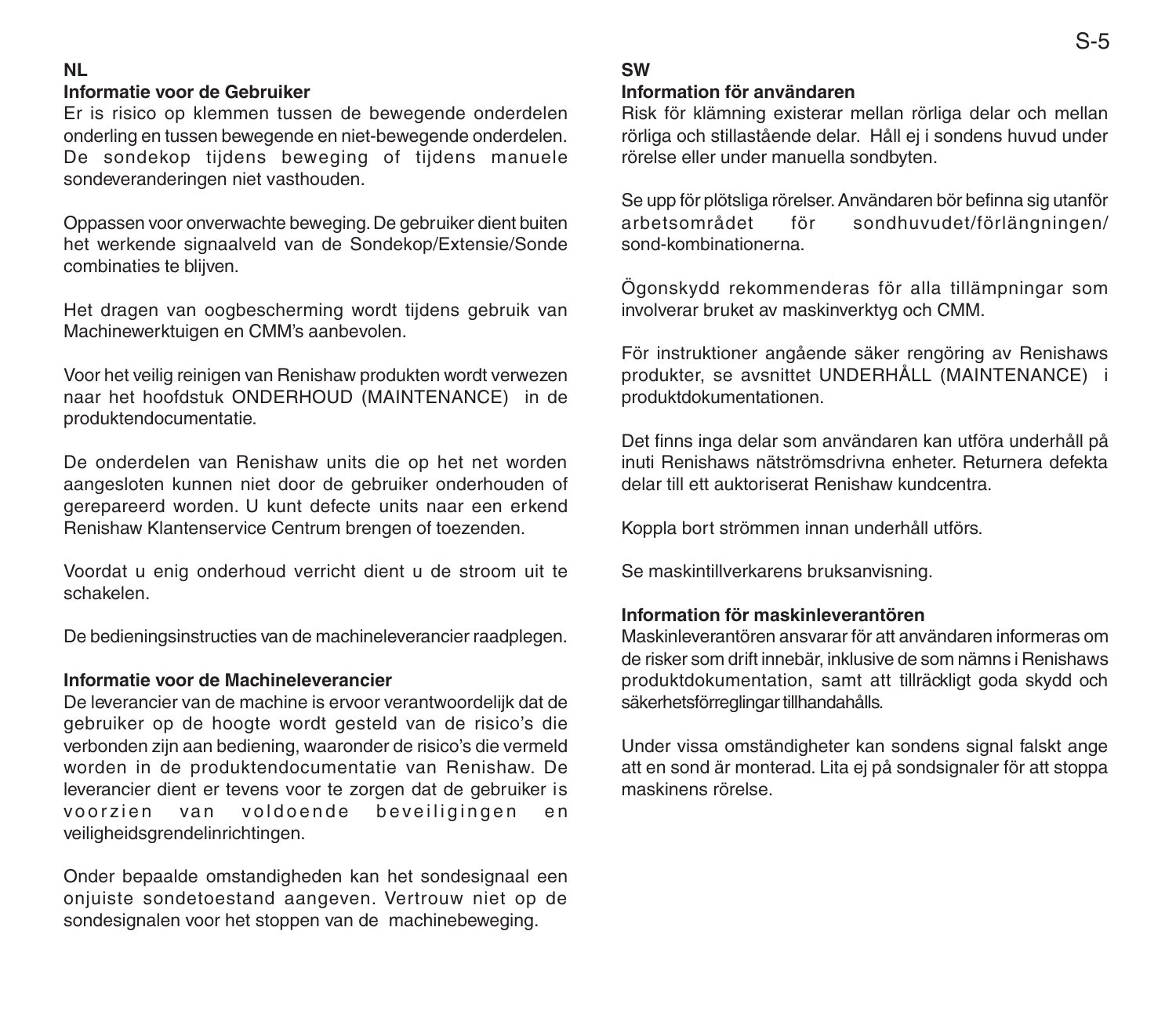### **FIN** S-6

#### **Käyttäjälle tarkoitettuja tietoja**

Liikkuvien osien sekä liikkuvien ja staattisten osien välillä on olemassa puristusvaara. Älä pidä kiinni anturin päästä sen liikkuessa tai vaihtaessasi anturia käsin.

Varo äkillistä liikettä. Käyttäjän tulee pysytellä täysin anturin pään/ jatkeen/anturin yhdistelmiä suojaavan toimivan kotelon ulkopuolella.

Kaikkia työstökoneita ja koordinoituja mittauskoneita (CMM) käytettäessä suositamme silmäsuojuksia.

Renishaw-tuotteiden turvalliset puhdistusohjeet löytyvät tuoteselosteen HUOLTOA (MAINTENANCE) koskevasta osasta.

Sähköverkkoon kytkettävät Renishaw-tuotteet eivät sisällä käyttäjän huollettavissa olevia osia. Vialliset osat tulee palauttaa valtuutetulle Renishaw-asiakaspalvelukeskukselle.

Kytke pois sähköverkosta ennen huoltotoimenpiteitä.

Katso koneen toimittajalle tarkoitettuja käyttöhjeita.

#### **Tietoja koneen toimittajalle**

Koneen toimittaja on velvollinen selittämään käyttäjälle mahdolliset käyttöön liittyvät vaarat, mukaan lukien Renishaw'n tuoteselosteessa mainitut vaarat. Toimittajan tulee myös varmistaa, että toimitus sisältää riittävän määrän suojia ja lukkoja.

Tietyissä olosuhteissa anturimerkki saattaa osoittaa virheellisesti, että kyseessä on anturiin liittyvä ongelma. Älä luota anturimerkkeihin koneen liikkeen pysäyttämiseksi.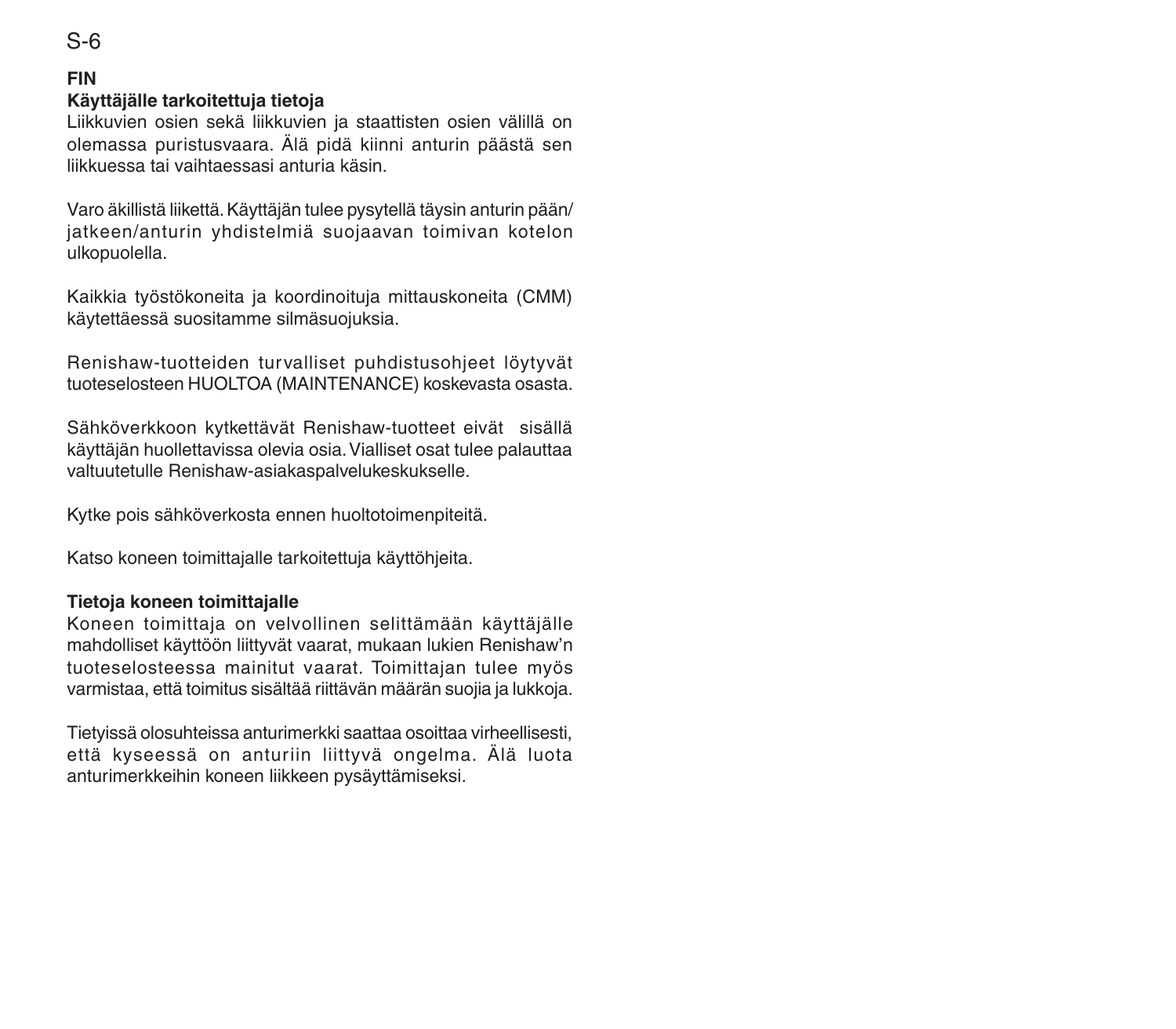# **RP1/RP2 PROBE SYSTEM**

## **RP1/RP2 PROBE**

The Renishaw RP1/RP2 probe is fitted into a purpose designed mounting (see installation diagrams), and is also available in a double diaphragm version (RP1 DD/RP2 DD).

The RP2 probe is fitted to the Renishaw tool setting arm (TSA).

An RP1 or RP2 probe may be fitted to the Renishaw high precision arm (HPA).

The RP1/RP1 DD is fitted with twin wire probe outputs.

The RP2/RP2 DD is fitted with a connector assembly.

#### **INTERFACE**

Signals between the probe and the CNC control are processed by an interface unit.

An MI 8 interface unit is recommended. The MI 8 provides voltage-free solid state relay (SSR) output, configurable to be either normally open (NO) or normally closed (NC).



An inhibit input enables an optical transmission type inspection probe and interface to be used on the same machine input as the RP1/RP2.

The MI 8 interface unit is fully described in the MI 8 user's guide, Part No. H-2000-5015.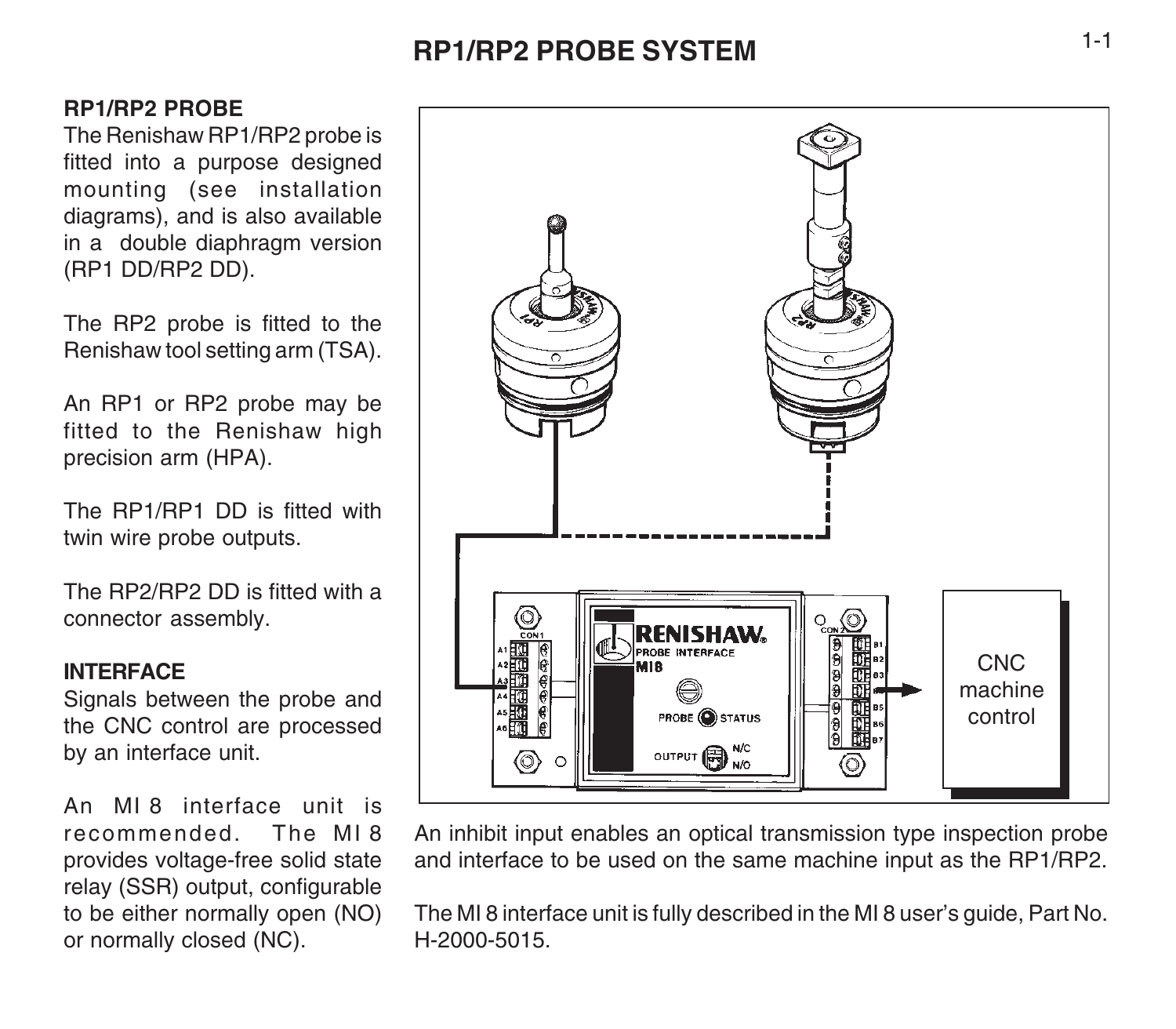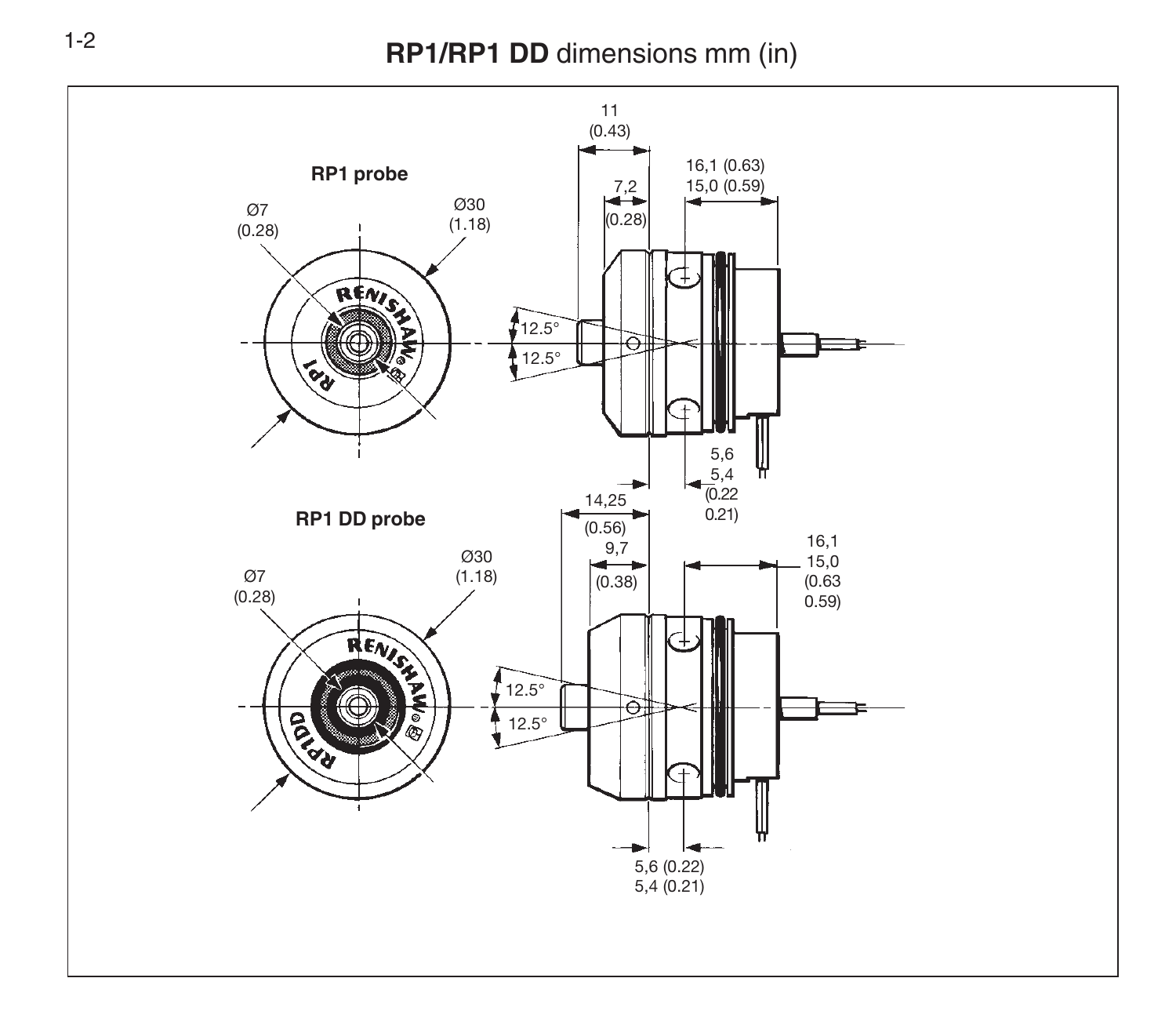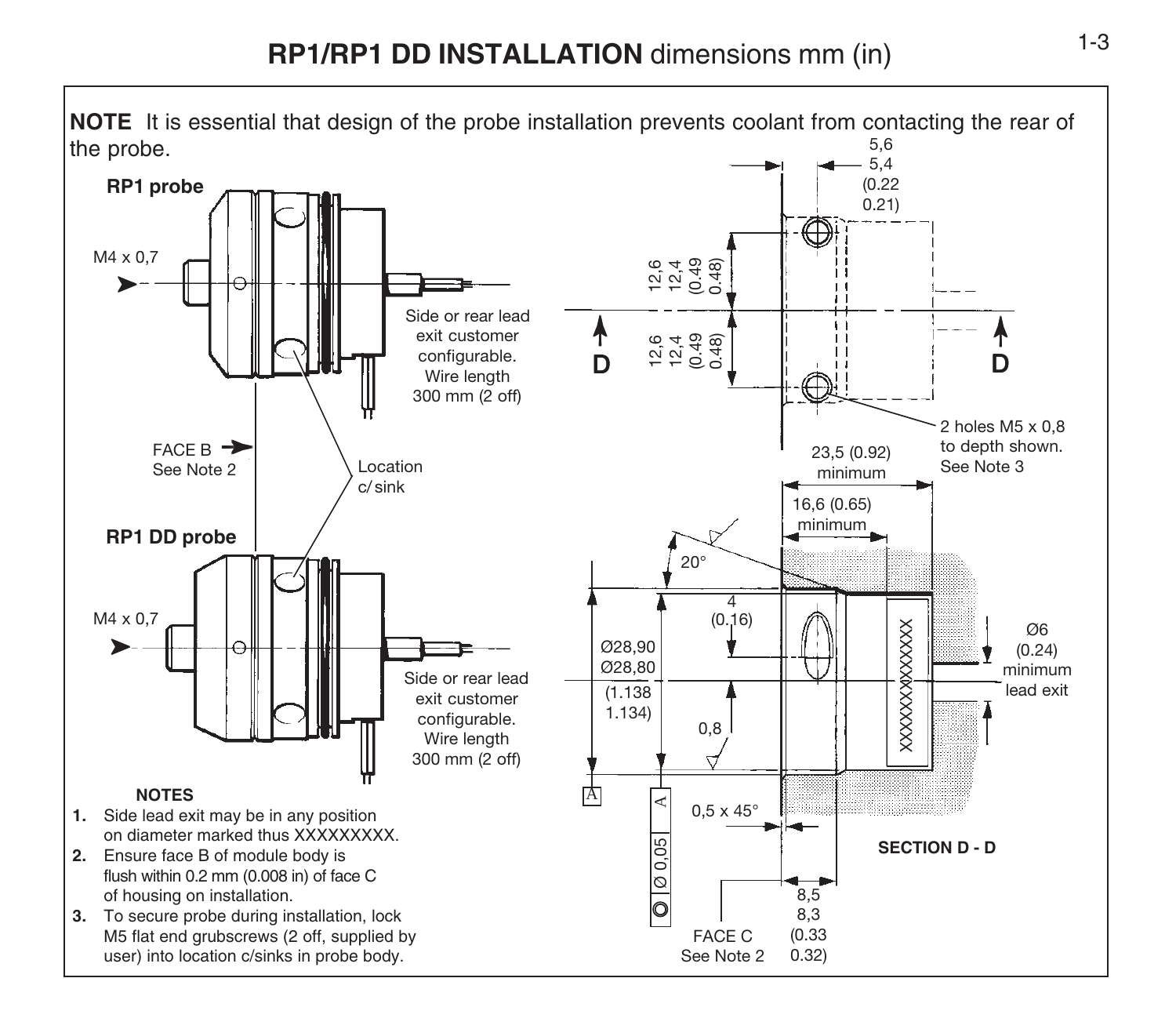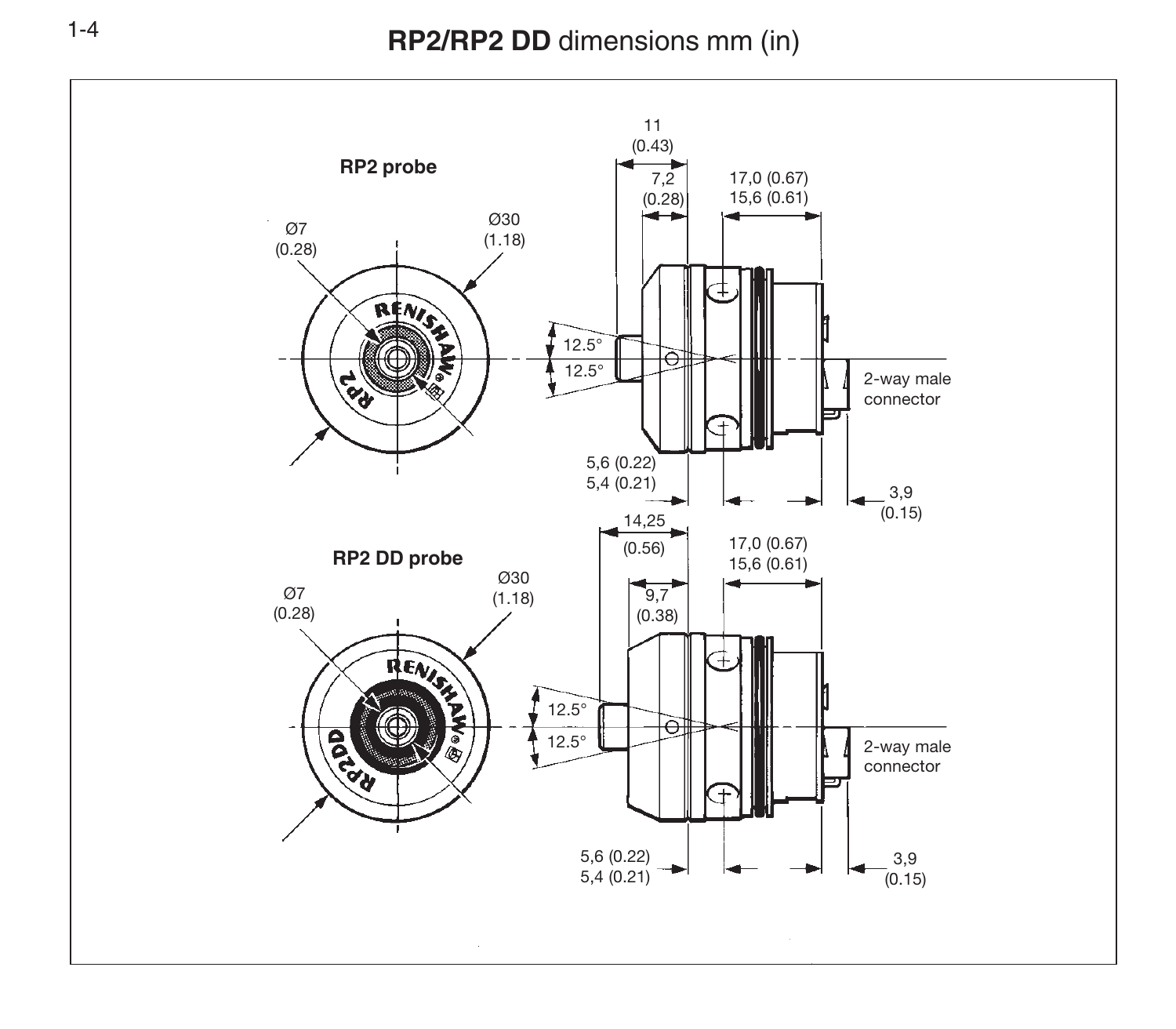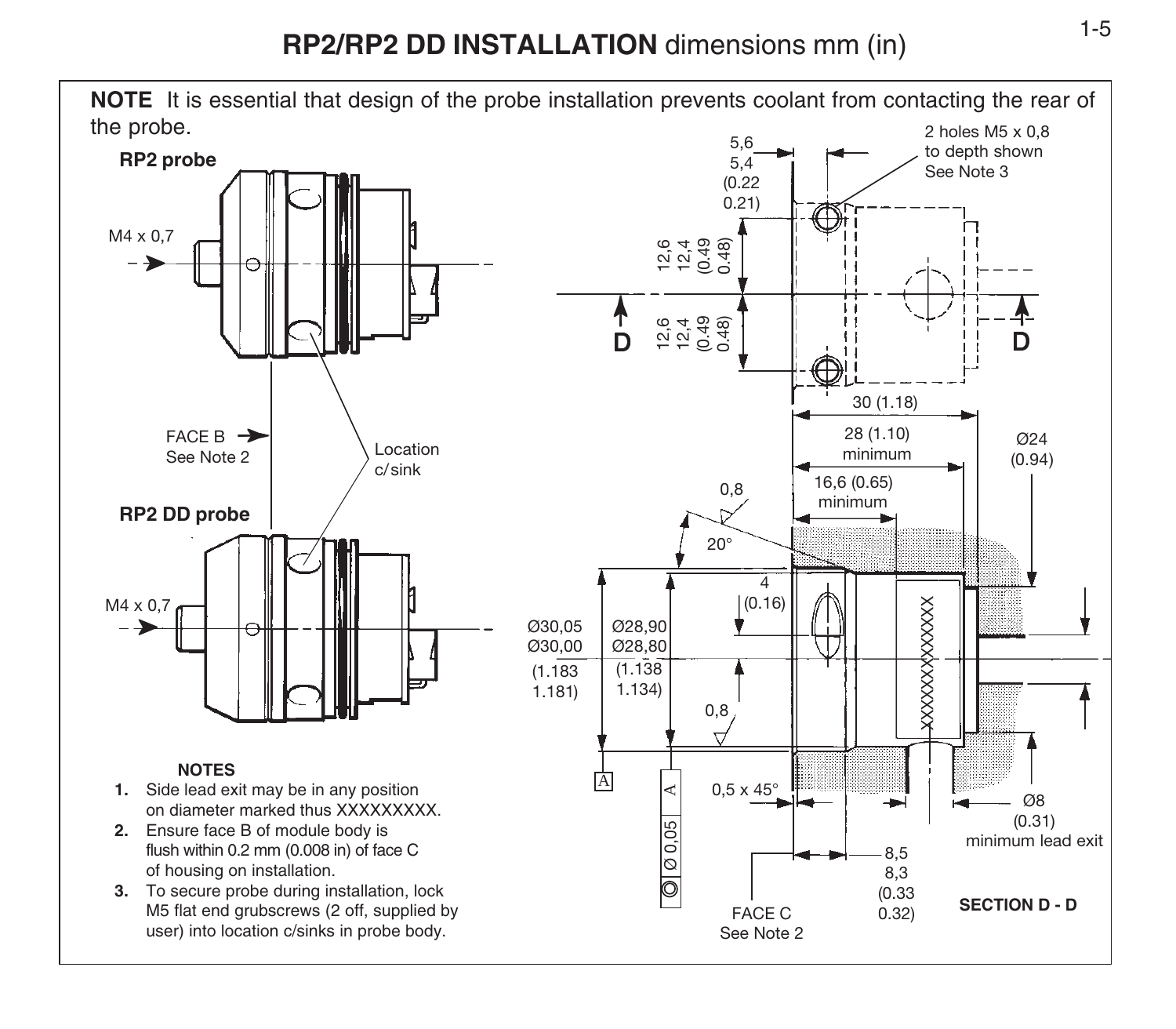# **RP1/RP2 SPECIFICATION**

# **SPECIFICATION**

| Primary application         | Tool setting                        |
|-----------------------------|-------------------------------------|
| Sense directions            | 5-way                               |
| Repeatability (2 $\sigma$ ) | 1.0 $\mu$ m (with a 35 mm (1.38 in) |
|                             | stylus at 480 mm/min)               |
| Stylus overtravel           | 12.5 $^{\circ}$ in X and Y          |
|                             | 4 mm (0.157 in) in Z                |
| Stylus trigger force X Y    | 125 g (4.4 oz) maximum in high      |
|                             | force direction,                    |
|                             | 70 g (2.5 oz) minimum in low force  |
|                             | direction                           |
| Z                           | 610 g (21.5 oz)                     |
| Temperature                 |                                     |
| Operating                   | 5 °C to 60 °C (41 °F to 140 °F)     |
| Storage                     | -13 °C to +60 °C (9 °F to 140 °F)   |
|                             |                                     |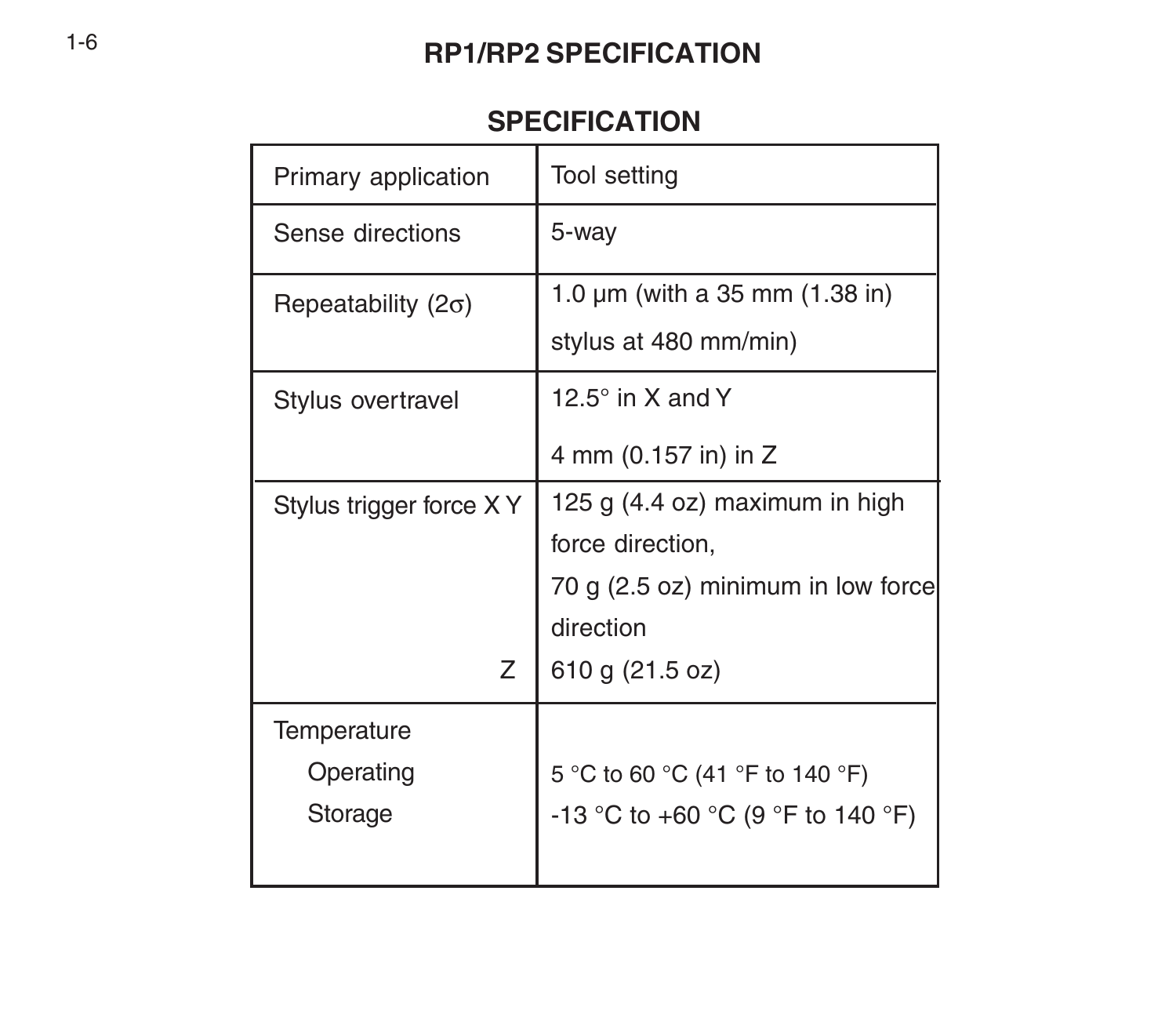## **SAFETY**

**The RP1/RP2 probe must be installed by a competent person observing relevant safety precautions. Before commencing work, ensure the machine tool is in a safe condition with the power switched OFF and the power supply to the MI 8 disconnected.**

Connection is made to the RP2 via a 2-way female connector (supplied). This is available as a Renishaw spare part, or sourced directly from Harwin Connectors.





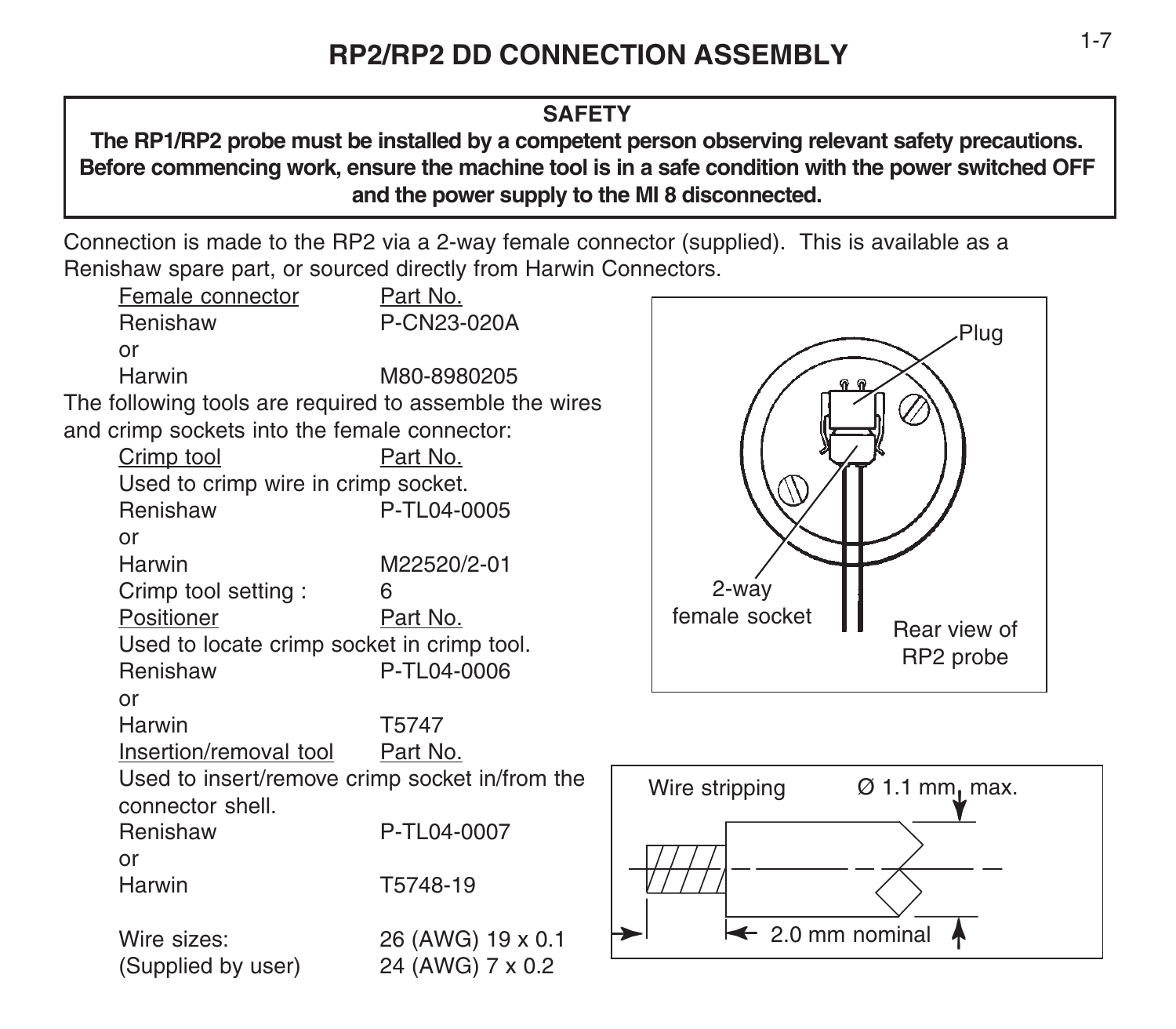# **RP1/RP2 ELECTRICAL GROUNDING**

# **ELECTRICAL GROUNDING**

Two methods of EMI protection are possible with the RP1/RP2 probe. The method of protection chosen will depend on the machine wiring with due consideration to ground loops.

1. Grounding via the probe housing (i.e. by the OEM mounting arrangement), where the probe Housings electrically bonded to the machine earth.



bonded to the machine earth.



1-8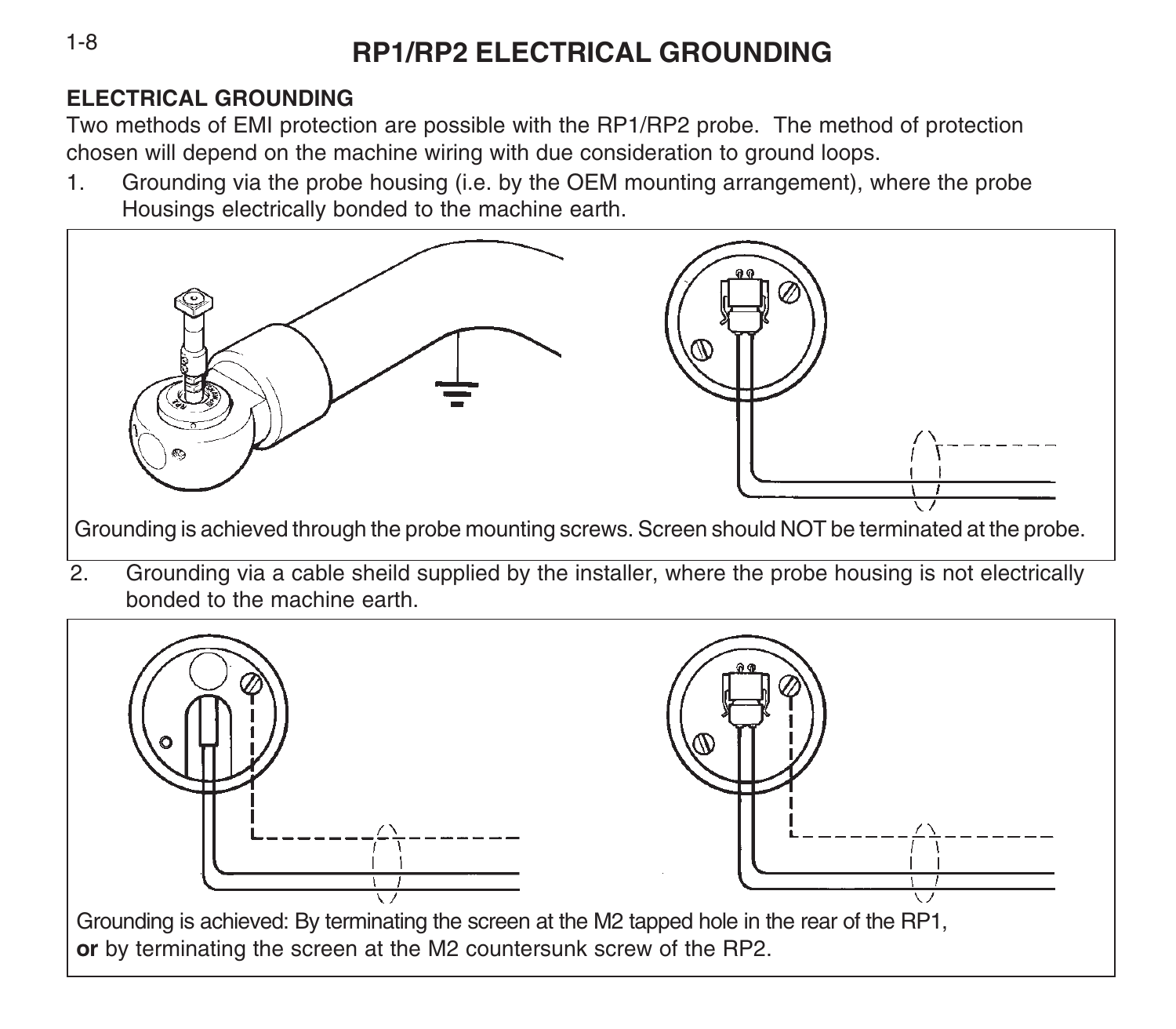# **MI 8 INTERFACE UNIT** 1-9

The MI 8 interface unit processes probe signals and converts these signals into a voltage-free solid state relay (SSR) output, for transmission to the CNC machine control. The MI 8 is fully described in the MI 8 user's guide, Part No. H-2000-5015.

Information given here will assist the user when making electrical connections. It is recommended that the MI 8 is installed within the CNC machine control cabinet. A variant of the MI 8 is also available for DIN rail mounting.

## **SPECIFICATION**

| Supply voltage                  | 15 V to 30 Vdc maximum.                                                                                                                                                                                                                        |                                                                         |  |
|---------------------------------|------------------------------------------------------------------------------------------------------------------------------------------------------------------------------------------------------------------------------------------------|-------------------------------------------------------------------------|--|
| Supply voltage<br>(with ripple) | 16.5 V to 28.5 Vdc with 3 V peak-to-peak ripple at 100 Hz.                                                                                                                                                                                     |                                                                         |  |
| Supply current                  | 50 mA nominal.                                                                                                                                                                                                                                 |                                                                         |  |
| Supply protection               | 80 mA (T) anti-surge fuse (F1).                                                                                                                                                                                                                |                                                                         |  |
| Probe input                     | Normally closed. Open for trigger.                                                                                                                                                                                                             |                                                                         |  |
| MI 8 output                     | Voltage-free – solid state relay (SSR)<br>Normally open (N/O) or normally closed (N/C). Selected by switch SW1.<br>Maximum current 50 mA peak.<br>Maximum voltage $\pm 50$ V peak.                                                             |                                                                         |  |
| Inhibit input                   | Shorting terminals B1 and B2 (less than 100 Ohms) will force the output into the<br>seated state, irrespective of actual probe status. Breaking contact between<br>terminals B1 and B2 (more than 50 k Ohms) will remove the inhibit function. |                                                                         |  |
| <b>Remote LED</b><br>(Optional) | Nominal current of 10 mA. Connection is between terminals B3 and B4.<br>(Locate remote LED in a position where it is easily seen by the machine operator).                                                                                     |                                                                         |  |
| Temperature                     | Storage<br>Operating                                                                                                                                                                                                                           | -10 °C to +70 °C (14 °F to 158 °F).<br>5 °C to 50 °C (41 °F to 122 °F). |  |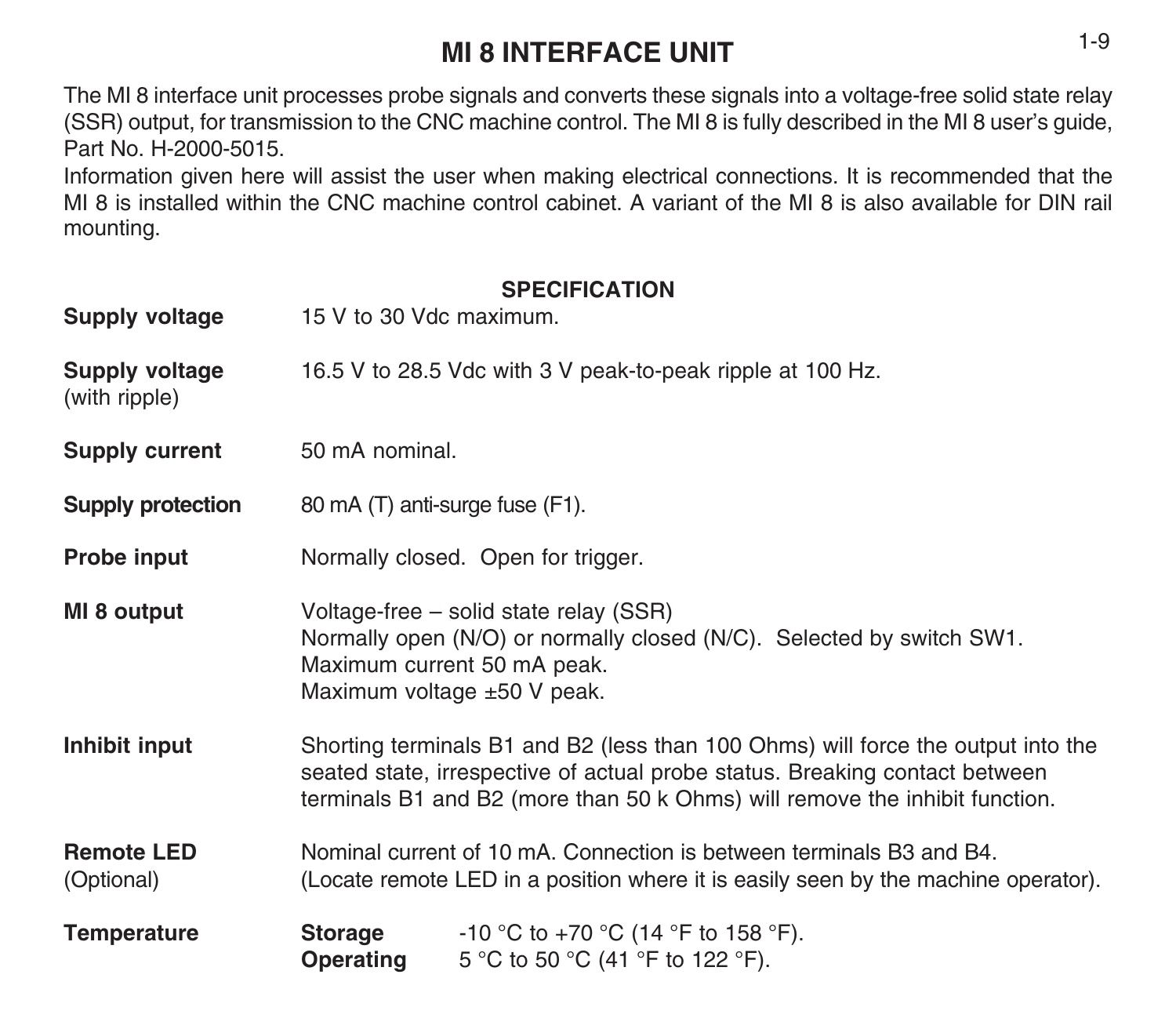# **MI 8 INTERFACE UNIT** 1-10

#### **SAFETY Before commencing the installation, ensure the machine tool is in a safe condition with the power switched OFF.**

# **INSTALLATION**

When installing an MI 8 interface unit, normal electronic equipment rules apply (i.e. locate the MI 8 away from potential sources of interference, such as three-phase transformers and motor controllers).

#### **WIRING - PROBE TO MI 8**

Use two-core screened cable.

For RP1: Each core Ø2,5 mm (Ø0.10 in) max.

Maximum permitted length 30 m (98 ft).

For RP2: Core range 26 (AWG) 19 x 0.1

24 (AWG) 7 x 0.2

Wire insulation Ø1,1 mm (Ø0.04 in) max. Maximum permitted length 30 m (98 ft).



# 0) <u>್ಞ0</u>  $\sum_{\text{CON}}$ 出出出目 PRORE INTERFACE **B MIR**  $\frac{8}{9}$  $\frac{1}{\frac{1}{2}}$ in<br>History<br>Elisabeth **PROBE OSTATUS** OUTPUT **B**  $\circledcirc$ 6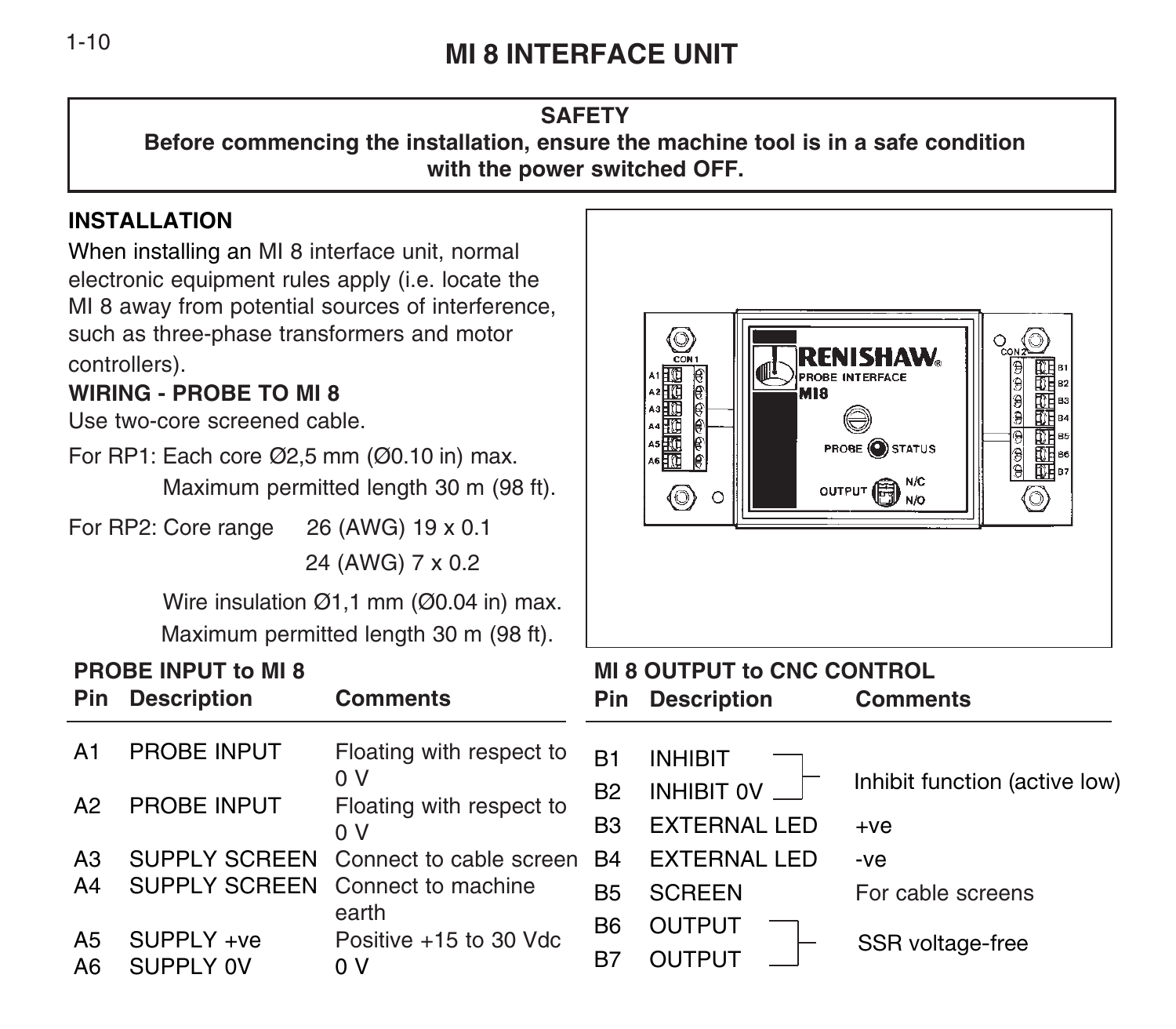# **RP1/RP2 SERVICE and MAINTENANCE**

## **SERVICE**

The user may undertake the maintenance routines described in this handbook. Further dismantling and repair of Renishaw equipment is a highly specialised operation, which must be carried out only at authorised Renishaw Service Centres.

Equipment requiring repair, overhaul or attention under warranty, should be returned to your supplier.

## **MAINTENANCE**

**The probe is a precision tool, handle with care. Ensure the probe is firmly secured to its mounting.**

The probe requires minimal maintenance as it is designed to operate as a permanent fixture on CNC machining centres, where it is subject to a hot chip and coolant environment.

- 1. Do not allow excessive waste material to build up around the probe.
- 2. Keep all electrical connections clean.
- 3. The RP1/RP2 probe mechanism is protected by an outer metal eyelid and an inner flexible diaphragm.
- 4. The RP1 DD/RP2 DD probe mechanism is protected by an inner and an outer flexible diaphragm.

The outer diaphragm can be cleaned by removal of the probe cap and washed with clean coolant.

The inner diaphragm should be inspected if the outer diaphragm is found to be damaged.

Approximately once a month, inspect the inner diaphragm. If it is pierced or damaged, return the probe to your supplier for repair.

The inspection interval may be extended or reduced dependant on experience.



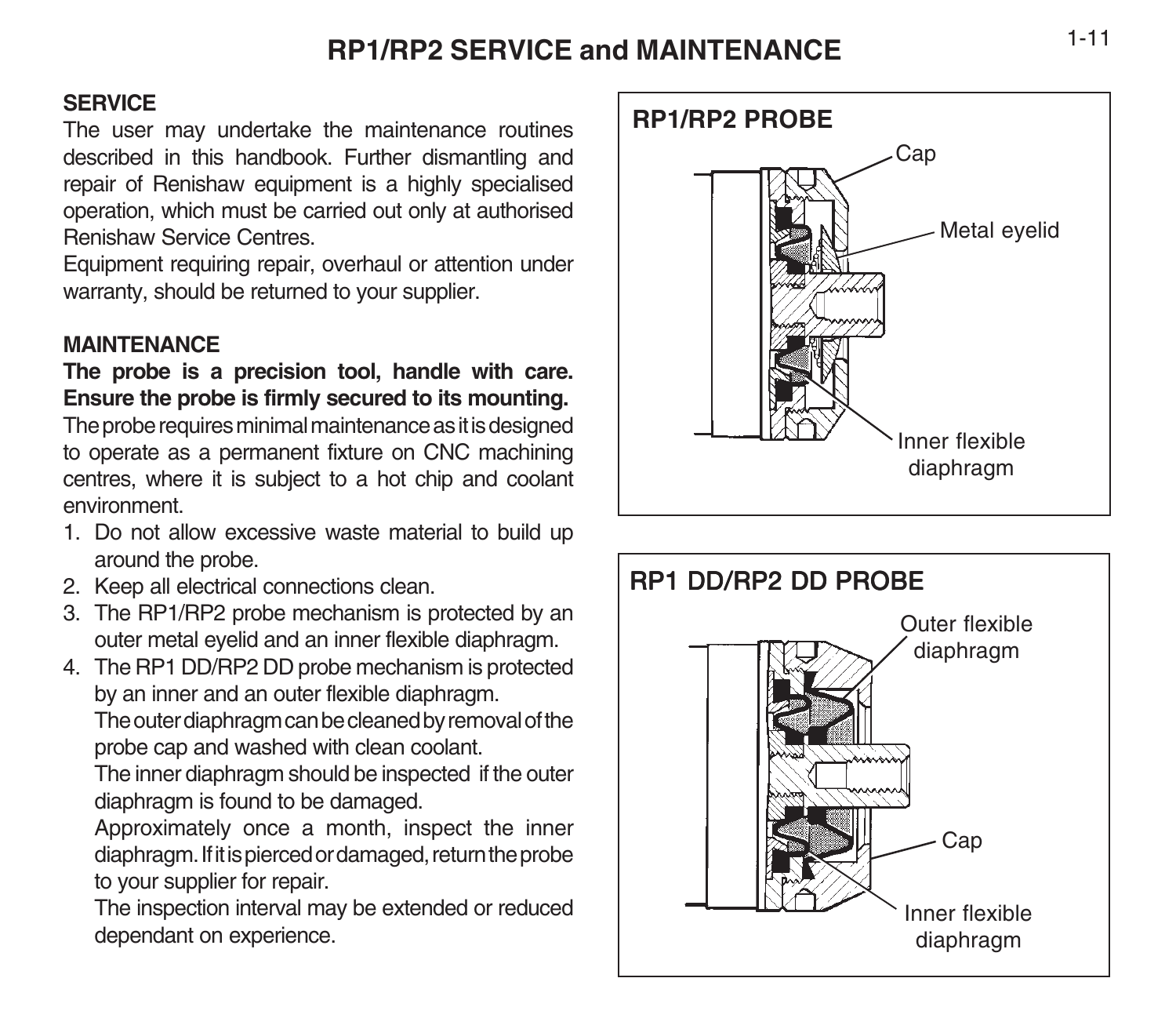# **DIAPHRAGM MAINTENANCE** 1-12

## **INNER FLEXIBLE DIAPHRAGM INSPECTION**

- 1. Remove the stylus.
- 2. Use a C spanner to remove the probe cap.
- 3. For RP1/RP2: Remove metal eyelid and spring. This will expose the inner flexible diaphragm.

For RP1 DD/RP2 DD: Remove outer flexible diaphragm by lifting away from probe body to expose inner flexible diaphragm.

- 4. Wash the probe, using clean coolant (DO NOT use sharp metal objects to clean out debris).
- 5. Inspect the inner diaphragm for signs of piercing or damage. In the event of damage return the probe to your supplier for repair.

# RE-ASSEMBLING THE PROBE MODULE

- 1. For RP1/RP2: Re-fit the spring and the metal eyelid.
- 2. For RP1 DD/RP2 DD: Re-fit the outer flexible diaphragm.
- 3. Re-fit the probe cap. Tighten using the C spanner.
- 4. Re-fit the stylus.

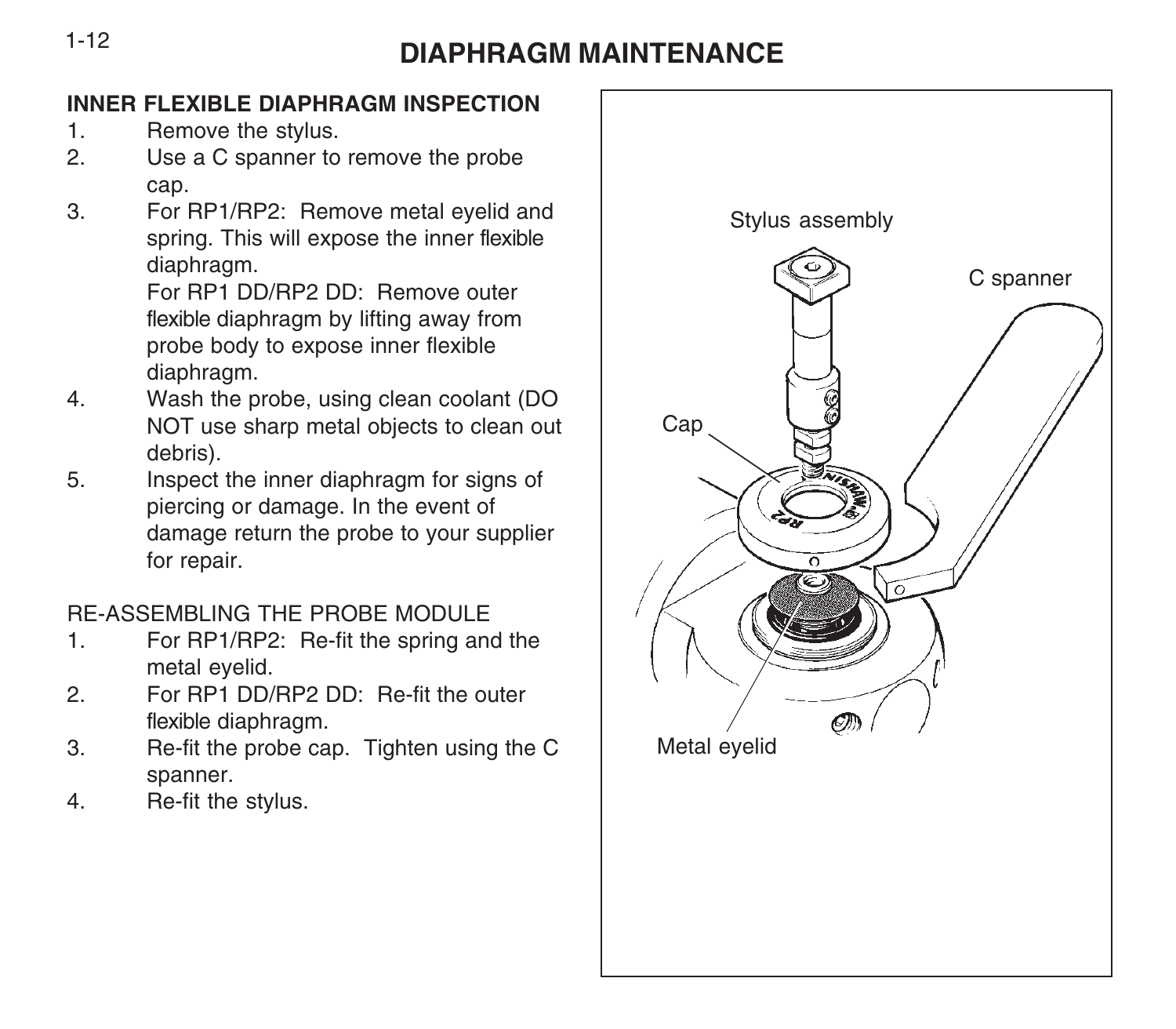# **PARTS LIST** 1-13

# **PARTS LIST – Please quote the part number when ordering equipment**

| <b>Type</b>               | Part No.    | <b>Description</b>                                                                  |
|---------------------------|-------------|-------------------------------------------------------------------------------------|
| RP1 probe kit             | A-2154-0007 | RP1 probe complete with C spanner and tool kit (TK1).                               |
| RP1 DD probe kit          | A-2154-0008 | RP1 DD probe complete with C spanner and tool kit (TK1).                            |
| RP2 probe kit             | A-2116-0149 | RP2 probe complete with 2-way female connector.<br>C spanner and tool kit (TK1).    |
| RP2 DD probe kit          | A-2116-0150 | RP2 DD probe complete with 2-way female connector.<br>C spanner and tool kit (TK1). |
| Outer diaphragm           | M-2063-7606 | Replacement diaphragm for RP1 DD/RP2 DD probe.                                      |
| 2-way female<br>connector | P-CN23-020A | Replacement connector for RP2/RP2 DD.                                               |
| C spanner                 | A-2116-0153 | Replacement spanner for removing probe cap.                                         |
| Crimp tool                | P-TL04-0005 | Tooling required to assemble female connector P-CN23-020A.                          |
| Positioner                | P-TL04-0006 | Tooling required to assemble female connector P-CN23-020A.                          |
| Insertion/removal<br>tool | P-TL04-0007 | Tooling required to assemble female connector P-CN23-020A.                          |
| MI 8                      | A-2037-0010 | MI 8 interface unit with M4 studded supports, nuts and four<br>adhesive feet.       |
| MI 8/DIN                  | A-2037-0020 | MI 8 interface unit with DIN rail mounting.                                         |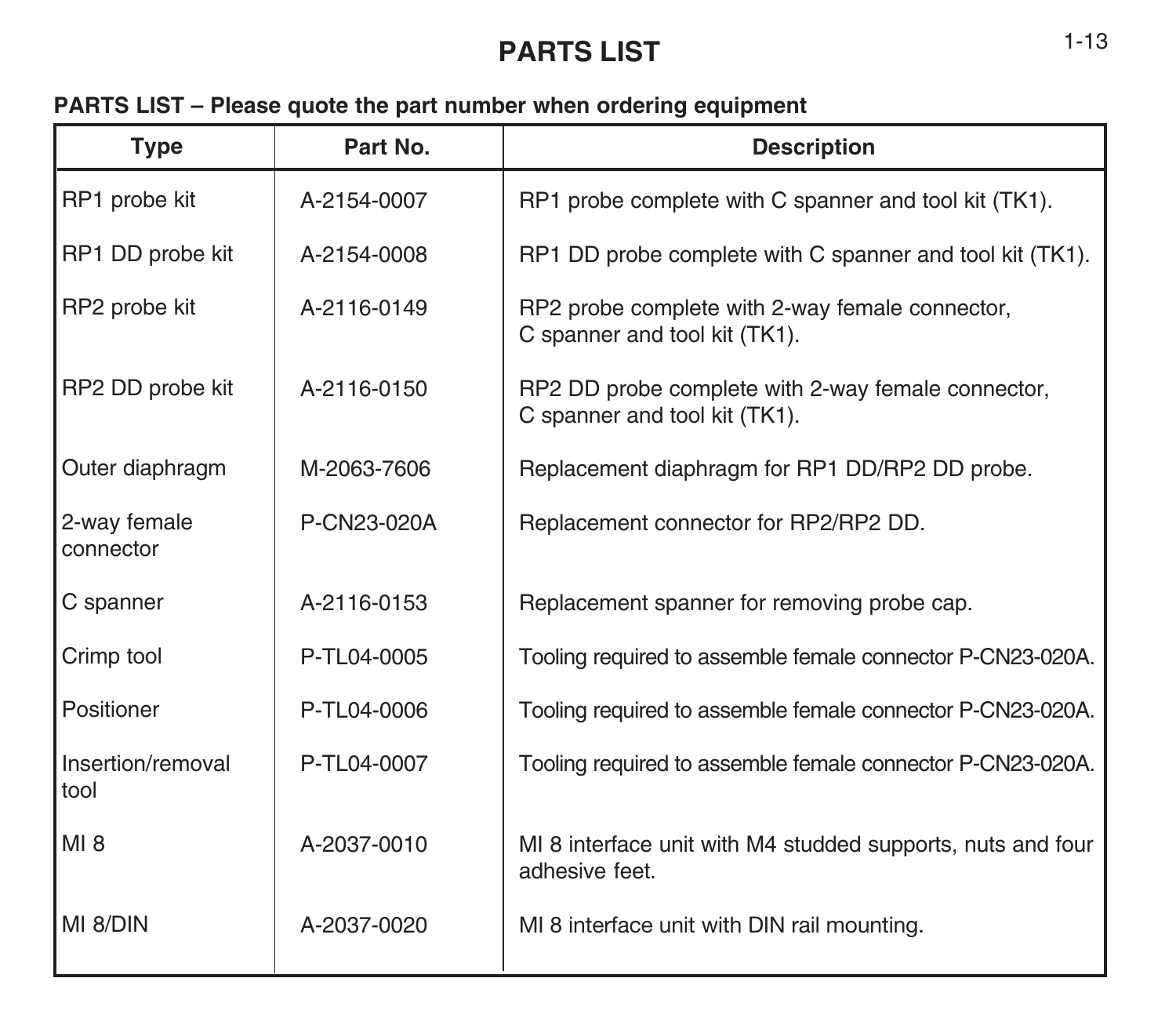# **GUIDE D'INSTALLATION ET D'UTILISATION - FRANCAIS**

#### **SYSTEME DE PALPEUR**

Les systèmes de palpeurs, faciles à utiliser, assureront un service efficace et sans problème durant de nombreuses années.

Les instructions figurant dans ce manuel vous permettront d'utiliser au mieux votre système.

#### **GARANTIE**

Les équipements défectueux sous garantie doivent être renvoyés à votre fournisseur.

Aucune réclamation ne sera prise en compte si l'équipement Renishaw a été mal utilisé ou si des réparations ou réglages ont été tentés par des personnes non qualifiées.

## **MODIFICATION DE L'EQUIPEMENT**

Renishaw se réserve le droit de modifier les spécifications sans préavis.

#### **MACHINES CNC**

Les machines-outils à CNC doivent uniquement être utilisées par des opérateurs compétents, en suivant les consignes du fabricant.

# **ENTRETIEN DU SYSTEME DE PALPEUR**

Nettoyer régulièrement les composants du système.

# $\epsilon$

Ce produit est conforme aux normes européennes suivantes :

BS EN 50081-2, BS EN 50082-2 et BS EN 61010-1. Il est conforme aux directives suivantes de l'Union Européenne relatives à la santé, la sécurité et la protection : 73/23/EEC telle que modifiée (BASSE TENSION), 89/336/EEC telle que modifiée (compatibilité électromagnétique) et 93/68/EEC (MARQUAGE CE).

#### **Important**

Il convient de respecter les consignes de sécurité pertinentes, y compris celles figurant dans les manuels d'installation, d'utilisation et de maintenance.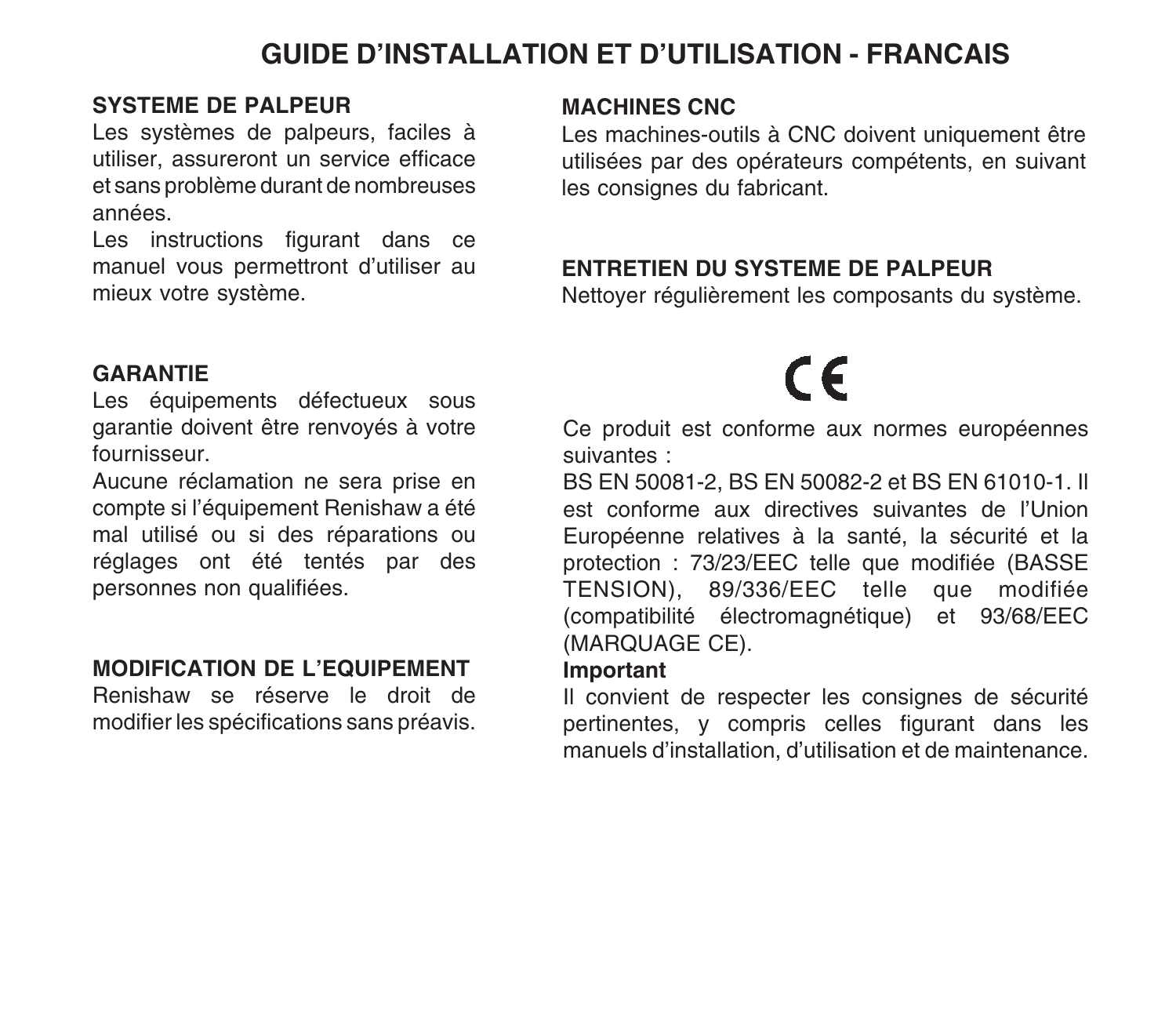# **SYSTEME DE PALPEUR RP1/RP2** 2-1

### **PALPEUR RP1/RP2**

Le palpeur Renishaw RP1/RP2 est intégré à un support de conception spéciale (voir Schémas d'Installation). Une version à deux membranes est aussi disponible (RP1 DD/RP2 DD).

Le palpeur RP2 est monté au Bras Régleur d'Outils (TSA) Renishaw.

Le Bras Haute Précision (HPA) Renishaw peut être équipé d'un palpeur RP1 ou RPP2.

Le RP1/RP1 DD est équipé de sorties palpeur à deux câbles.

Le RP2/RP2 DD est équipé d'un ensemble de connexion.

#### **INTERFACE**

Les signaux transmis entre le palpeur et la commande numérique de la machine sont traités par une interface.

Nous recommandons d'utiliser une Interface MI 8. Le MI8 comprend une sortie à relais statique (SSR) hors tension qui peut être configuré en version à de repos (CR).



Une entrée d'inhibition active un palpeur de contrôle à transmission optique et une interface à incorporer à l'entrée machine du RP1/RP2.

contact de travail (CT) ou contact d'Utilisation du MI 8, réf. H-2000-5015. La description complète de l'Interface MI 8 figure dans le Manuel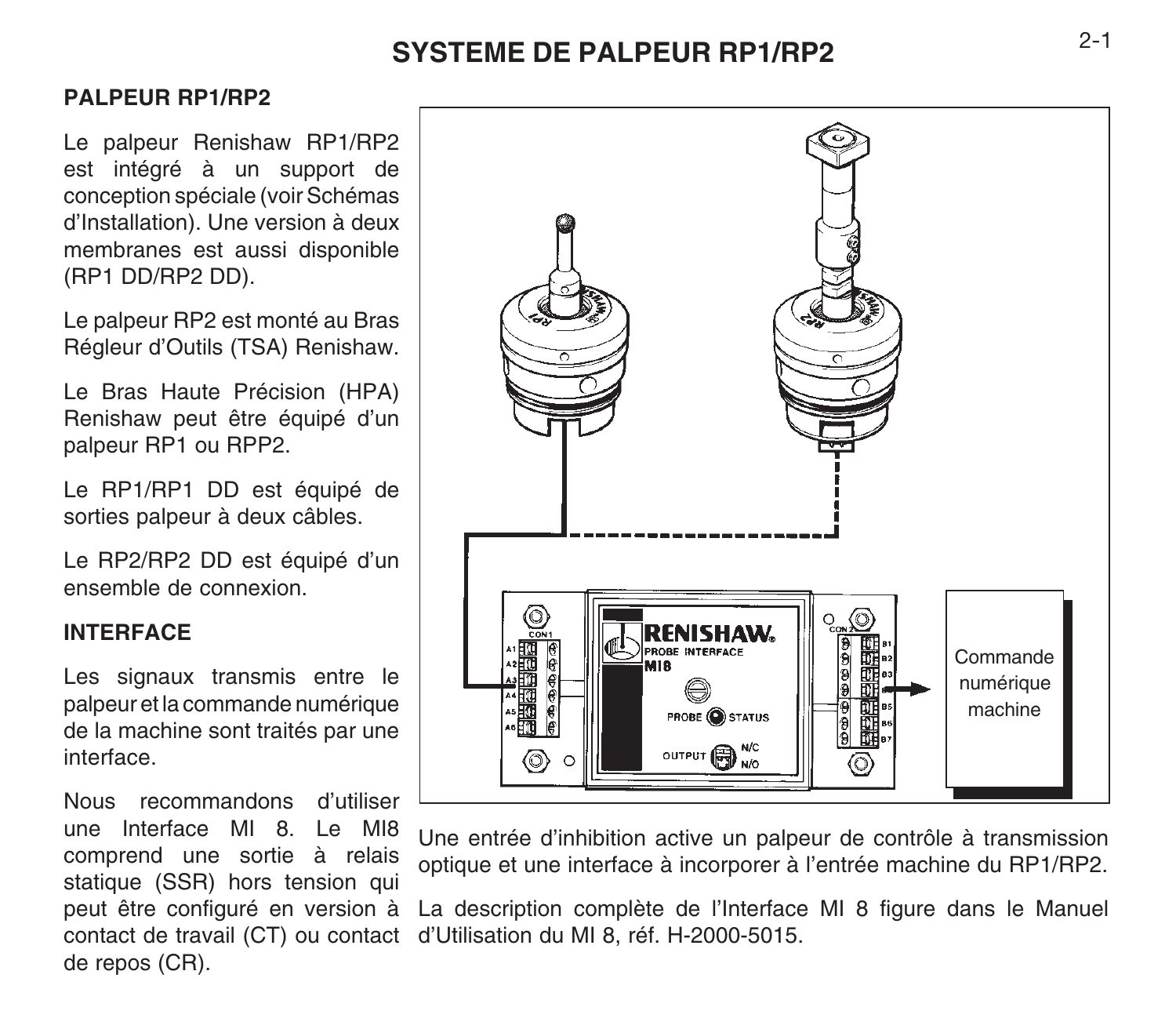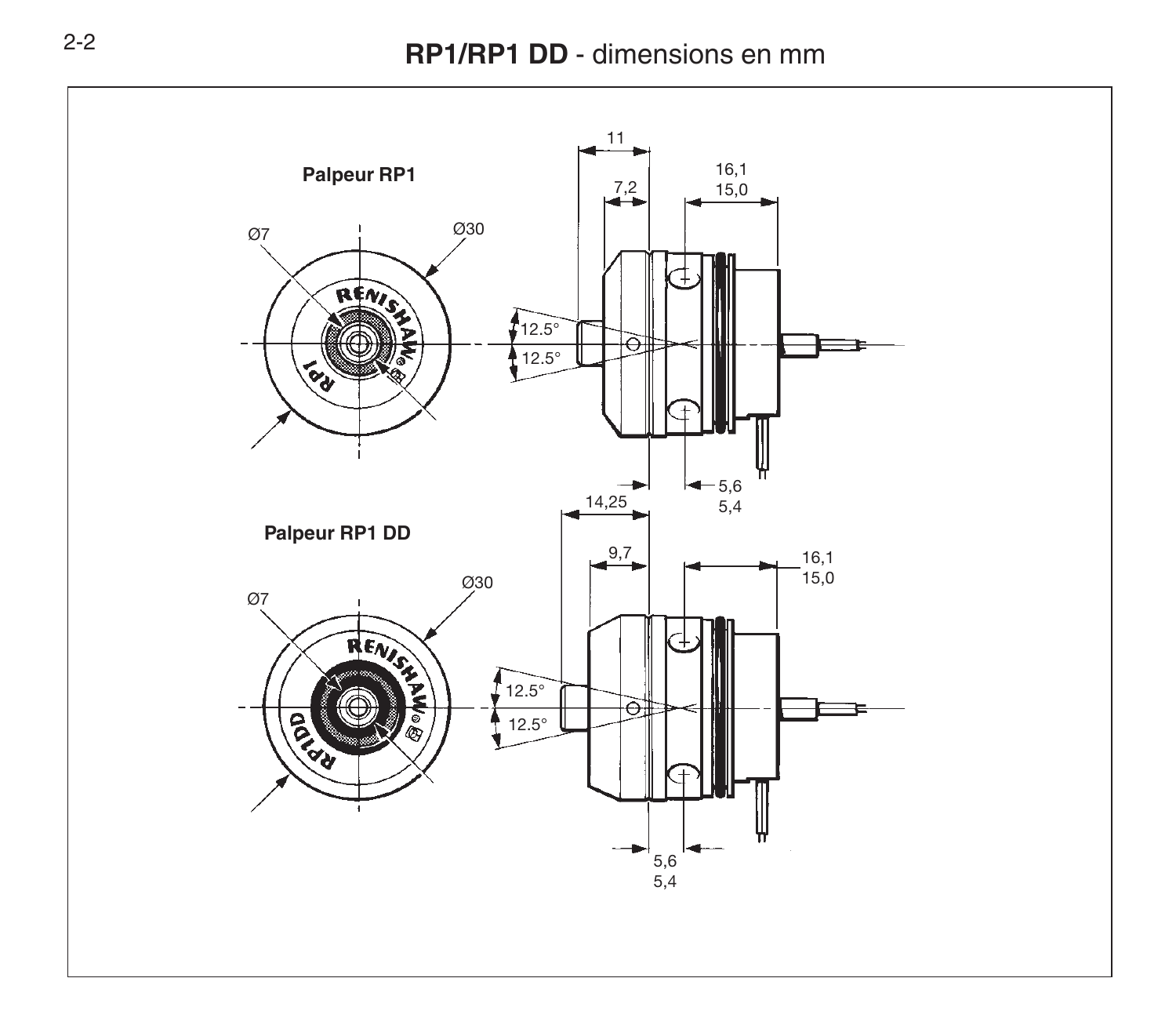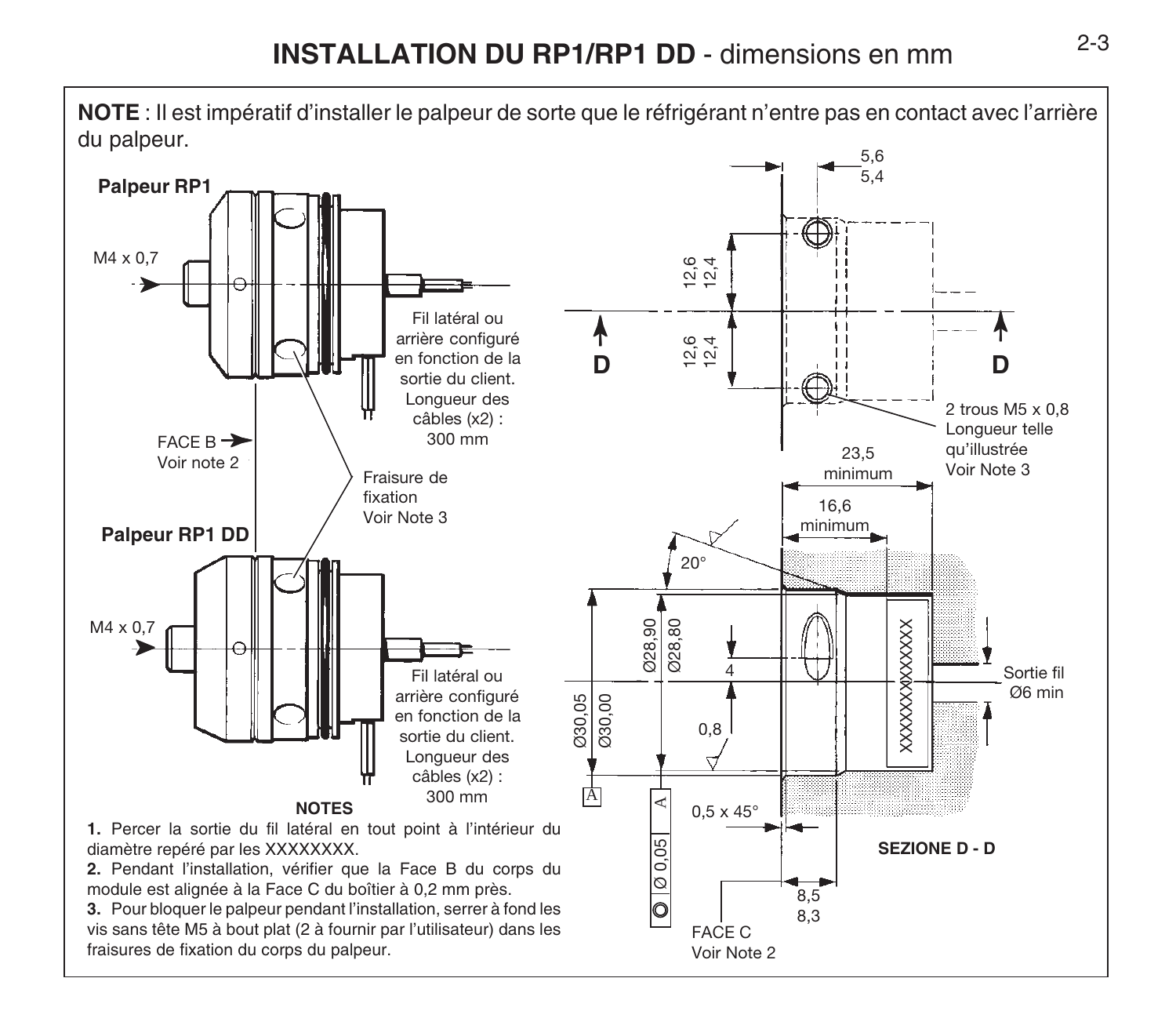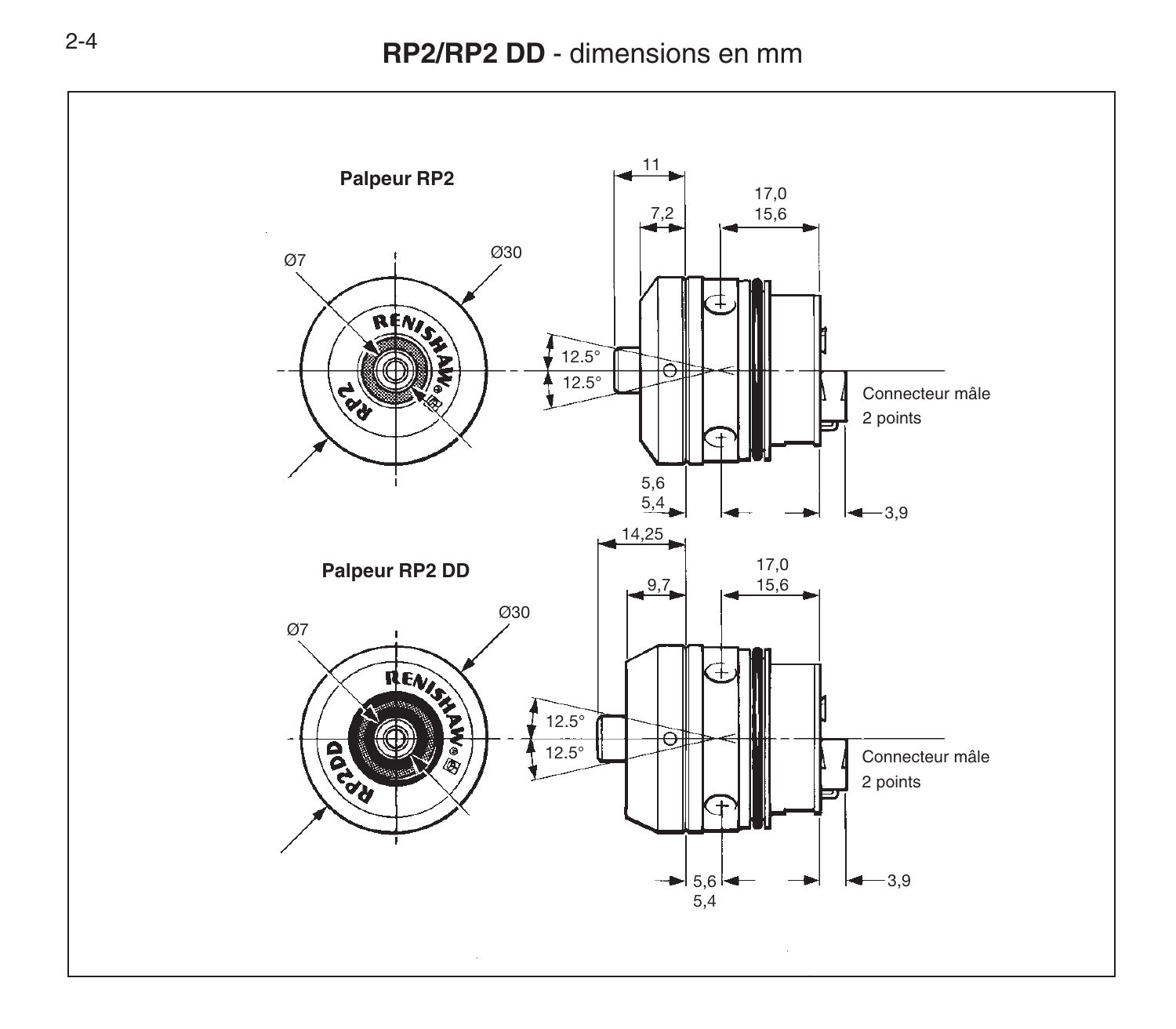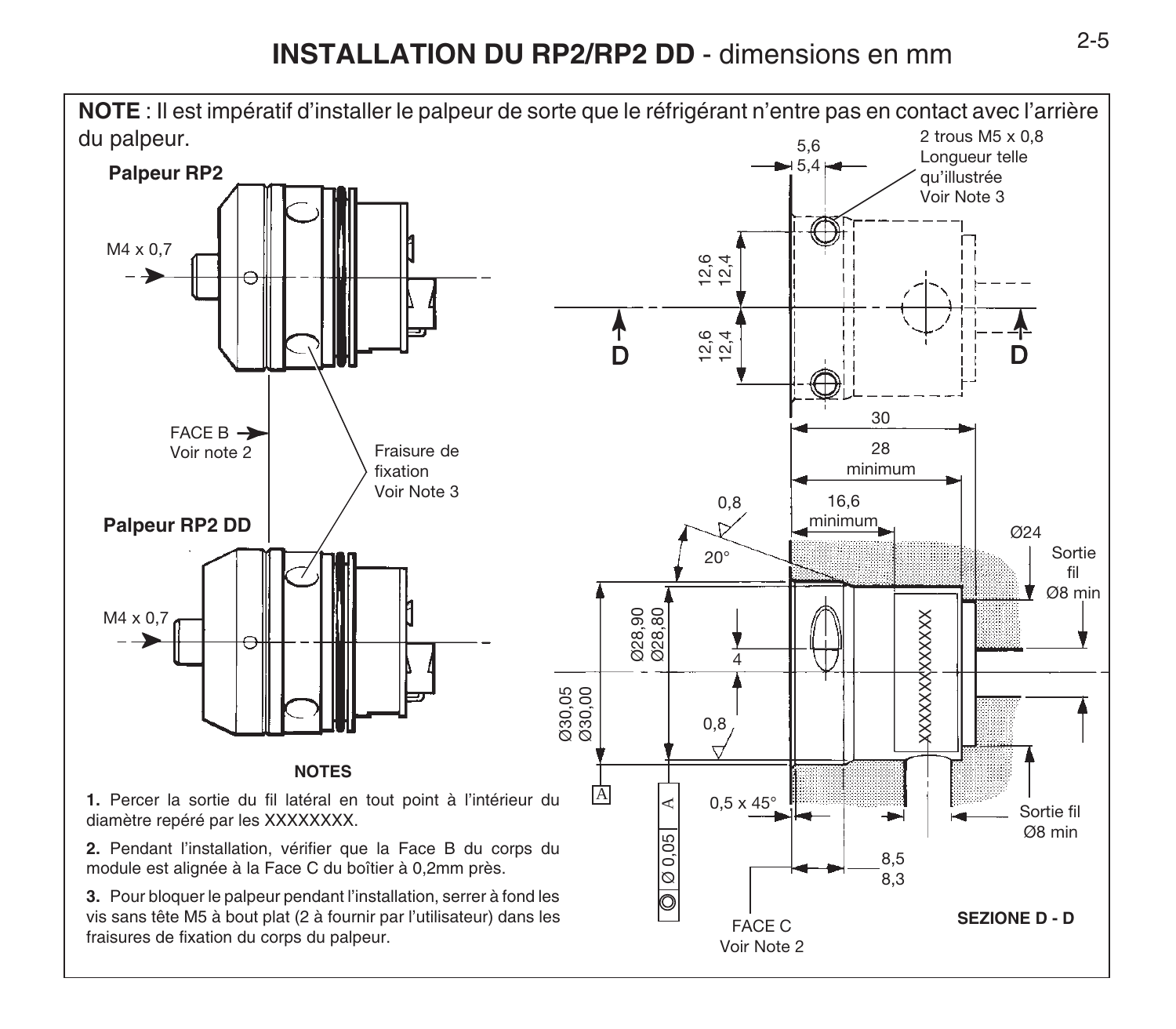# **SPECIFICATIONS DU RP1/RP2**

# **SPECIFICATIONS**

| Application primaire                        | Réglage d'outil                                                   |
|---------------------------------------------|-------------------------------------------------------------------|
| Sens de détection                           | 5 directions                                                      |
| $Répétabilité (2\sigma)$                    | 1,0 um (pour un stylet de 35 mm et<br>une vitesse de 480 mm/mn)   |
| Déplacement du stylet                       | 12,5 $^{\circ}$ sur X et Y<br>4 mm sur Z                          |
| Force de déclenchement XY<br>du stylet<br>7 | 125 g maximum au point haut<br>70 g minimum au point bas<br>610 g |
| Température<br>Service<br>Stockage          | 5 °C à 60 °C<br>$-13 °C$ à $+60 °C$                               |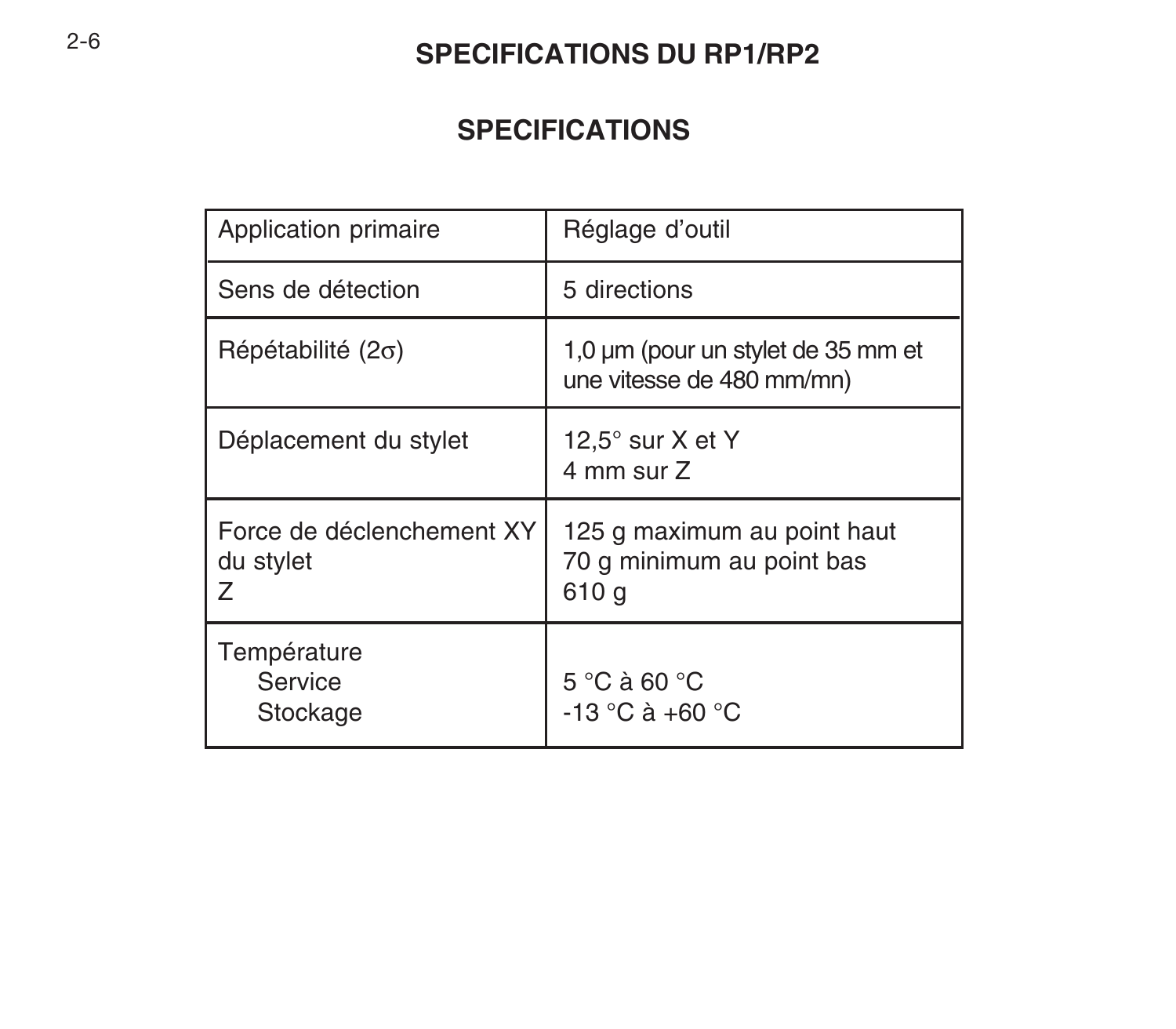## **SURETE**

**Seules des personnes expérimentées respectant les consignes de sécurité pertinentes sont autorisées à installer le palpeur RP1/RP2.**

**Avant de commencer le travail, vérifier que la machine-outil est à l'arrêt et HORS TENSION et que l'alimentation du MI 8 est coupée.**

Le branchement du RP2 au secteur est assuré par un connecteur femelle à 2 points (fourni). Des connecteurs de rechange sont disponibles auprès de Renishaw ou directement auprès de Harwin Connectors.

Connecteur femelle **Référence** Renishaw P-CN23-020A ou Harwin M80-8980205 Les outils suivants sont requis pour relier les fils et fiches à sertir dans le connecteur femelle : Pince à sertir **Référence** Pour sertir le fil dans la fiche à sertir. Renishaw P-TL04-0005 ou Harwin M22520/2-01 Réglage pince à sertir : 6 Positionneur **Référence** Pour placer la fiche à sertir dans la pince. Renishaw P-TL04-0006 ou Harwin T5747 Outil d'insertion/retrait Référence Pour insérer/retirer la fiche à sertir dans/de la gaine du connecteur. Renishaw P-TL04-0007  $011$ Harwin T5748-19 Fils : 26 (AWG) 19 x 0,1 (fournis par l'utilisateur) 24 (AWG) 7 x 0,2 Vue arrière du palpeur RP2 Prise Fiche femelle 2 points  $\leftarrow$  2,0 mm nominal Dénudage des fils ➛1,1 mm,  $\varnothing$  max.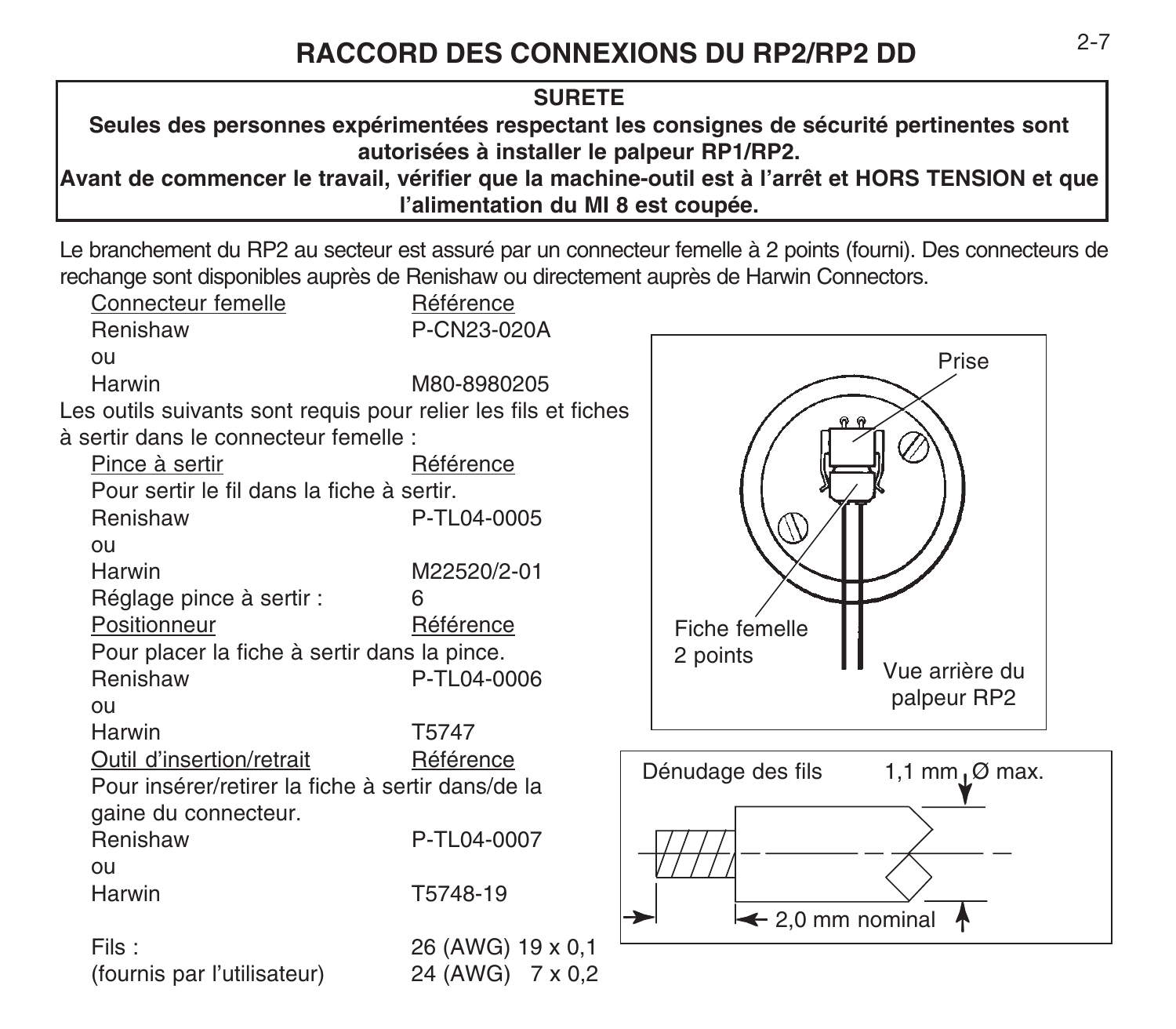# **MISE A LA MASSE DU RP1/RP2**

## **MISE A LA MASSE**

Deux méthodes de protection du RP1/RP2 contre les interférences électromagnétiques sont disponibles. La méthode choisie dépendra du câblage de la machine et devra prendre en compte les boucles de masse.

1. Mise à la masse par le boîtier du palpeur (c.à.d. en fonction de la configuration du montage constructeur), le boîtier étant relié à la prise de terre de la machine.



2. Mise à la masse par un blindage de câble fourni par l'installateur, le boîtier du palpeur n'étant pas relié à la prise de terre de la machine.



 $2 - 8$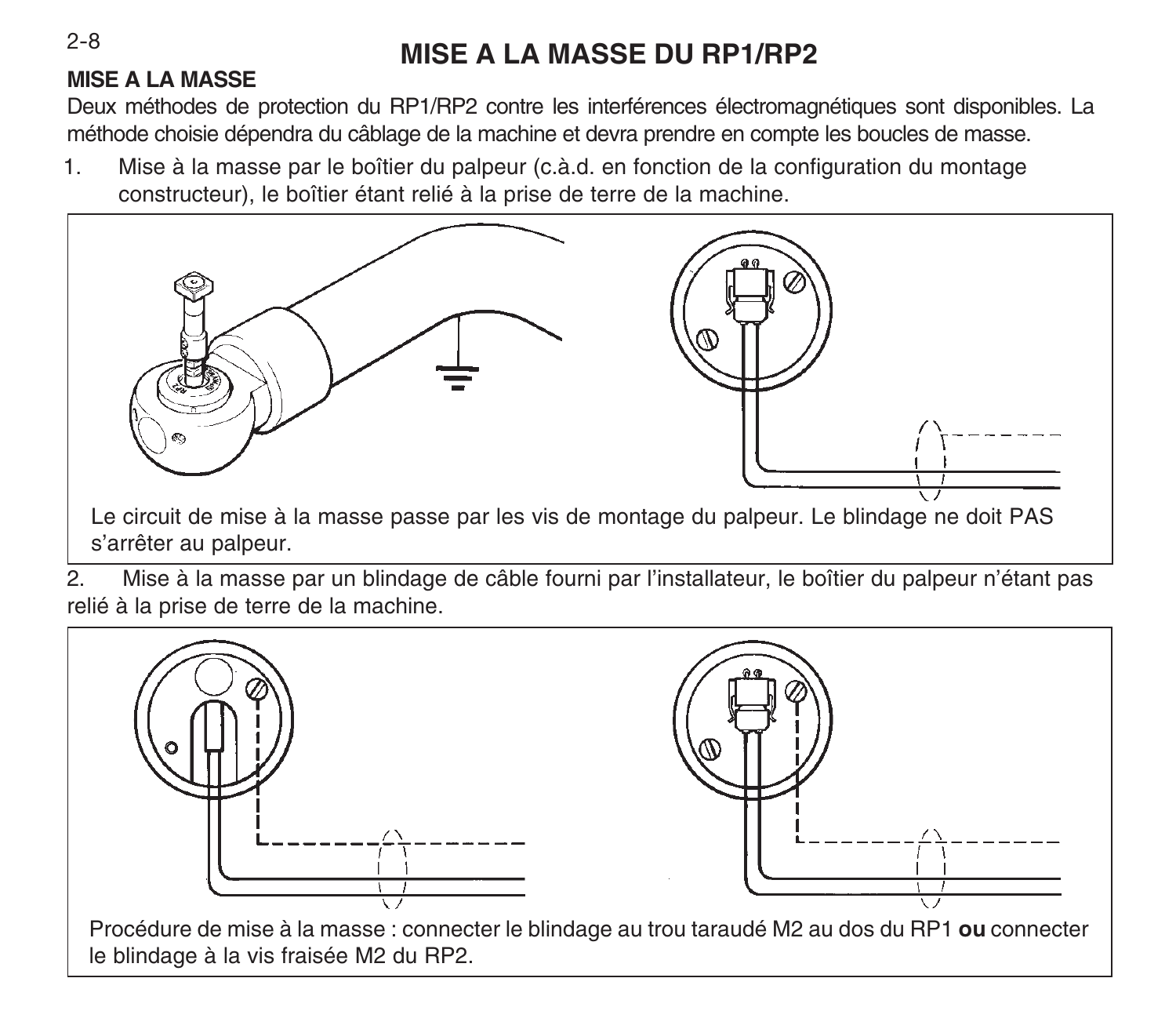# **INTERFACE MI 8** 2-9

L'Interface MI 8 traite les signaux du palpeur et les convertit pour la sortie à relais statique hors tension qui les transmet à la commande numérique de la machine. Une description détaillée du MI 8 figure dans le Manuel d'Utilisation du MI 8, Référence H-2000-5015.

Les renseignements ci-dessous aideront l'utilisateur à effectuer les connexions électriques. Nous recommandons d'installer le MI 8 à l'intérieur du boîtier de la commande numérique de la machine. Une variante du MI 8 à monter sur rail DIN est aussi disponible.

**SPECIFICATIONS**

| <b>Tension d'alimentation</b>                      | 15 V à 30 Vc.c. maximum.                                                                                                                                                                                                 |                                 |  |
|----------------------------------------------------|--------------------------------------------------------------------------------------------------------------------------------------------------------------------------------------------------------------------------|---------------------------------|--|
| <b>Tension d'alimentation</b><br>(avec ondulation) | 16.5 V à 28.5 Vc.c. avec ondulation crête à crête de 3 V à 100 Hz.                                                                                                                                                       |                                 |  |
| Intensité d'alimentation                           | 50 mA nominale.                                                                                                                                                                                                          |                                 |  |
| <b>Protection de l'alimentation</b>                | Fusible retardé (F1) 80 mA (T).                                                                                                                                                                                          |                                 |  |
| Entrée palpeur                                     | Contact de repos. Contact de travail pour le déclenchement.                                                                                                                                                              |                                 |  |
| Sortie MI 8                                        | Relais statique (SSR) hors tension.                                                                                                                                                                                      |                                 |  |
|                                                    | Contact de travail (CT) ou contact de repos (CR). Sélectionné par<br>l'interrupteur SW1.                                                                                                                                 |                                 |  |
|                                                    | Intensité maximale 50 mA crête.                                                                                                                                                                                          |                                 |  |
|                                                    | Tension maximale ±50 V crête                                                                                                                                                                                             |                                 |  |
| Entrée inhibition                                  | Court-circuiter les bornes B1 et B2 (<100) forcer la sortie à l'état de<br>repos, quel que soit l'état réel du palpeur. Rompre le contact entre<br>les bornes B1 et B2 (>50 K) pour désactiver la fonction d'inhibition. |                                 |  |
| LED à distance<br>(optionnelle)                    | Intensité nominale de 10 mA. Connexion entre les bornes B3 et B4.<br>(Placer la LED de sorte que l'opérateur de la machine puisse<br>clairement la voir).                                                                |                                 |  |
| Température                                        | Stockage                                                                                                                                                                                                                 | $-10$ °C à $+70$ °C             |  |
|                                                    | <b>Service</b>                                                                                                                                                                                                           | $5^{\circ}$ C à 50 $^{\circ}$ C |  |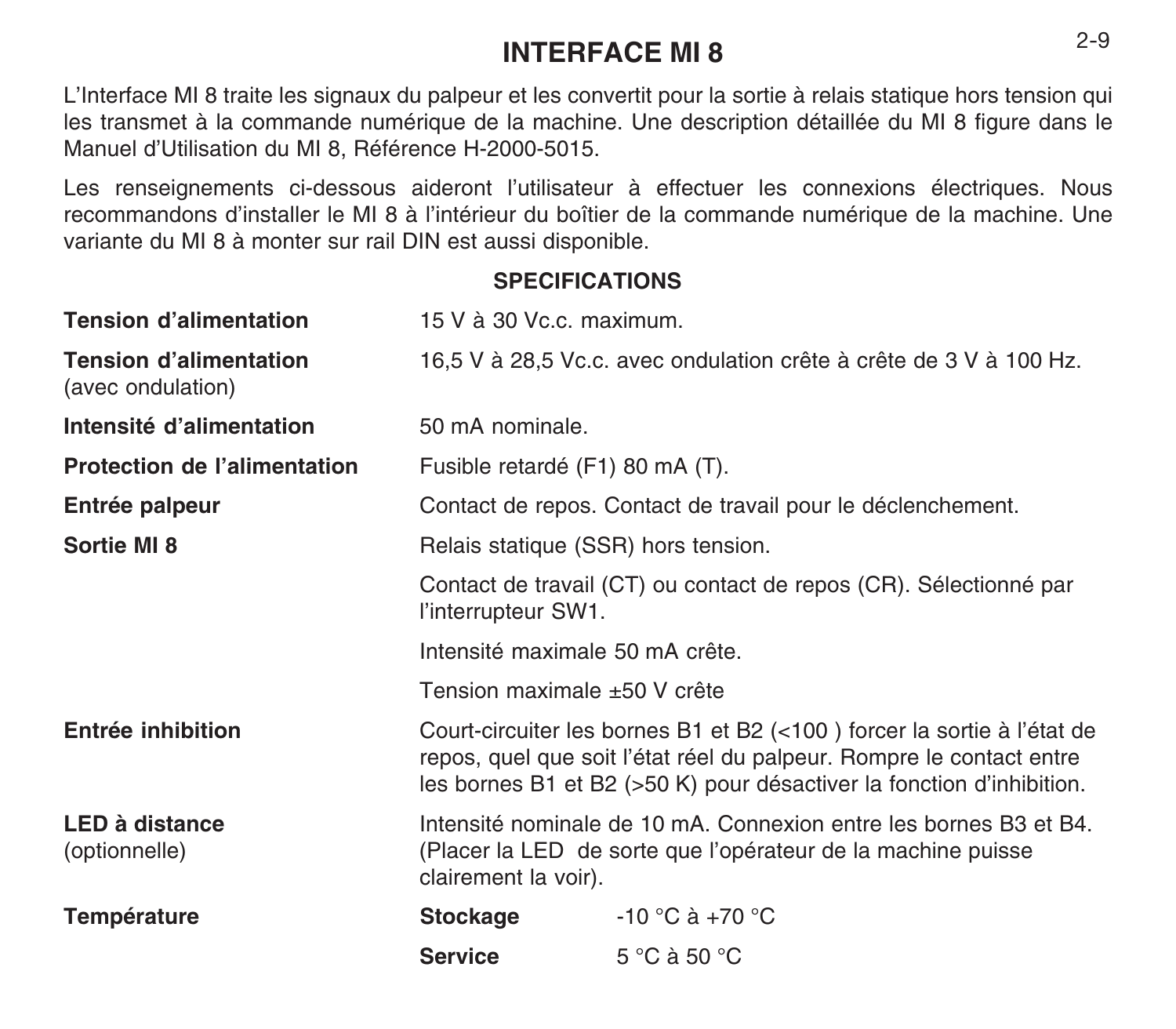# **INTERFACE MI 8**

#### **SURETE**

**Avant de commencer l'installation, vérifier que la machine-outil est à l'arrêt et HORS TENSION.**

#### I**NSTALLATION**

Les consignes de sécurité habituelles relatives à l'équipement électronique (installer le MI 8 à distance de sources potentielles d'interférence telles que les transformateurs triphasés et les contrôleurs moteur) doivent être respectées lors de l'installation de l'interface MI 8.

#### **CABLAGE PALPEUR - MI 8**

Utiliser un câble blindé à deux brins.

Pour le RP1 : Chaque brin Ø2,5mm max. Longueur maximale admise 30m.

Pour le RP2 : Brins entre 26 (AWG) 19 x 0,1 24 (AWG) 7 x 0,2

Isolation du câble Ø1,1mm max.

Longueur maximale admise 30m

| Broche         | <b>ENTREE PALPEUR - MI 8</b><br><b>Description</b> | s<br><b>Commentaires</b><br>Е |
|----------------|----------------------------------------------------|-------------------------------|
|                |                                                    |                               |
| A <sub>1</sub> | ENTREE PALPEUR Flottante par                       | F                             |
|                |                                                    | E<br>rapport au 0 V           |
| A2             | <b>ENTREE PALPEUR Flottante par</b>                | E                             |
|                |                                                    | rapport au 0 V<br>E           |
| A <sub>3</sub> | <b>BLINDAGE</b>                                    | F<br>Connecter au             |
|                | <b>ALIMENTATION</b>                                | blindage câble                |
| A4             | <b>BLINDAGE</b>                                    | Connecter à<br>E              |
|                | <b>ALIMENTATION</b>                                | E<br>masse machine            |
| A <sub>5</sub> | ALIMENTATION +                                     | Positive +15 à 30 V c.c.      |
| A <sub>6</sub> | <b>ALIMENTATION OV</b>                             | 0 <sub>V</sub>                |

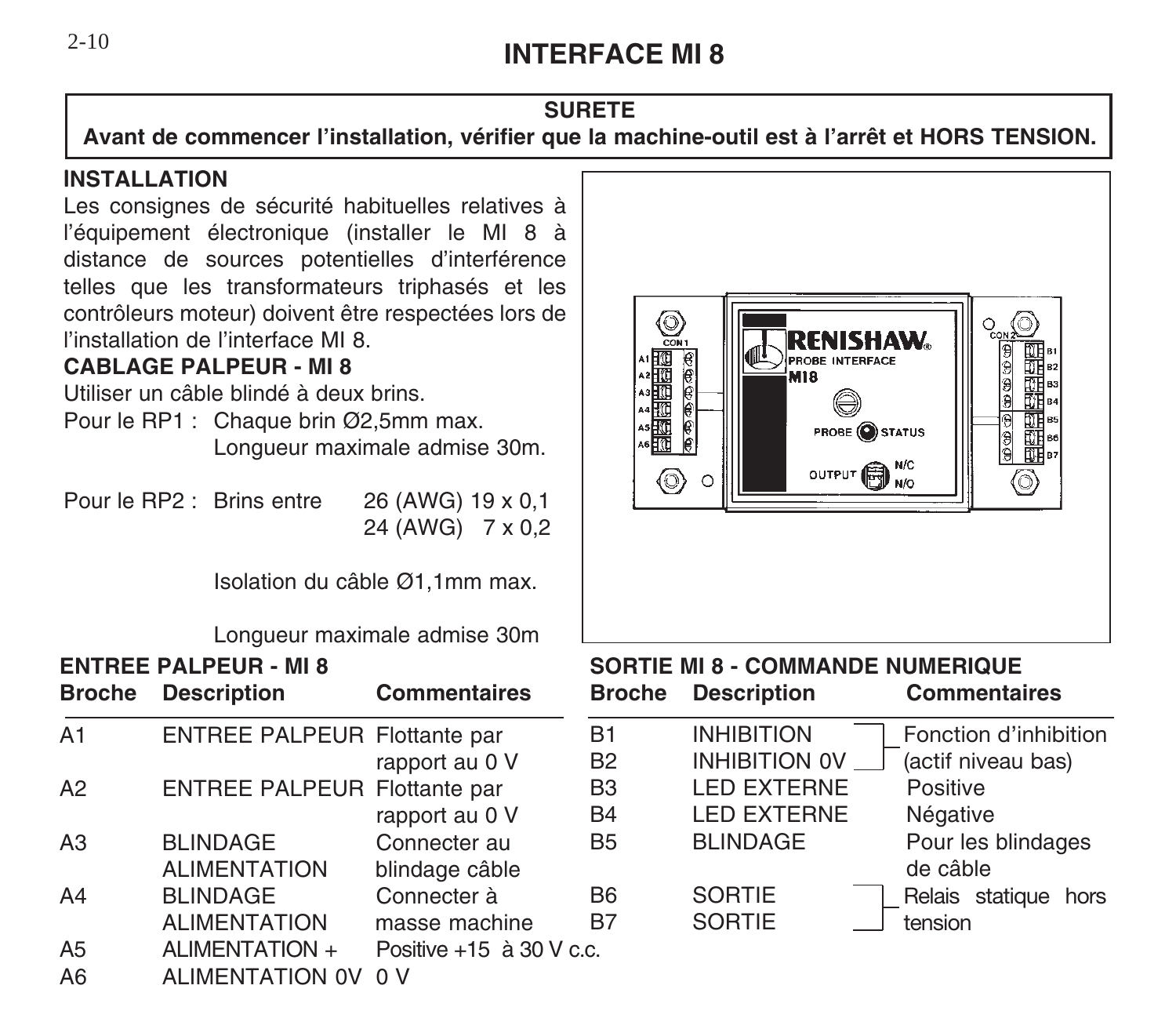# **REPARATION ET ENTRETIEN DU RP1/RP2**

#### R**EPARATION**

L'utilisateur de l'équipement peut se charger de l'entretien périodique décrit dans ce manuel. Le démontage et la réparation de l'équipement Renishaw est toutefois un travail hautement spécialisé qui doit uniquement être effectué par les Centres de Réparation Renishaw agréés.

Les équipements défectueux, à réparer ou réviser sous garantie, doivent être renvoyés à votre fournisseur.

#### **ENTRETIEN**

**Le palpeur est un outil de précision et doit être manipulé avec soin. Veiller à fermement fixer le palpeur à son montage.**

Le palpeur n'exige qu'un minimum de maintenance puisqu'il est conçu en tant que dispositif permanent destiné à équiper les centres d'usinage CNC, sur lesquels il est exposé aux copeaux chauds et au réfrigérant.

- 1. Ne pas laisser les déchets s'accumuler autour du palpeur.
- 2. Nettoyer régulièrement toutes les connexions électriques.
- 3. Le mécanisme du palpeur RP1/RP2 est protégé par un couvercle pivotant métallique à l'extérieur et une membrane flexible à l'intérieur.
- 4. Le mécanisme du palpeur RP1 DD/RP2 DD est protégé par une membrane flexible à l'intérieur et à l'extérieur. Pour nettoyer la membrane extérieure, déposer le capuchon du palpeur et laver avec du réfrigérant propre. Contrôler la membrane intérieure lorsque la membrane extérieure est abîmée. Une fois par mois environ, contrôler la membrane intérieure. Si elle est percée ou endommagée, renvoyer le palpeur à votre fournisseur pour le faire réparer. En fonction de son expertise, l'opérateur pourra rapprocher ou espacer les intervalles de contrôle.



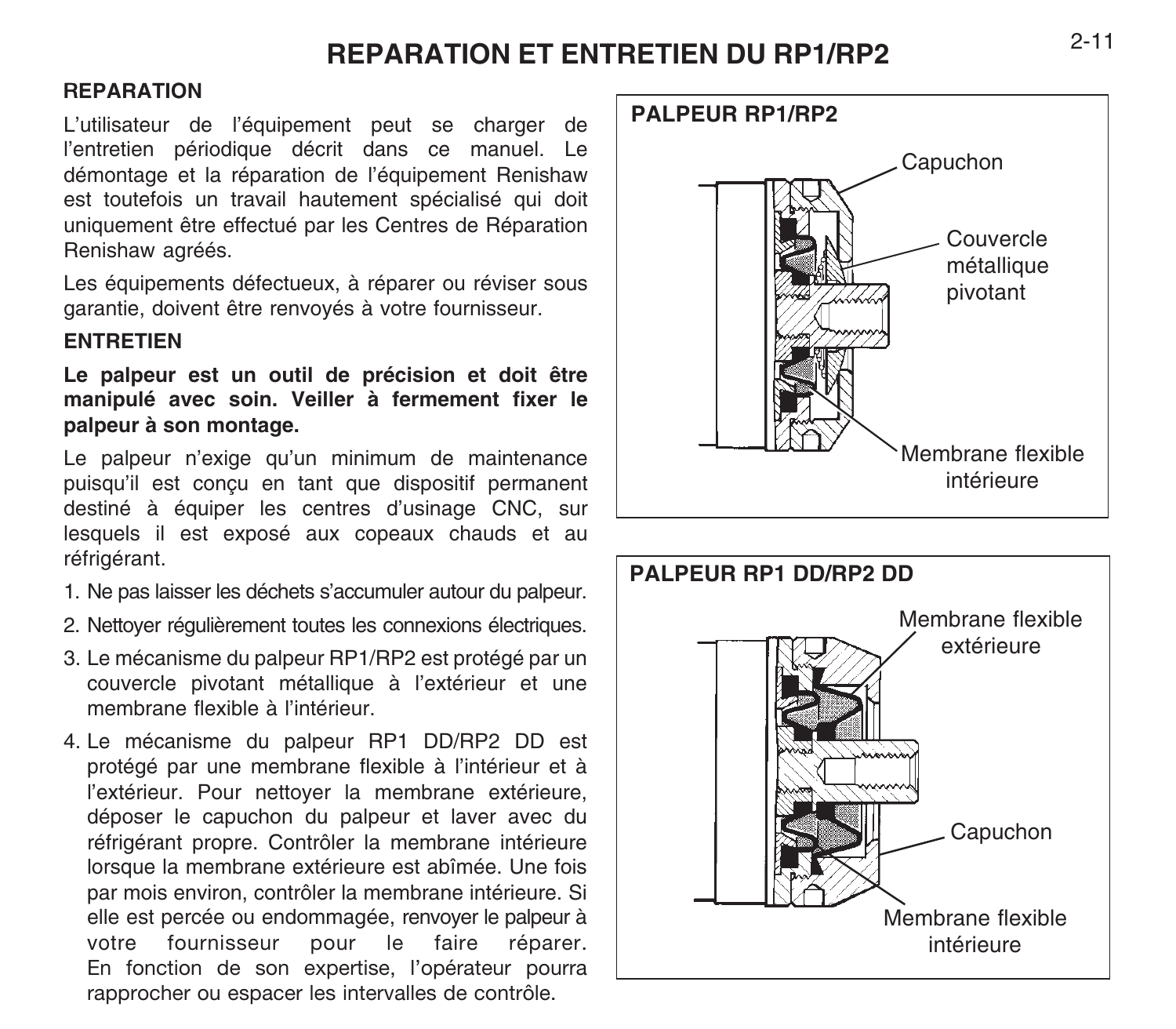# **ENTRETIEN DES MEMBRANES**

#### **CONTROLE DE LA MEMBRANE FLEXIBLE INTERIEURE**

- 1. Déposer le stylet.
- 2. A l'aide d'une clé à fourches, démonter le capuchon du palpeur.
- 3. RP1/RP2 : Déposer le couvercle métallique pivotant et le ressort pour accéder à la membrane flexible intérieure.

RP1 DD/RP2 DD : Déposer la membrane flexible extérieure en la soulevant du corps du palpeur pour accéder à la membrane flexible intérieure.

- 4. Nettoyer le palpeur avec du réfrigérant propre (NE PAS utiliser d'objets métalliques pointus pour ôter les débris).
- 5. Vérifier que la membrane intérieure n'est ni percée ni abîmée. Si la membrane est endommagée, renvoyer le palpeur à votre fournisseur pour la faire réparer.

# REMONTER LE MODULE DU PALPEUR

- 1. RP1/RP2 : Remonter le ressort et le couvercle métallique pivotant.
- 2. RP1 DD/RP2 DD : Remonter la membrane flexible extérieure.
- 3. Remonter le capuchon du palpeur. Serrer avec la clé à fourches.
- 4. Remonter le stylet.

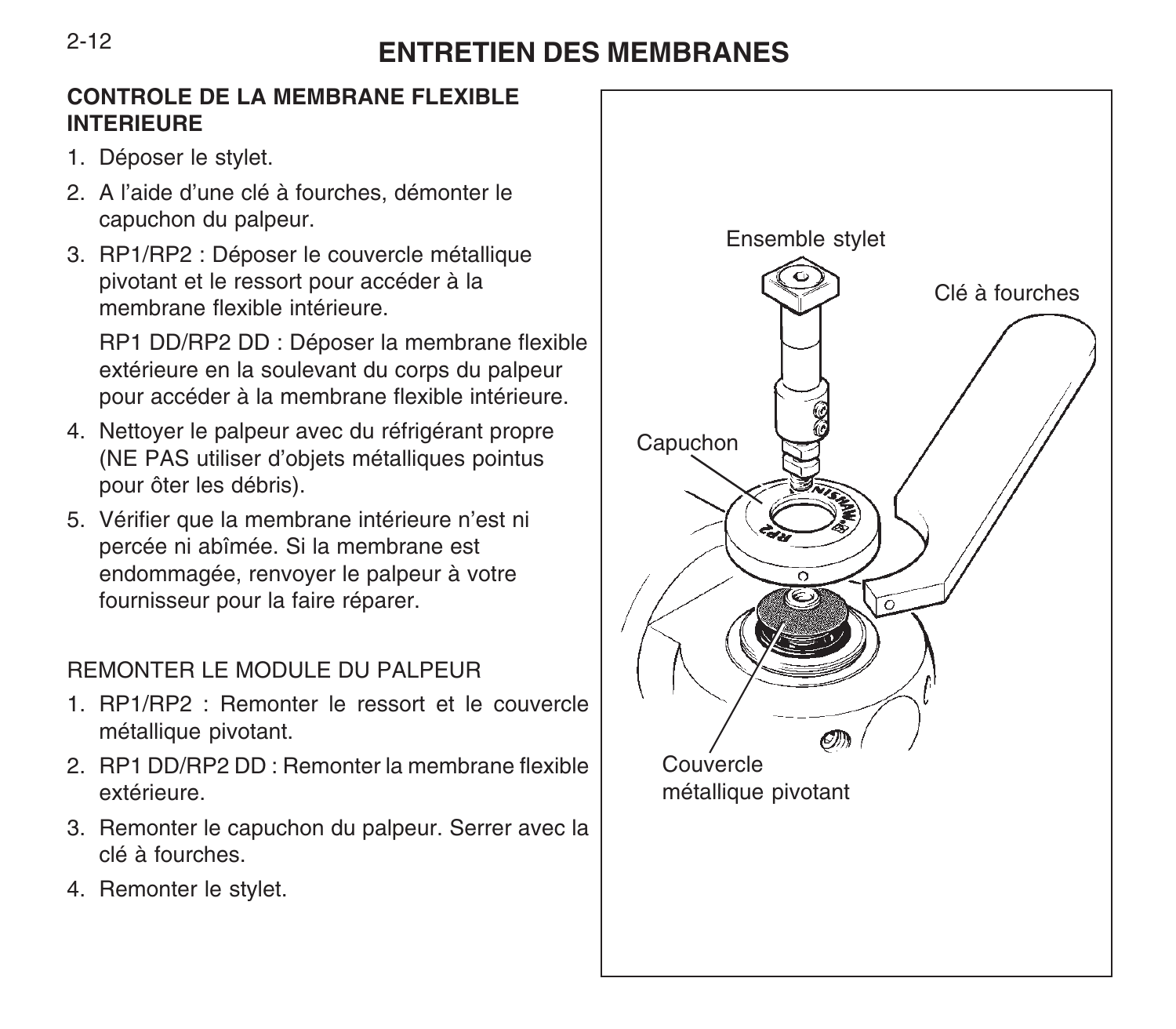# **NOMENCLATURE** 2-13

# **NOMENCLATURE - Toujours citer la référence de la pièce en commande**

| <b>Type</b>                    | <b>Référence</b> | <b>Description</b>                                                                             |
|--------------------------------|------------------|------------------------------------------------------------------------------------------------|
| Kit palpeur RP1                | A-2154-0007      | Palpeur RP1 fourni avec clé à fourches et kit outils (TK1).                                    |
| Kit palpeur RP1 DD             | A-2154-0008      | Palpeur RP1 DD fourni avec clé à fourches et kit outils (TK1).                                 |
| Kit palpeur RP2                | A-2116-0149      | Palpeur RP2 fourni avec connecteur femelle 2 points,<br>clé à fourches et kit outils (TK1).    |
| Kit palpeur RP2 DD             | A-2116-0150      | Palpeur RP2 DD fourni avec connecteur femelle 2 points,<br>clé à fourches et kit outils (TK1). |
| Membrane extérieure            | M-2063-7606      | Membrane de rechange pour palpeur RP1 DD/RP2 DD.                                               |
| Connecteur femelle<br>2 points | P-CN23-020A      | Connecteur de rechange pour RP2/RP2 DD.                                                        |
| Clé à fourches                 | A-2116-0153      | Clé de rechange pour démonter le capuchon du palpeur.                                          |
| Pince à sertir                 | P-TL04-0005      | Outils requis pour assembler le connecteur femelle<br>P-CN23-020A.                             |
| Positionneur                   | P-TL04-0006      | Outils requis pour assembler le connecteur femelle<br>P-CN23-020A.                             |
| Outil<br>d'insertion/retrait   | P-TL04-0007      | Outils requis pour assembler le connecteur femelle<br>P-CN23-020A.                             |
| MI <sub>8</sub>                | A-2037-0010      | Interface MI 8 et supports cloutés M4, écrous et quatre<br>tampons adhésifs.                   |
| MI 8/DIN                       | A-2037-0020      | Interface MI 8 et montage pour rail DIN.                                                       |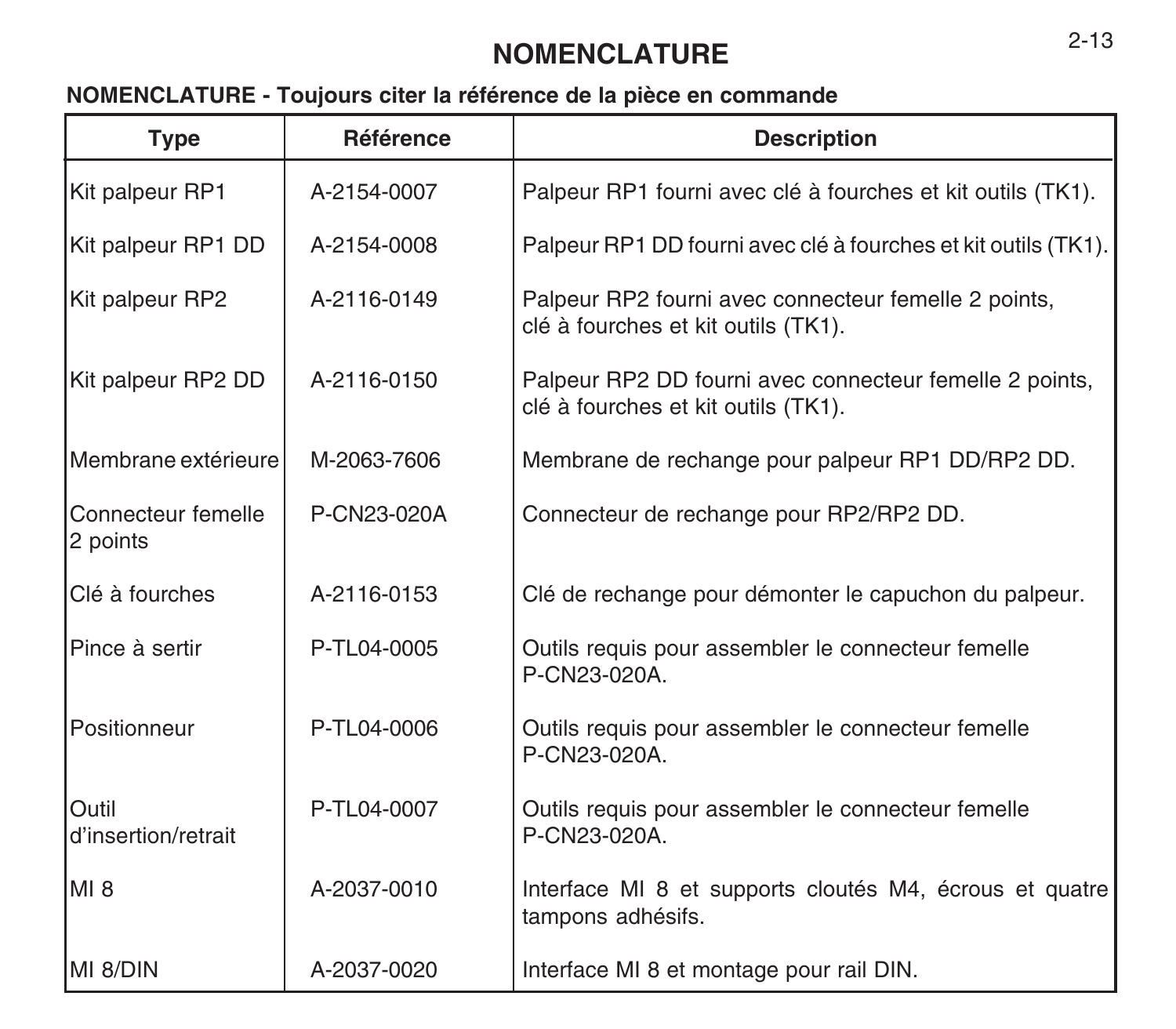# **INSTALLATIONS- UND BENUTZERHANDBUCH - DEUTSCH**

## **DAS MESSTASTERSYSTEM**

Meßtastersysteme sind bedienerfreundlich und wurden für einen störungsfreien und effizienten Betrieb und lange Nutzungsdauer augelegt.

Die Informationen in diesem Handbuch wurden bereitgestellt, um den optimalen Gebrauch der Ausrüstung zu ermöglichen.

## **GARANTIEANSPRÜCHE**

Ausrüstungen, die in der Garantiezeit Mängel aufweisen, müssen an den Lieferanten zurückgesandt werden.

Die Garantieansprüche des Benutzers könnten bei Mißbrauch, oder unbefugten Eingriffen in die Ausrüstung zurückgewiesen werden.

## **MODIFIKATIONEN DER AUSRÜSTUNG**

Renishaw behält sich das Recht vor, die Spezifikationen der Ausrüstungen ohne vorherige Mitteilung zu ändern.

#### **CNC-MASCHINEN**

CNC-Werkzeugmaschinen dürfen nur von entsprechend eingeschulten und kompetenten Personen im Einvernehmen mit den Anweisungen des Herstellers betätigt werden.

#### **PFLEGE DES MESSTASTERSYSTEMS**

Die Bauteile sollten verhältnismäßig sauber gehalten werden.

# $\epsilon$

Dieses Produkt genügt den folgenden Europäischen Normen:

BS EN 50081-2, BS EN 50082-2 und BS EN 61010-1. Es entspricht den entsprechenden und wichtigen Gesundheits- und Sicherheitsvorschriften der folgenden EG-Richtlinien: 73/23/EEC mit Modifikationen (NIEDRIGSPANNUNG), 89/336/EEC, mit Modifikationen (EMC) und 93/68/EEC (EG Kennzeichnung).

## **Wichtig**

Die relevanten Sicherheitsinformationen, einschließlich der Informationen in den Installationsanweisungen, im Benutzerhandbuch, sowie den Wartungsanweisungen, müssen befolgt werden.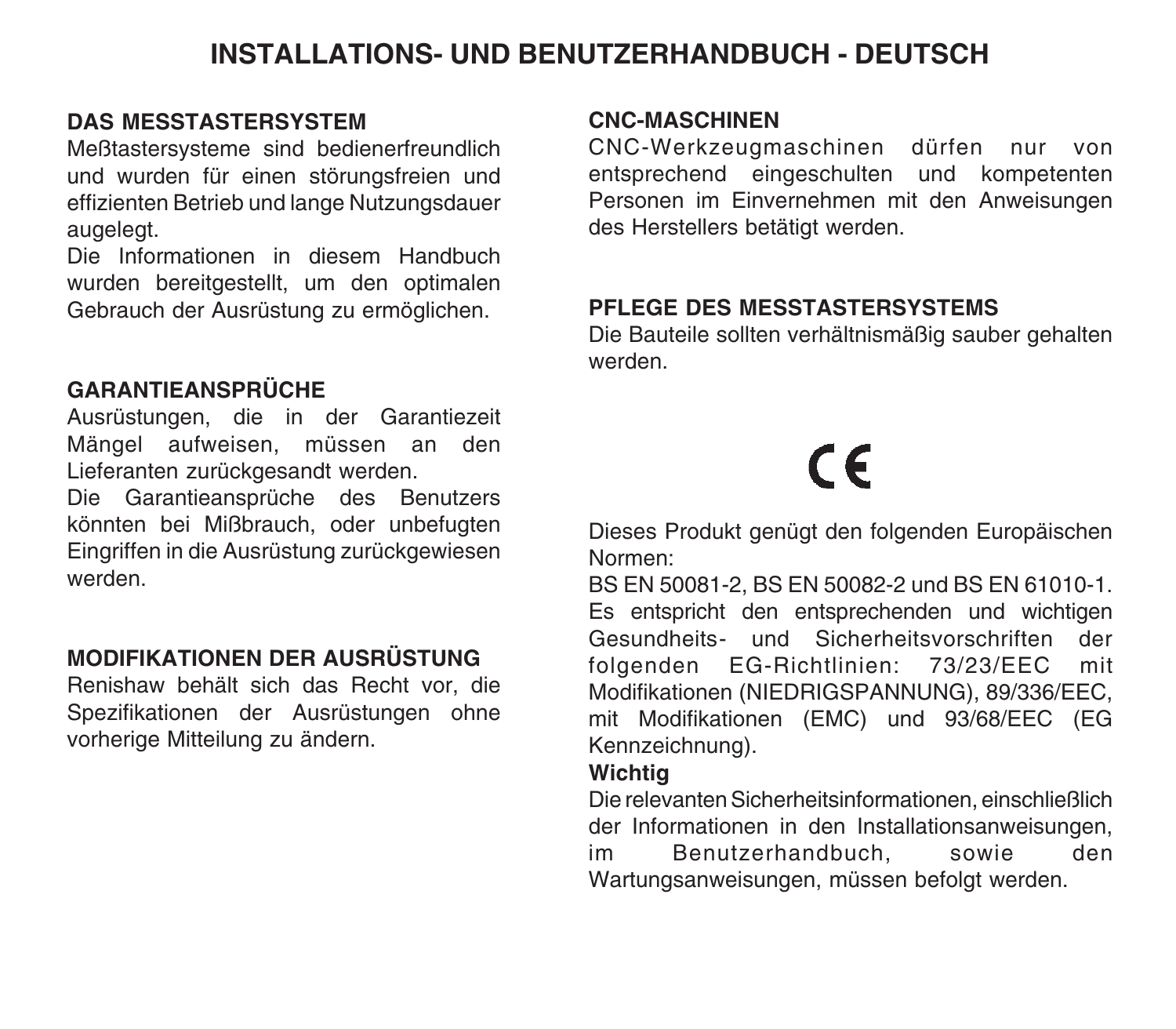# **RP1/RP2 MESSTASTERSYSTEM**

# **RP1/RP2 MESSTASTER**

Der RP1/RP2-Meßtaster wird in eine speziell konzipierte Halterung (siehe Installationszeichnungen) eingebaut. Dieser Meßtaster ist jedoch auch als Doppelmembran-Modell (RP1 DD/RP2 DD) erhältlich.

Der RP2-Meßtaster wird in den Renishaw-Werkzeugeinstellarm (TSA) eingesetzt.

RP1- und RP2-Meßtaster können in einen Renishaw Hochpräzisionsarm (HPA)

eingesetzt werden.

RP1/RP1 DD-Meßtaster sind mit Doppeldraht-

Meßtasterausgängen

ausgerüstet.

RP2/RP2 DD-Meßtaster sind mit einer Steckverbinderduug ausgerüstet.

# **SCHNITTSTELLE**

Die Signale zwischen dem Meßtaster und der CNC-Steuerung werden von einer Schnittstelle verarbeitet. Für diesen Zweck wird eine MI 8 Schnittstelle empfohlen. Diese at einen spannungslosen Halbleiterrelais-Ausgang (SSR), der als im Ruhezustand offen (N/O) oder im Ruhezustand geschlossen (N/C) konfiguriert werden kann.



Ein Sperreingang ermöglicht die verwendung eines weiteren Meßtasters mit interface auf demselben CNC-Eingangwie fur der RP1/RP2 Meßtaster.

Die MI 8 Schnittstelle ist im MI 8 Benutzerhandbuch eingehend beschrieben (Artikel Nr. H-2000-5015).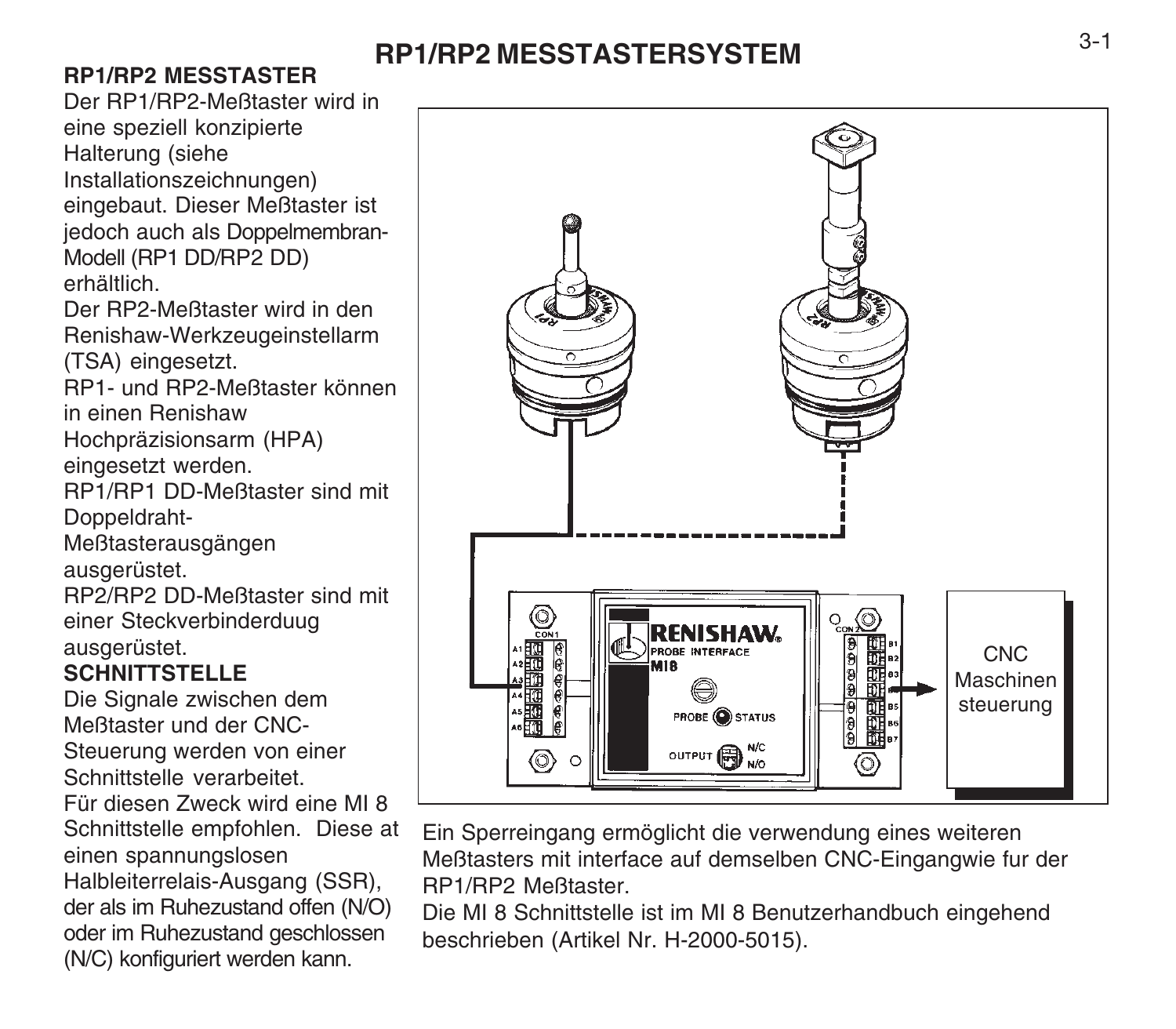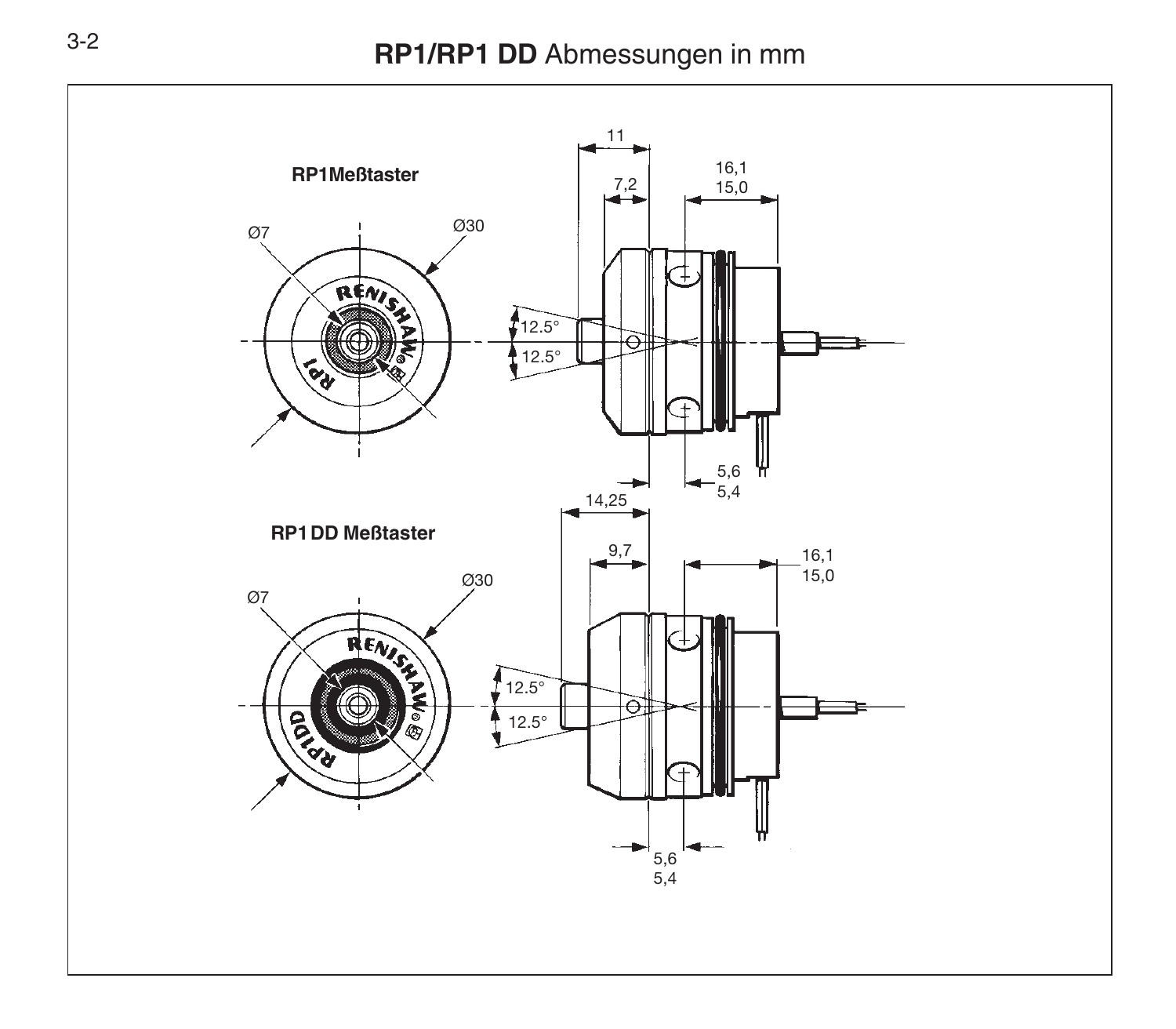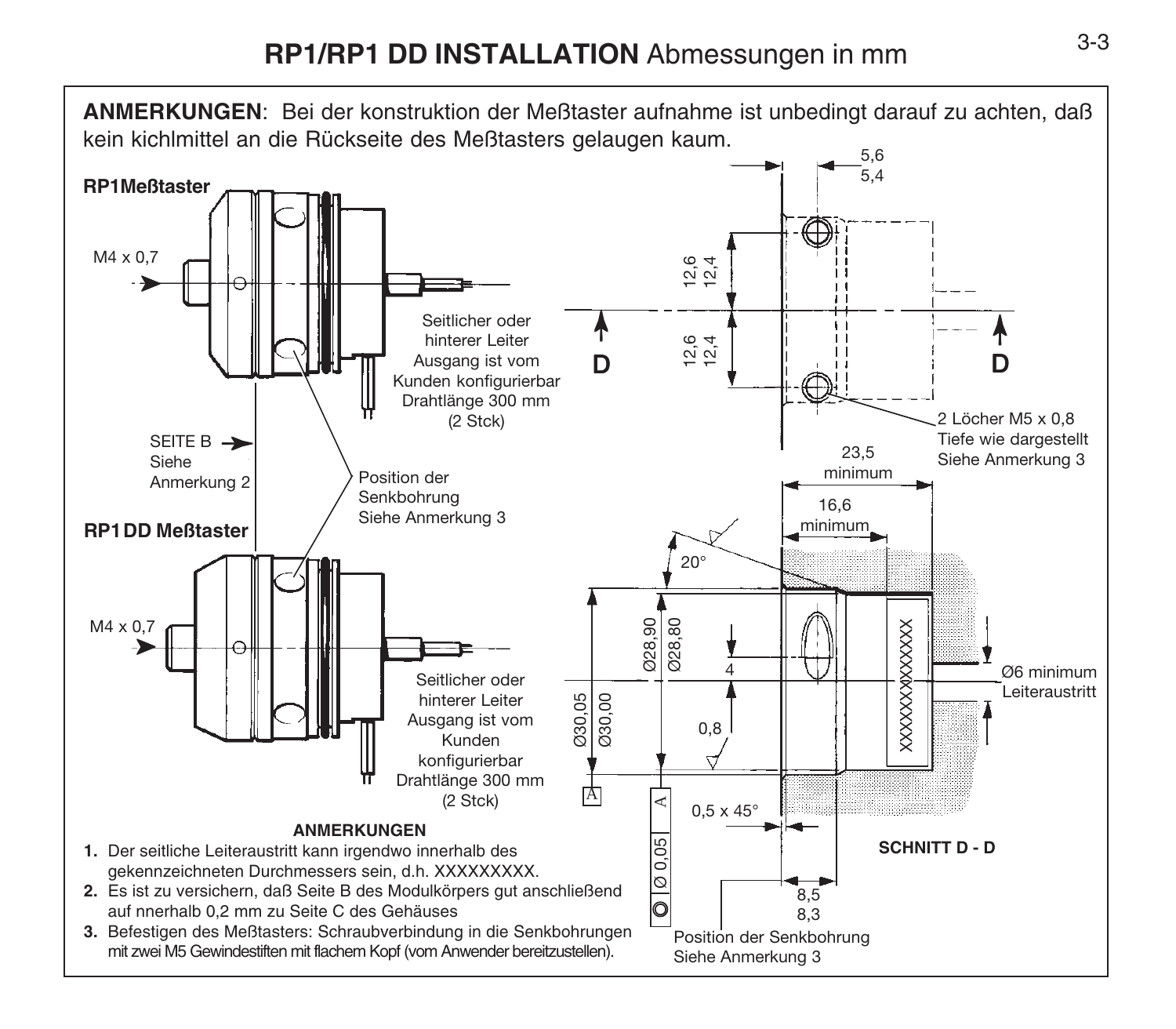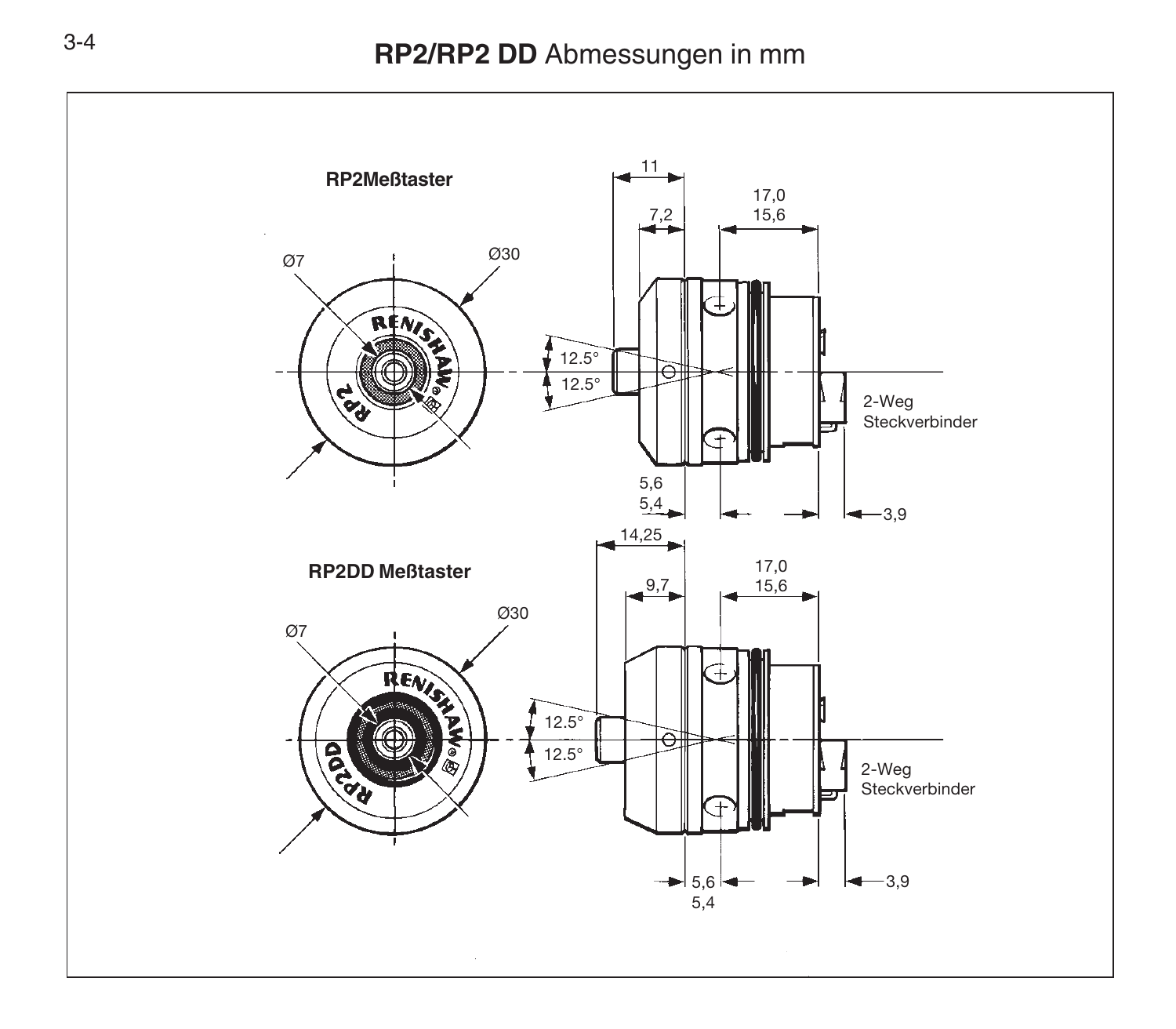# 3-5 **RP2/RP2 DD INSTALLATION** Abmessungen in mm

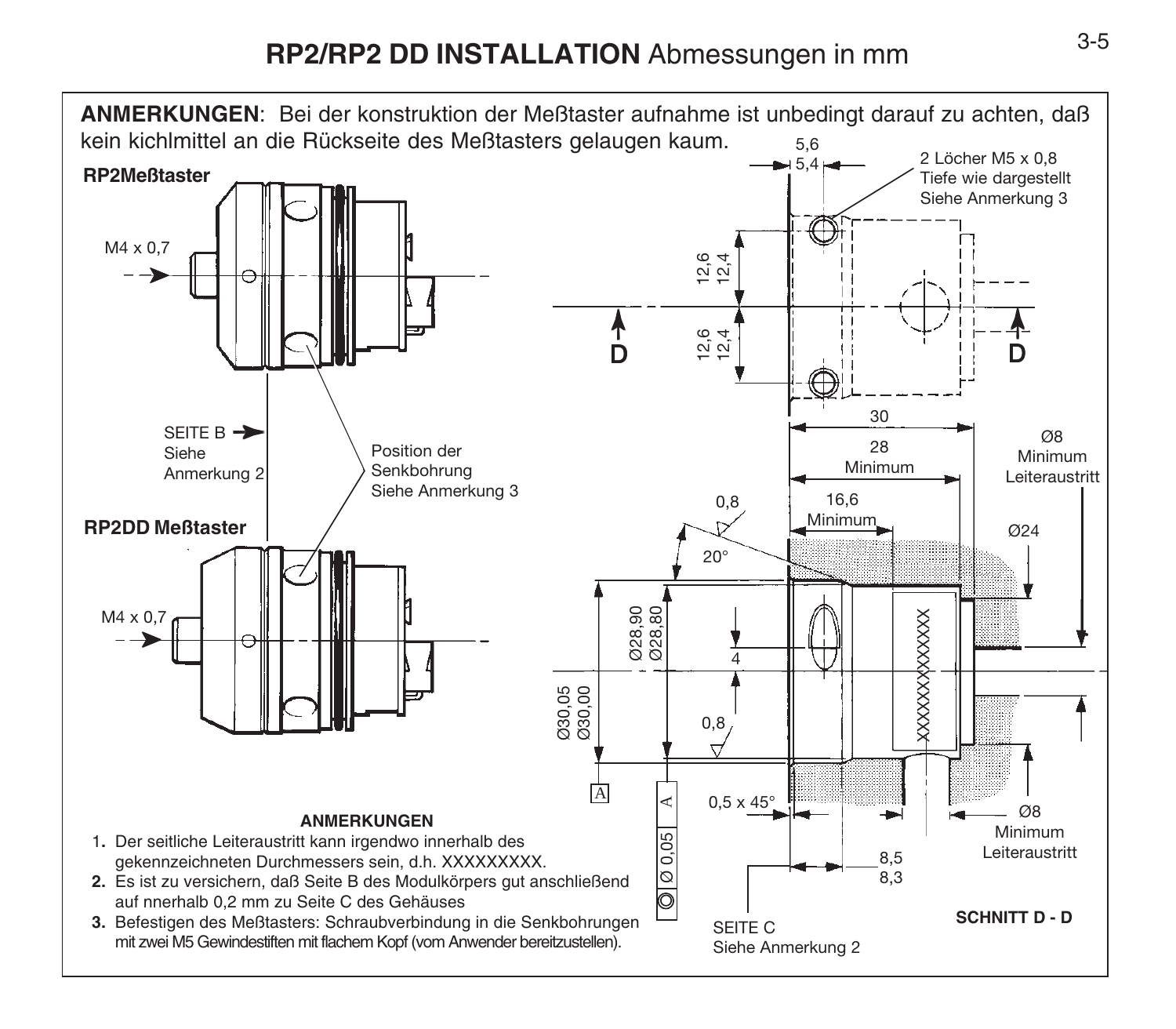# **RP1/RP2 SPEZIFIKATIONEN**

# **SPEZIFIKATION**

| Grundsätzliche<br>Anwendung           | Werkzeugeinstellung                                                                                                   |
|---------------------------------------|-----------------------------------------------------------------------------------------------------------------------|
| Abtastrichtungen                      | 5-Weg                                                                                                                 |
| Wiederholbarkeit ( $2\sigma$ )        | 1,0 µm (bei Verwendung eines 35<br>mm Tastereinsatzes bei 480 mm/<br>Min)                                             |
| Meßtasterüberlaufbereich              | 12,5 $^{\circ}$ in X und Y<br>4 mm in Z                                                                               |
| Tastereinsatz<br>Auslösekraft XY<br>7 | Max. 125 g in der Richtung<br>höchster Auslösekraft,<br>min. 70 g in der Richtung<br>geringster Auslösekraft<br>610 g |
| Arbeitstemperatur<br>Lagertemperatur  | 5 °C bis 60 °C<br>$-13$ °C bis +60 °C                                                                                 |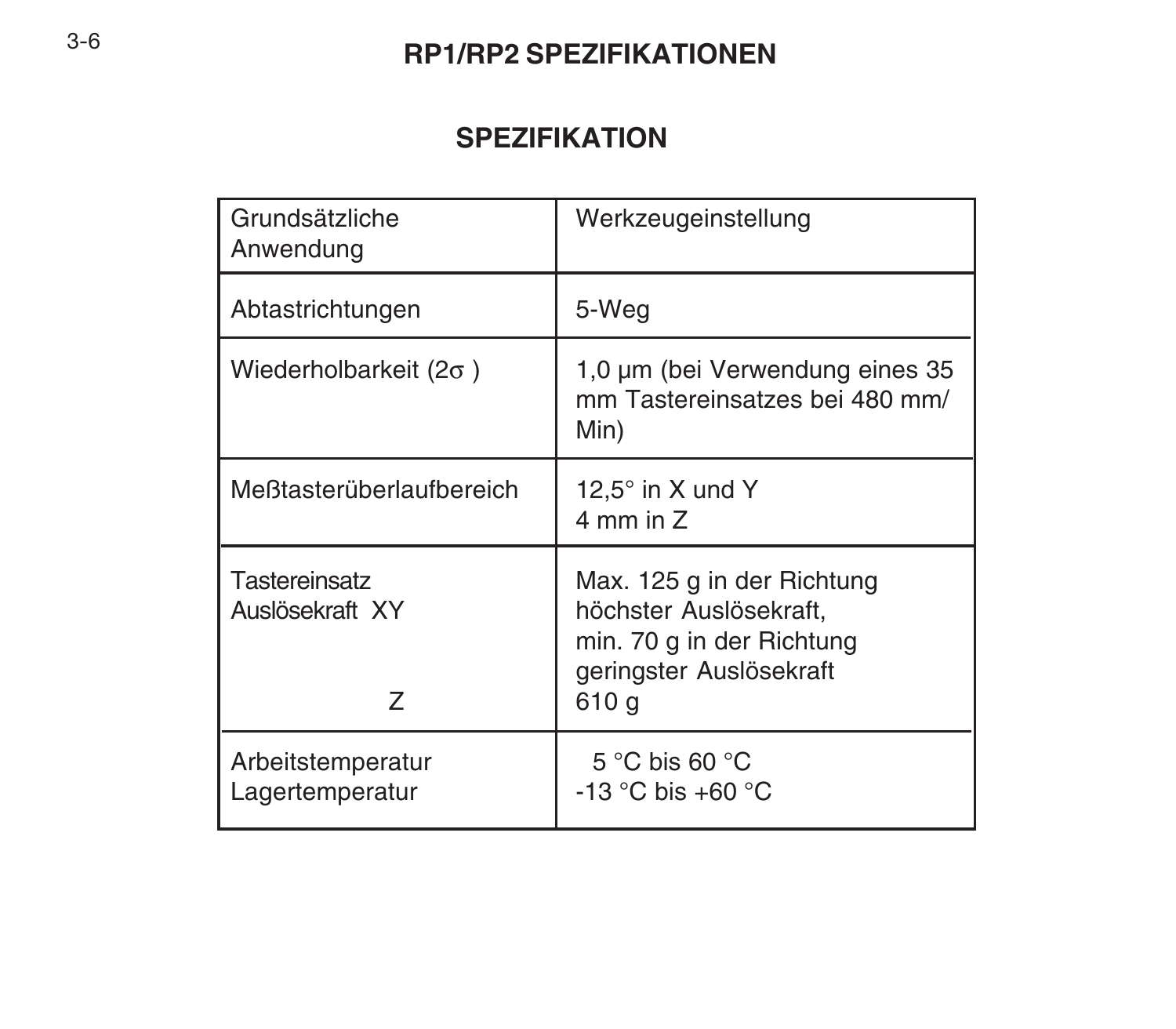## **SICHERHEIT**

**Der RP1/RP2 Meßtaster einbau darf nur von einem ausreichend eingeschulten personal durchgeführt werden, der über die einschlägigen Sicherheitsvorschriften unterrichtet ist. Bevor dem Einbau des Meßtasters ist sicherzustellen, daß die Werkzeugmaschine in einen sicheren Zustand versetzt wurde, d.h. die Stromversorgung wurde ausgeschaltet und die Stromversorgung zur MI 8 Schnittstelle wurde getrennt.**

Die Verbindung zum RP2-Meßtaster erfolgt über eine 2 polige steckbuchse (Teil der Lieferung). Diese Buchse ist als Ersatzteil direkt von Renishaw, oder direkt vom Hersteller, Harwin Connectors, erhältlich.

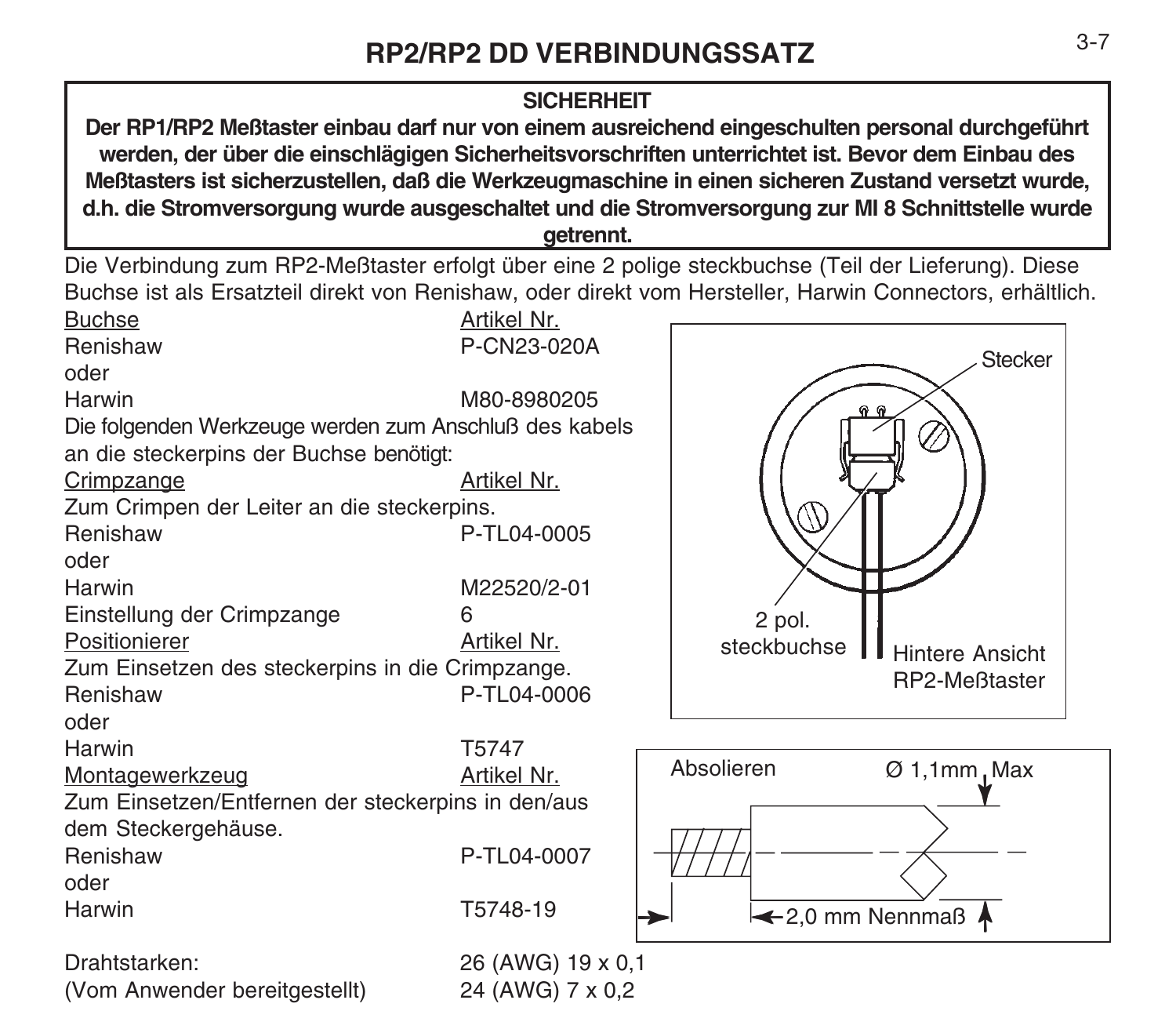# **RP1/RP2 ELEKTRISCHE ERDUNG**

# **ELEKTRISCHE ERDUNG**

Zwei Störschutz-Methoden für die RP1/RP2-Meßtaster sind möglich. Die Wahl der besten Methode hängt von der Verdrahtung der Maschine und der Erdungskreise ab.

1. Erdung über das Meßtastergehäuse (d.h. über die Meßtasteraufnahme des Herstellers (OEM)), wobei das Meßtastergehäuse elektrisch mit der Maschinenerde fest verbunden ist.



Erdung über eine Kabelabschirmung, die von der Partei, die den Meßtaster einbaut, bereitgestellt wird.



3-8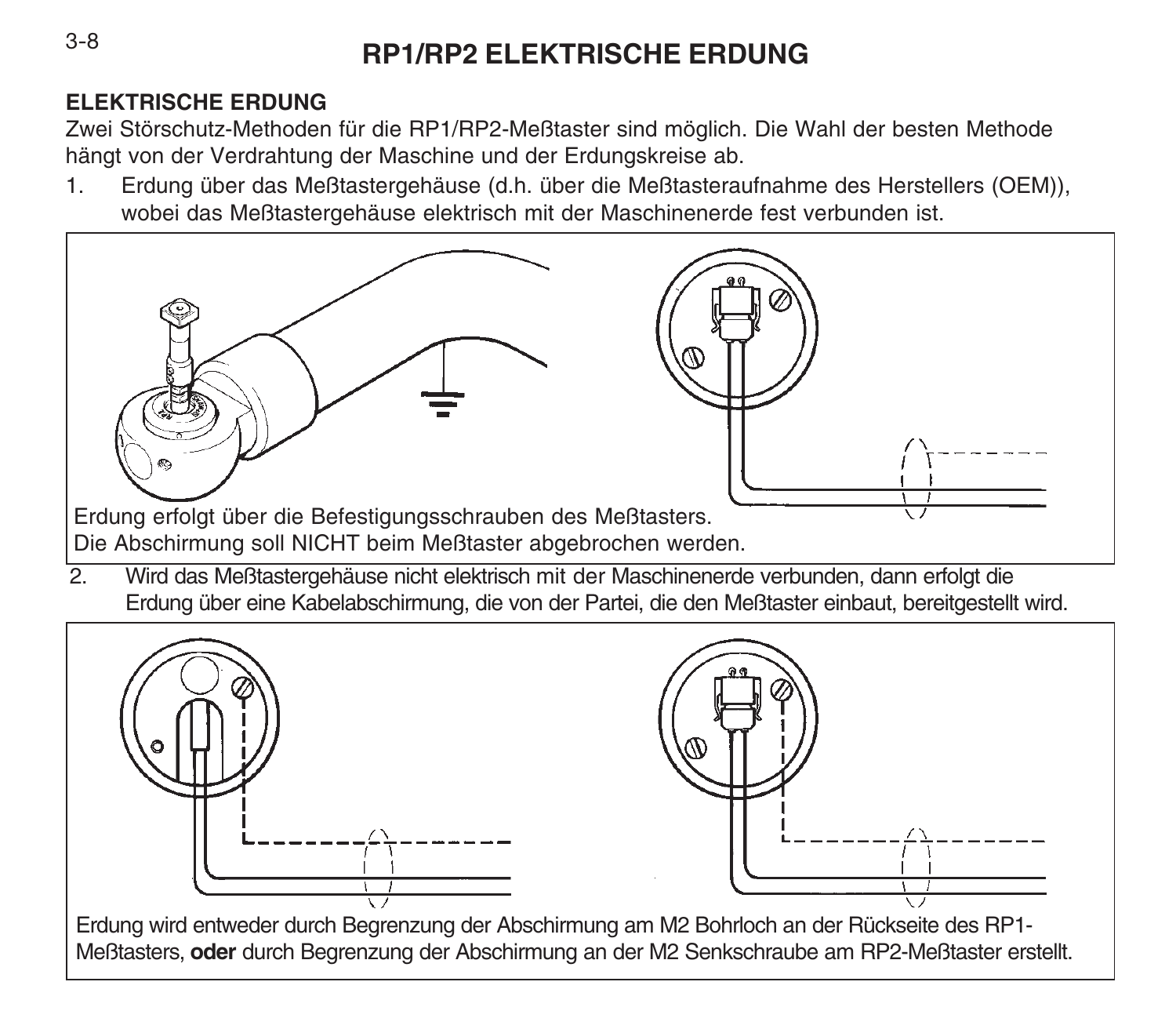# **MI 8 SCHNITTSTELLE**

Die MI 8 Schnittstelle verarbeitet Meßtastersignale und gibt diese über eineu potentialfreieu Halbleiterrelais-Ausgang für die Übertragung zur CNC-Maschinensteuerung aus. Die MI 8 Schnittstelle ist im Benutzerhandbuch, Artikel Nr. H-2000-5015, beschrieben.

Die Information in dieser Broschüre soll dem Anwender bei der Erstellung der elektrischen Verbindungen unterstützen. Es wird empfohlen, daß das MI 8 in deu Schaltschrank integriert wird. Das MI 8 Schnittstelle ist auch für den Einbau auf einer DIN-Schiene verfügbar.

# **SPEZIFIKATION**

| Versorgungsspannung                         | 15 V bis 30 Vdc max.                                                                                                                                                                                                                                        |  |
|---------------------------------------------|-------------------------------------------------------------------------------------------------------------------------------------------------------------------------------------------------------------------------------------------------------------|--|
| Versorgungsspannung<br>(mit Restwelligkeit) | 16.5 V bis 28.5 V dc mit 3 V Spitze-zu-Spitze Rest-Welligkeit bei 100 Hz                                                                                                                                                                                    |  |
| Versorgungsstrom                            | 50 mA Nennstrom                                                                                                                                                                                                                                             |  |
| Versorgungsschutz                           | 80 mA (T) Schmelzsicherung (F1)                                                                                                                                                                                                                             |  |
| Meßtastereingang                            | Im Ruhestand geschlossen. Auslösung bei offenen Kontakten                                                                                                                                                                                                   |  |
| MI 8 Ausgang                                | Spannungslos - Halbleiterrelais (SSR)<br>Im Ruhestand offen (N/O), oder im Ruhestand geschlossen (N/C),<br>einstellbar über Schalter SW1.<br>Maximumstrom 50 mA Spitze.<br>Maximumspannung ±50 V Spitze.                                                    |  |
| Sperreingang                                | Klemmen B1 und B2 kurzschließen (weniger als 100 Ohm)<br>zwingt den Ausgang in den Ruhezustand, ungeachtet des eigentlichen<br>Meßtasterstatus. Die Unterbrechung der Verbindung zwischen<br>Klemmen B1 und B2 (mehr als 50 Ohm) hebt den Sperreingang auf. |  |
| <b>Externe LED</b><br>(wahlweise)           | Nennstrom 10 mA. Verbindung ist zwischen Klemmen B3 und B4.<br>(LED soll auf einer geeigneten, dem Bediener der<br>Maschine gut sichtbaren Stelle eingebaut werden.)                                                                                        |  |
| <b>Temperatur</b>                           | <b>Lagertemperatur</b> -10 °C bis +70 °C<br>Arbeitstemperatur 5 °C bis 50 °C                                                                                                                                                                                |  |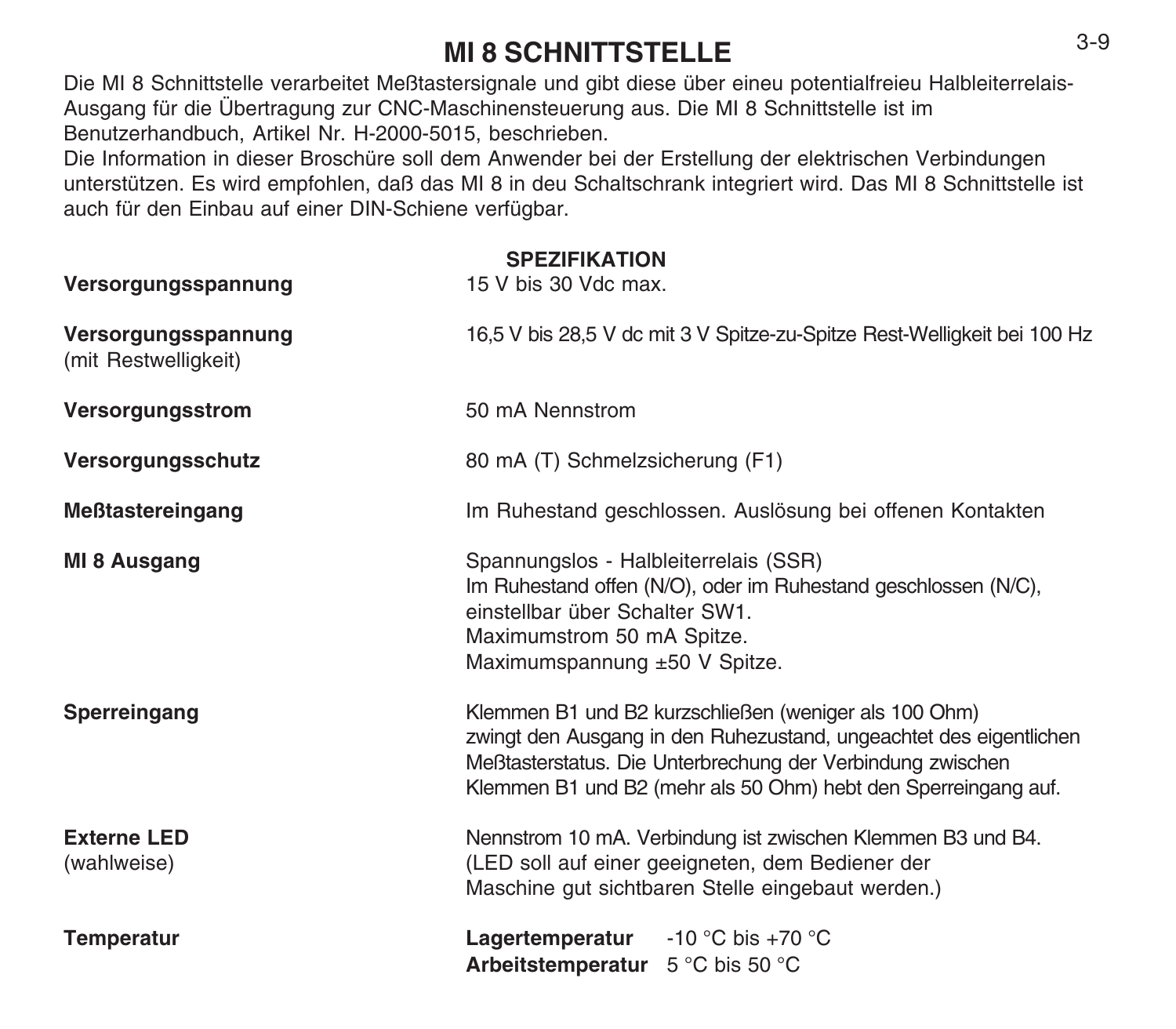# **MI 8 SCHNITTSTELLE** 3-10

# **SICHERHEIT**

**Vor den Intallationsarbeiten ist sicherzustellen, daß die Maschine in einen sicheren Zustand, mit Stromversorgung ausgeschaltet, versetzt wurde.**

## **INSTALLATION**

Beim Einbau der MI 8 Schnittstelle sind die herkömmlichen Regeln für die Handhabung elektronischer Geräte zu befolgen (d.h. die Schnittstelle soll nicht in der Nähe von potentiellen Störquellen, wie z.B. 3-Phasen-Transformatoren und Motorregler, montiert werden).

# **VERDRAHTUNG - MESSTASTER MIT DEM MI 8**

Verwenden Sie ein zweiadriges geschirmtes Kabel.

- Für den RP1: Jeder Leiter max Ø2,5 mm Maximumlänge: 30 m
- Für den RP2: Leiterbereich 26 (AWG) 19 x 0,1 24 (AWG) 7 x 0,2 Leiterisolation max Ø1,1mm

Maximumlänge 30 m.

#### **MESSTASTER-EINGANG zur MI 8 Stift Beschreibung Bemerkungen**

| A <sub>1</sub> | MeßTASTER-EINGANG               | Potentialfrei zu<br>0 V     |
|----------------|---------------------------------|-----------------------------|
| A2             | MeßTASTER-EINGANG               | Potentialfrei zu<br>0 V     |
| A3             | VERSORGUNGSSCHIRM Verbindung zu | Kabelschirm                 |
| A4             | VERSORGUNGSSCHIRM Verbindung zu | Masse                       |
| A <sub>5</sub> | VERSORGUNG +                    | Positiv +15<br>bis $30V$ dc |
| A6             | <b>VERSORGUNG 0 V</b>           | n V                         |



#### **MI 8 AUSGANG ZUR MASCHINENSTEUERUNG UND CNC Stift Beschreibung Bemerkungen**

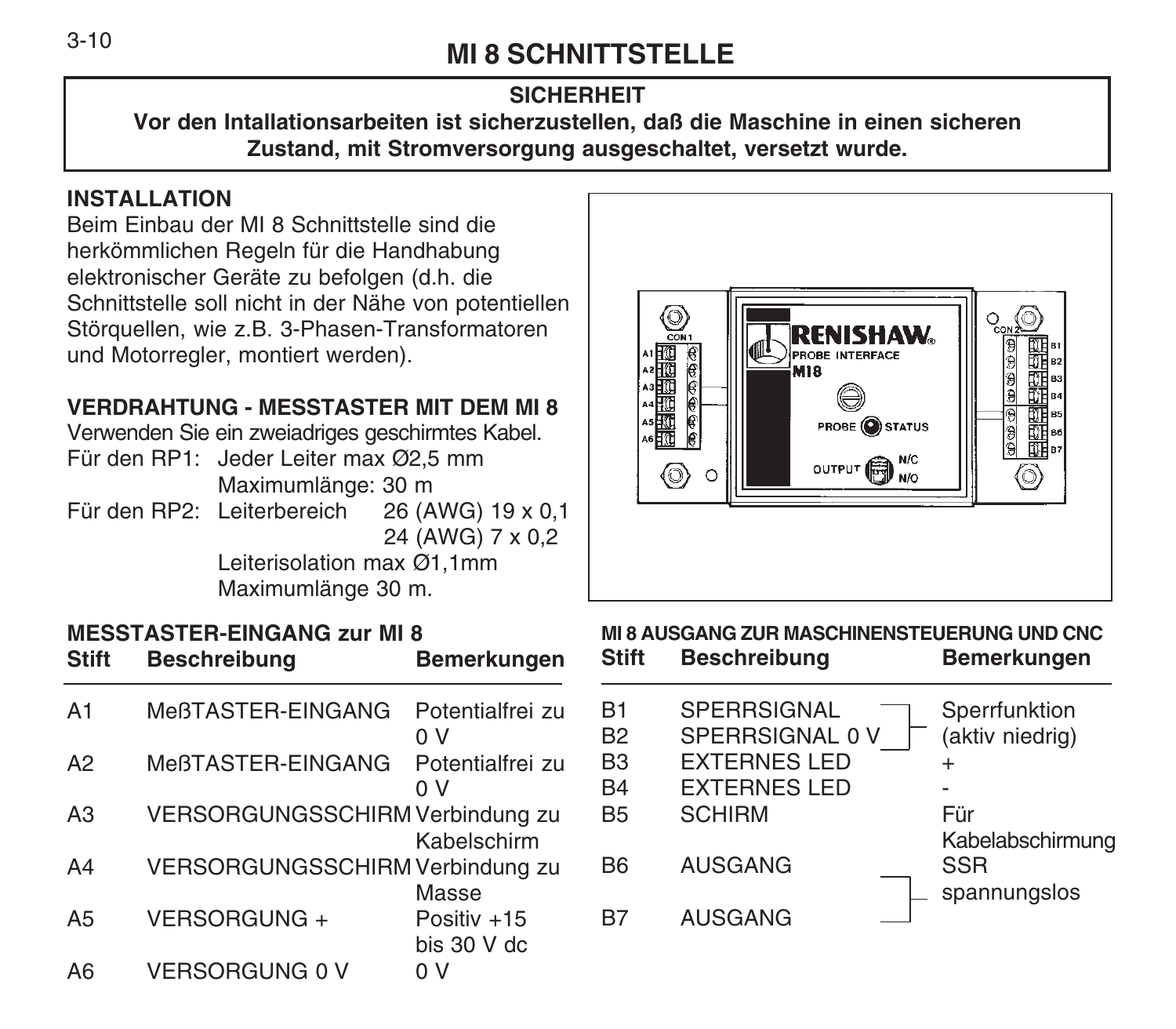# **RP1/RP2 BEDIENUNG und WARTUNG**

#### **BEDIENUNG**

Die in diesem Handbuch beschriebenen generellen

Wartungsarbeiten können vom Anwender selbst durchgeführt werden. Andere Arbeiten, die das weitere Ausbauen und die Reparatur der Ausrüstung notwendig machen, erfordern größere Fachkenntnisse und dürfen nur in einem Renishaw Service Centre durchgeführt werden.

Ausrüstungsteile, die repariert, oder einer generellen Kontrolle oder Modifikation unterzogen werden sollen, müssen an den Händler gesandt werden.

#### **WARTUNG**

#### **Bei dem Meßtaster handelt es sich um ein**

**Präzisionsinstrument, das mit Sorgfalt gehandhabt werden muß. Es ist sicherzustellen, daß der Meßtaster sicher in seiner Haltung sitzt.**

Der Meßtaster braucht nur wenig Wartung und wurde für den langen und permanenten Einbau in eine CNC-Anlage, ausgelegt. Der Meßtaster ist beständig gegen heiße Spritzer und Kühlmittel.

- 1. Der Bearbeitungsabfall um den Meßtaster soll regelmäßig entfernt werden.
- 2. Die elektrischen Verbindungen reinhalten.
- 3. Der Mechanismus der RP1/RP2 Meßtaster ist durch ein äußeres Metallaugenlid und innere flexible Membran geschützt.
- 4. Der Mechanismus der RP1DD/RP2 DD-Meßtaster ist durch eine innere und eine äußere flexible Membran geschützt. Die äußere Membran kann gereinigt werden. Zu diesem Zweck muß die Meßtasterkappe entfernt und die Membran in warmen Kühlmittel gewaschen werden. Falls die äußere Membran beschädigt ist, soll die innere Membran auf Beschädigung kontrolliert werden. Als regelmäßige Kontrolle soll die innere Membran jeden Monat inspiziert werden. Ist diese durchstochen oder beschädigt, muß der Meßtaster an Ihren Lieferanten zur Reparatur gebracht werden. Je nach Ihren Arbeitsbedingungen müssen diese Kontrollen öfter oder weniger oft durchgeführt werden.



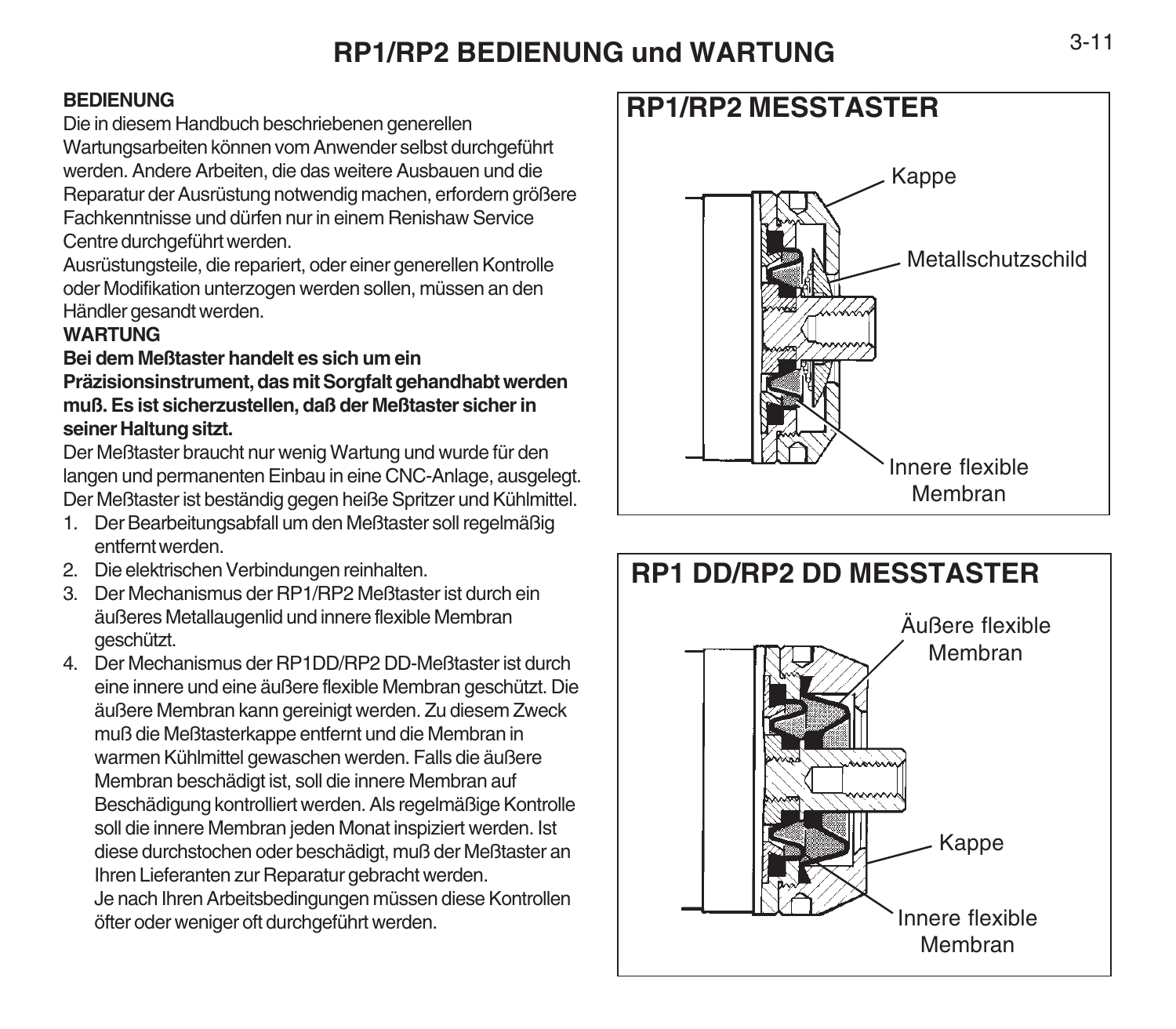# **WARTUNG DER MEMBRAN**

## **KONTROLLE DER INNEREN, FLEXIBLEN MEMBRAN**

- 1. Den Tastereinsatz entfernen.
- 2. Die Meßtasterkappe mit einem C-Schlüssel entfernen.
- 3. RP1/RP2: die Metallabdeckung und die Feder entfernen. Somit ist die innere flexible Membran sichtbar

RP1 DD/RP2 DD: die äußere flexible Membran vom Meßtasterkörper heben und entfernen um Zugang zur innere Membran zu haben.

- 4. Den Meßtaster mit sauberem Kühlmittel waschen (KEINE SCHARFEN Metallgegenstände verwenden).
- 5. Die innere Membran auf Beschädigung oder Löcher kontrollieren. Falls solche feststellbar sind, ist der Meßtaster an den Lieferanten zur Reparatur zu schicken.

# ZUSAMMENBAUEN DES MESSTASTERMODULS

- 1. RP1/RP2: Die Feder und die Metallabdeckung wieder einbauen.
- 2. RP1 DD/RP2 DD: die äußere Membran wieder einsetzen.
- 3. Die Meßtasterkappe wieder aufsetzen und mit dem C-Schlüssel festziehen.
- 4. Den Tastereinsatz wieder einsetzen.



3-12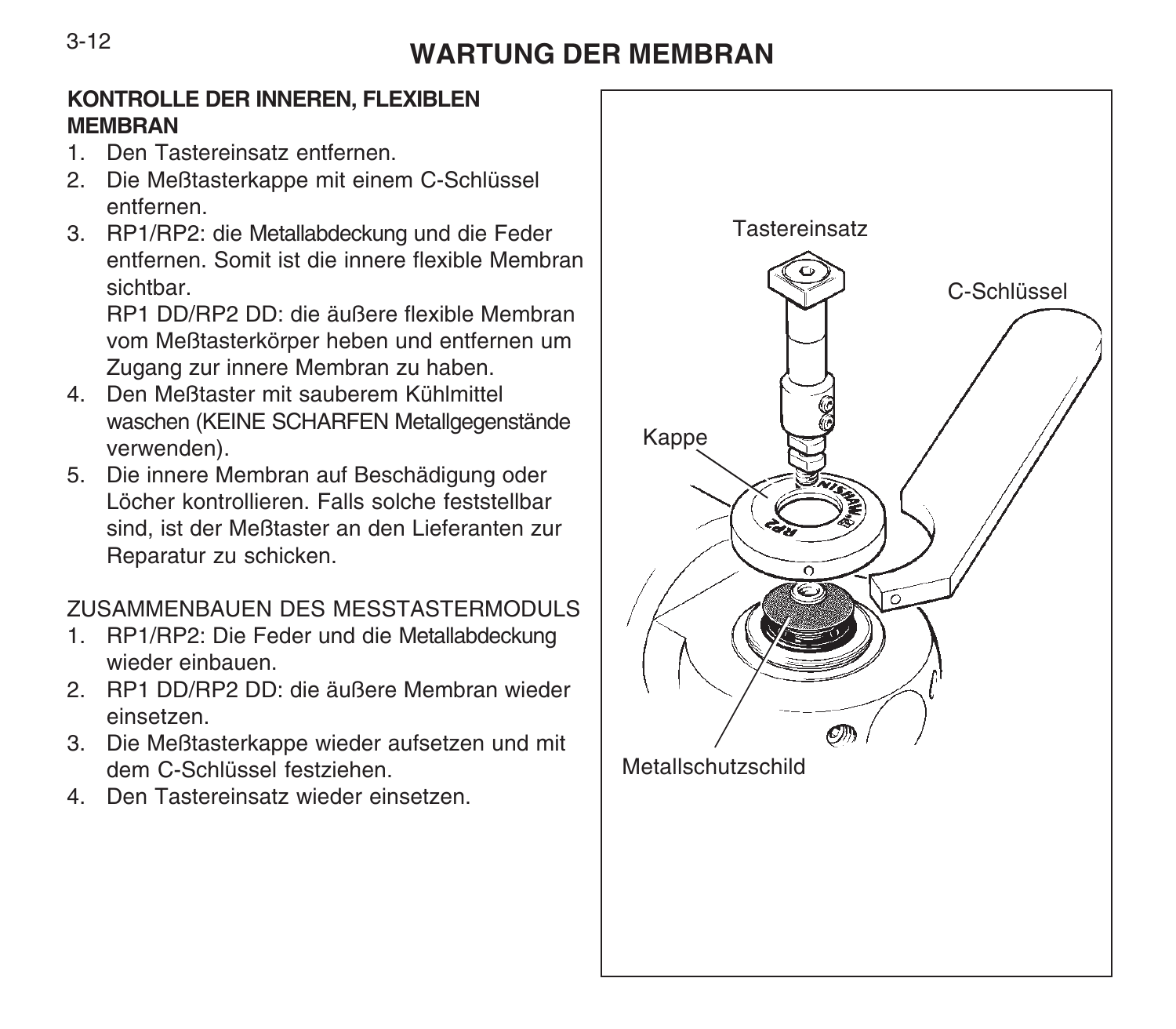# **ERSATZTEILLISTE**

# **ERSATZTEILLISTE** - **Bitte geben Sie diese Artikel-Nummern bei Ihrer Bestellung an.**

| Typ                                 | Artikel Nr. | <b>Beschreibung</b>                                                                          |
|-------------------------------------|-------------|----------------------------------------------------------------------------------------------|
| <b>RP1 Meßtastersatz</b>            | A-2154-0007 | RP1 Meßtaster, komplett mit C-Schlüssel und Werkzeugsatz<br>$(TK1)$ .                        |
| RP1 DD<br>Meßtastersatz             | A-2154-0008 | RP1 DD Meßtaster, komplett mit C-Schlüssel und<br>Werkzeugsatz (TK1).                        |
| <b>RP2 Meßtastersatz</b>            | A-2116-0149 | RP2 Meßtaster, komplett mit 2-poliger Steckbuchse,<br>C-Schlüssel und Werkzeugsatz (TK1).    |
| RP <sub>2</sub> DD<br>Meßtastersatz | A-2116-0150 | RP2 DD Meßtaster, komplett mit 2-poliger Steckbuchse,<br>C-Schlüssel und Werkzeugsatz (TK1). |
| Äußere Membran                      | M-2063-7606 | Ersatzmembran für RP1 DD/RP2 DD Meßtaster.                                                   |
| 2-Polige<br>Steckerbuchse           | P-CN23-020A | Ersatzverbinder für RP2/RP2 DD Meßtaster.                                                    |
| C-Schlüssel                         | A-2116-0153 | Ersatzschlüssel zum Entfernen der Meßtasterkappe.                                            |
| Crimpzange                          | P-TL04-0005 | Werkzeugsatz für den Zusammenbau der Steckerbuchse<br>P-CN23-020A.                           |
| Positionierer                       | P-TL04-0006 | Werkzeugsatz für den Zusammenbau der Steckerbuchse<br>P-CN23-020A.                           |
| MontageWerkzeug                     | P-TL04-0007 | Werkzeugsatz für den Zusammenbau der Steckerbuchse<br>P-CN23-020A.                           |
| MI 8                                | A-2037-0010 | MI 8 Schnittstelle mit M4 Stiftunterstützung, Muttern und vier<br>Klebefüße                  |
| MI 8/DIN                            | A-2037-0020 | MI 8 Schnittstelle mit DIN-Schienenbefestigung.                                              |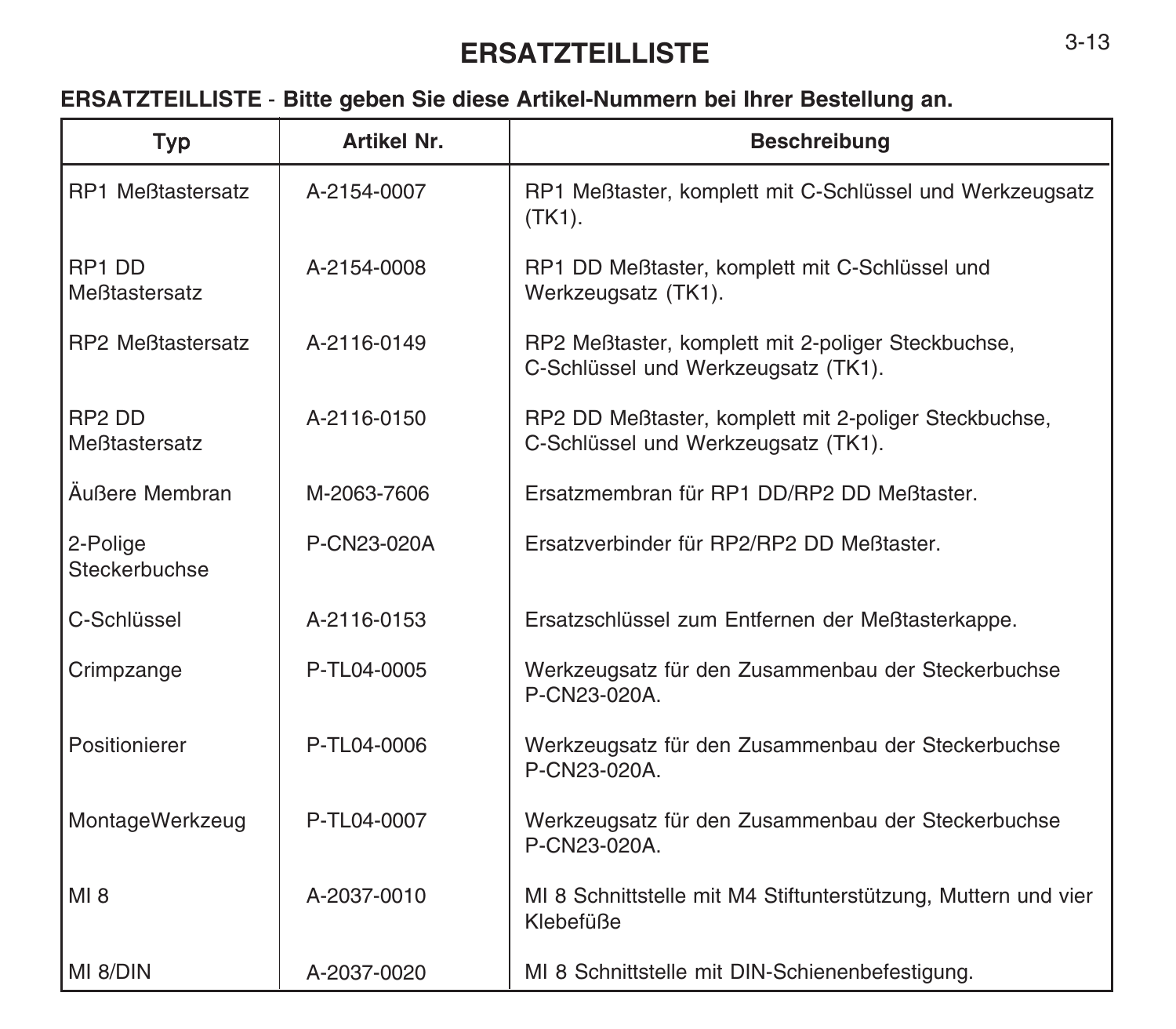# **GUIDA D'INSTALLAZIONE E D'USO - ITALIANO**

## **IL SISTEMA A SONDA**

I sistemi a sonda sono di semplice uso e ideati in modo da consentire anni di utilizzazione senza inconvenienti. Le istruzioni contenute in questo Manuale d'Uso Vi aiuteranno ad utilizzare il sistema nel modo più efficiente.

#### **GARANZIA**

Apparecchiature che necessitino interventi durante il periodo di garanzia, devono essere inviate al Vostro fornitore. La garanzia non sarà considerata valida qualora l'apparecchiatura Renishaw sia stata maltrattata, o sia stata riparata o regolata da persone non autorizzate.

# **MODIFICHE ALLE APPARECCHIATURE**

La Renishaw si riserva il diritto di apportare modifiche alle apparecchiature senza preavviso.

### **MACCHINE A CN**

L'uso delle macchine utensili a CN è ristretto al personale specializzato e in osservanza delle istruzioni del fabbricante.

# **CURA DEL SISTEMA A SONDA**

Osservare la massima pulizia per i componenti del sistema.

# $\epsilon$

Il prodotto è conforme ai seguenti standard europei: BS EN 50081-2, BS EN 50082-2 e BS EN 61010-1. E' conforme inoltre ai requisiti di protezione di antinfortunistica previsti dalla seguente normativa europea: 73/23/EEC ed emendamenti (BASSA TENSIONE), 89/336/EEC ed emendamenti (ELETTROMAGNETISMO) e 93/68/EEC (CONTRASSEGNI EC).

# **Avvertenza**

E' essenziale attenersi a tutte informazioni di sicurezza, comprese quelle incorporate nelle istruzioni di installazione, nelle istruzioni d'uso e di manutenzione del sistema.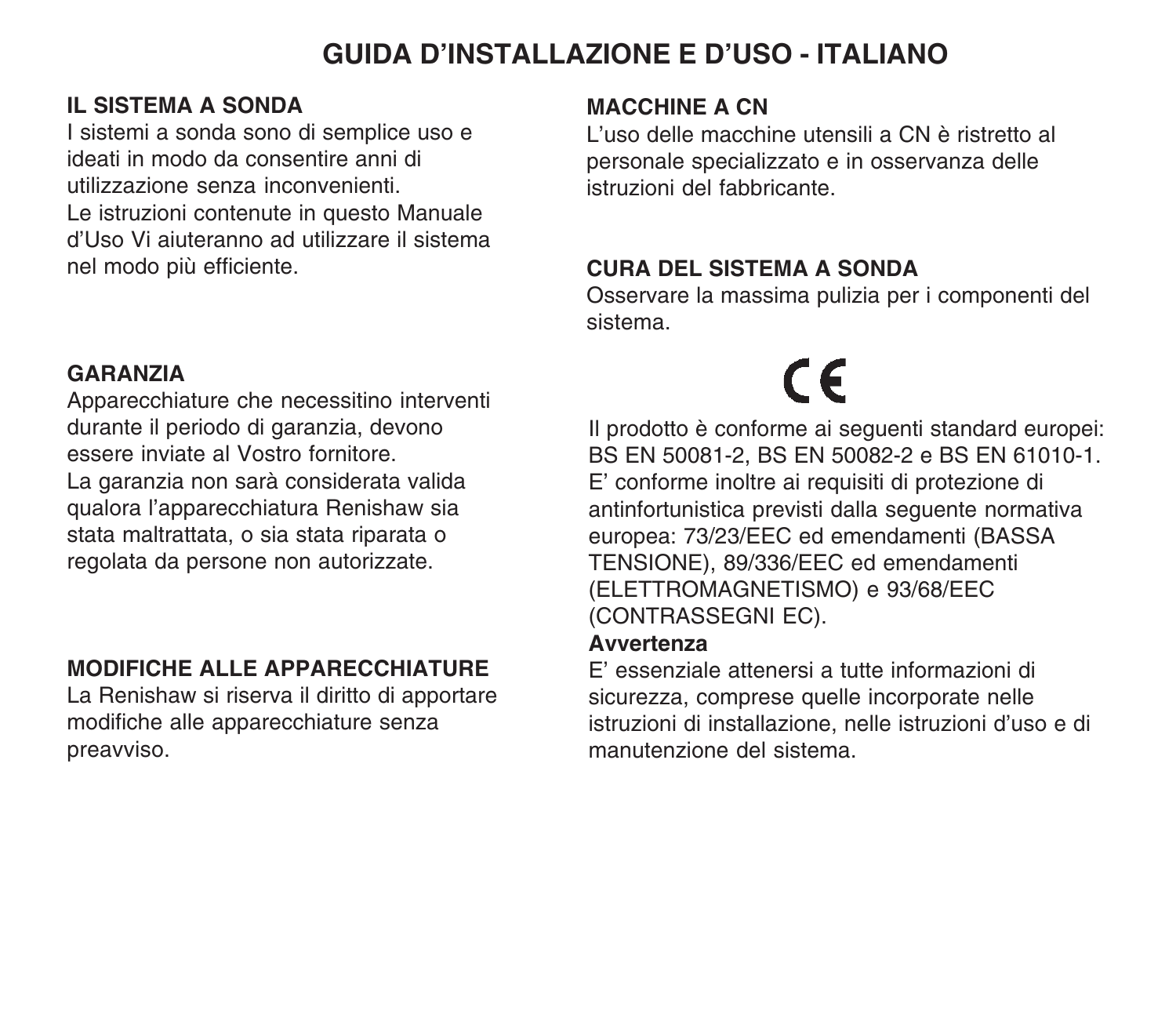# **IL SISTEMA A SONDA RP1/RP2**

# **LA SONDA RP1/RP2**

La sonda Renishaw RP1/RP2 viene montata su un attacco speciale appositamente predisposto (vedi lo schema di installazione) ed è anche disponibile in versione a Due Diaframmi (RP1 DD/RP2 DD). La sonda RP2 viene montata sullo speciale Braccio di Regolazione Utensile Renishaw. La sonda RP1 o RP2 può essere montata sullo speciale Braccio ad Alta Precisione Renishaw. La sonda RP1/RP1 DD dispone di uscite a due fili. La sonda RP2/RP2 DD dispone

di connettore.

## **INTERFACCIA**

L'elaborazione di impulsi tra la sonda e il controllo della macchina a CN viene effettuata da un interfaccia.

Si consiglia di impiegare l'interfaccia MI 8, che è dotato di uscita a Relè a Stato Solido (SSR) senza tensione, e che può essere configurato Normalmente Aperto (NO) o Normalmente Chiuso (NC).



Un input di inibizione permette di usare una sonda di controllo a trasmissione ottica e un interfaccia sullo stesso input macchina della sonda RP1/RP2.

L'Interfaccia MI 8 è descritto in dettaglio nel Manuale d'Uso MI 8, Numero di Particolare H-2000-5015.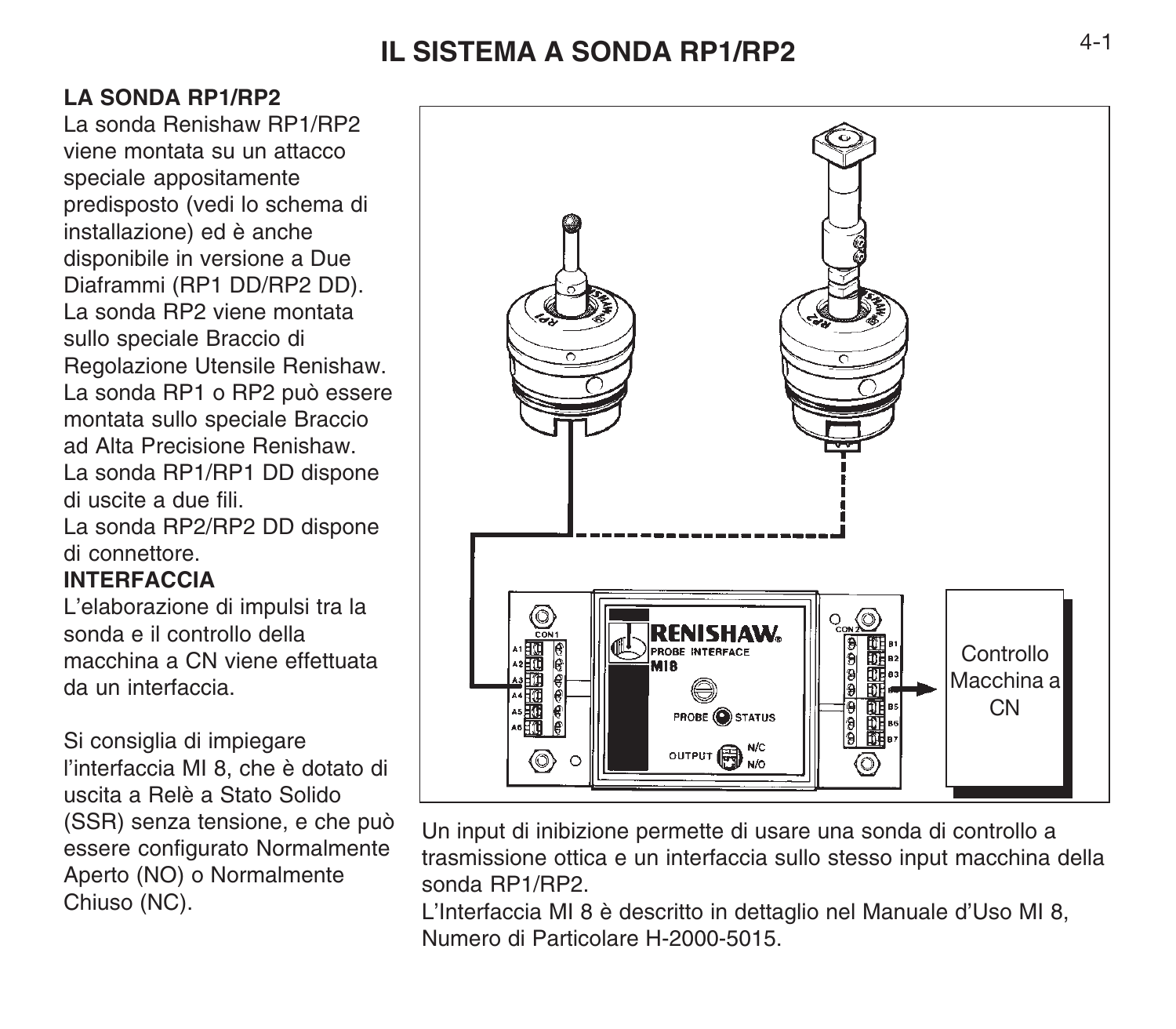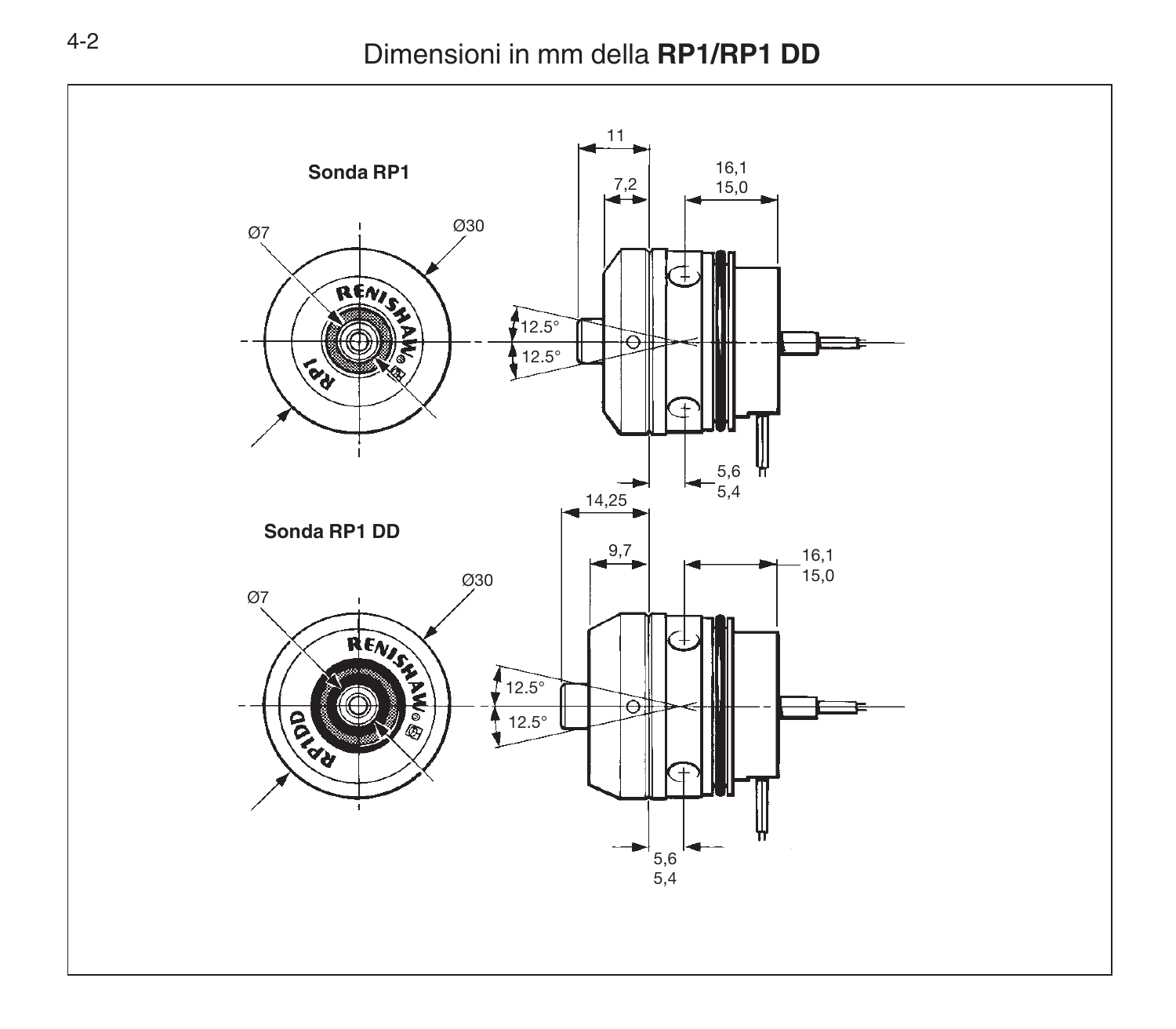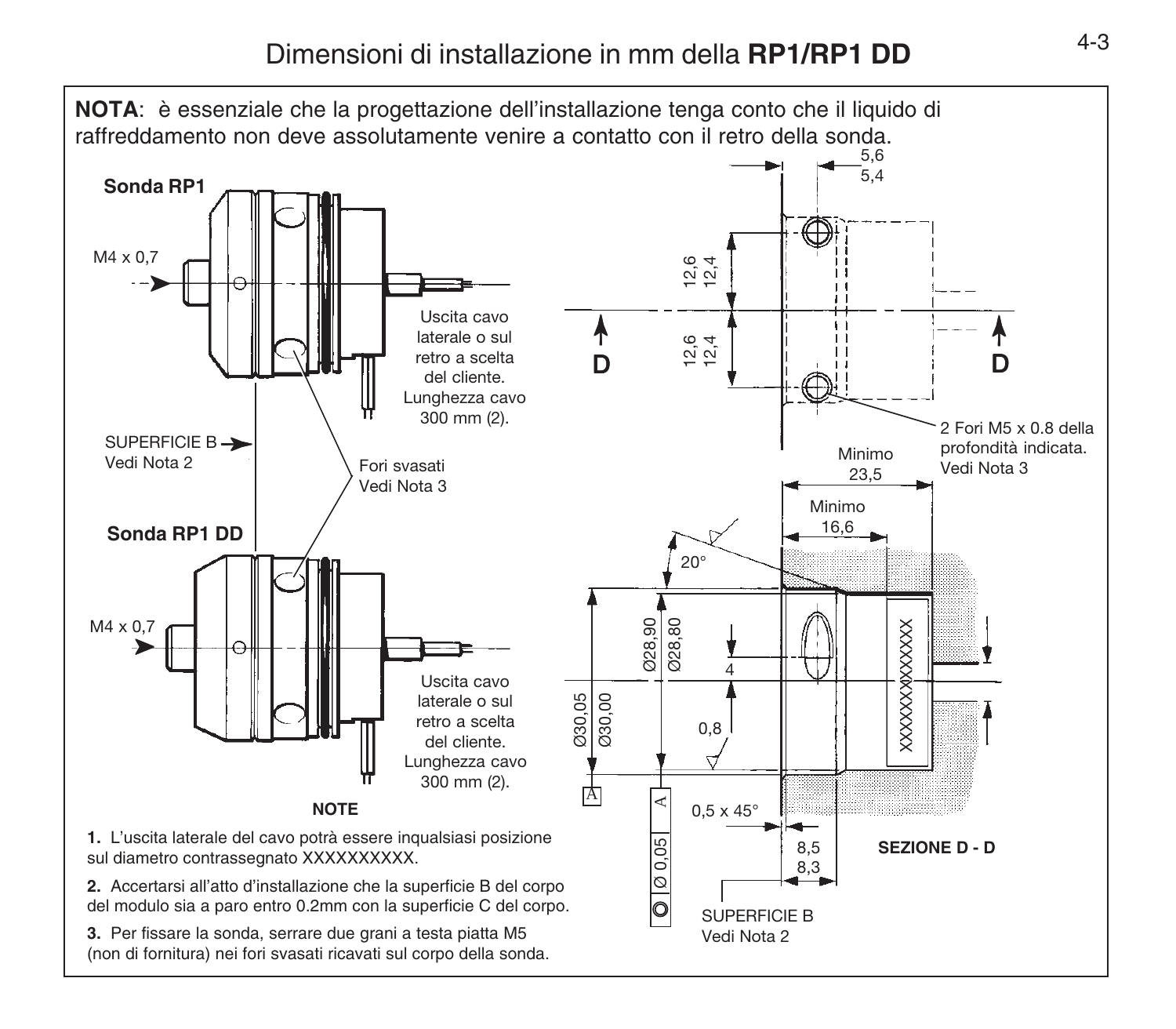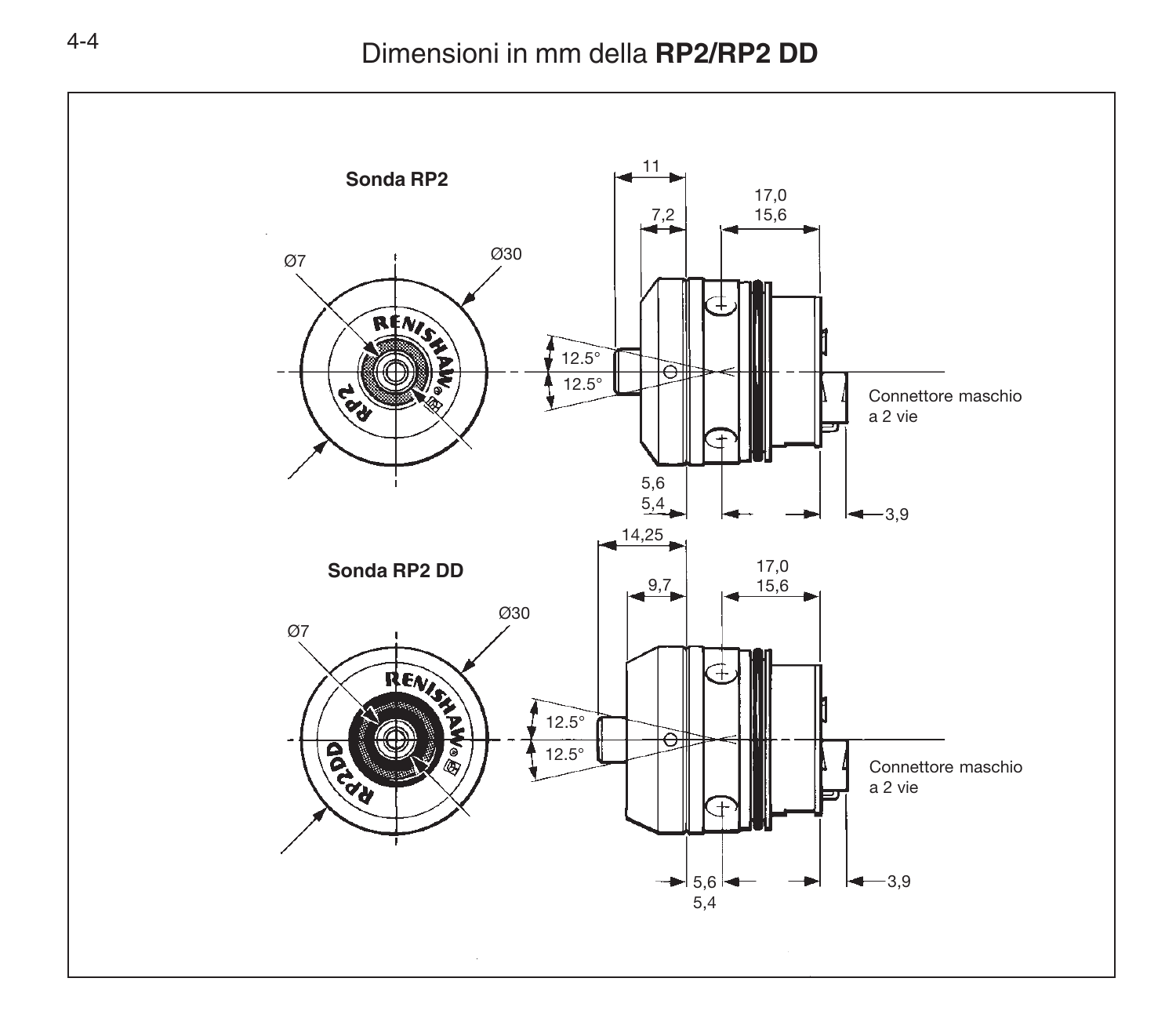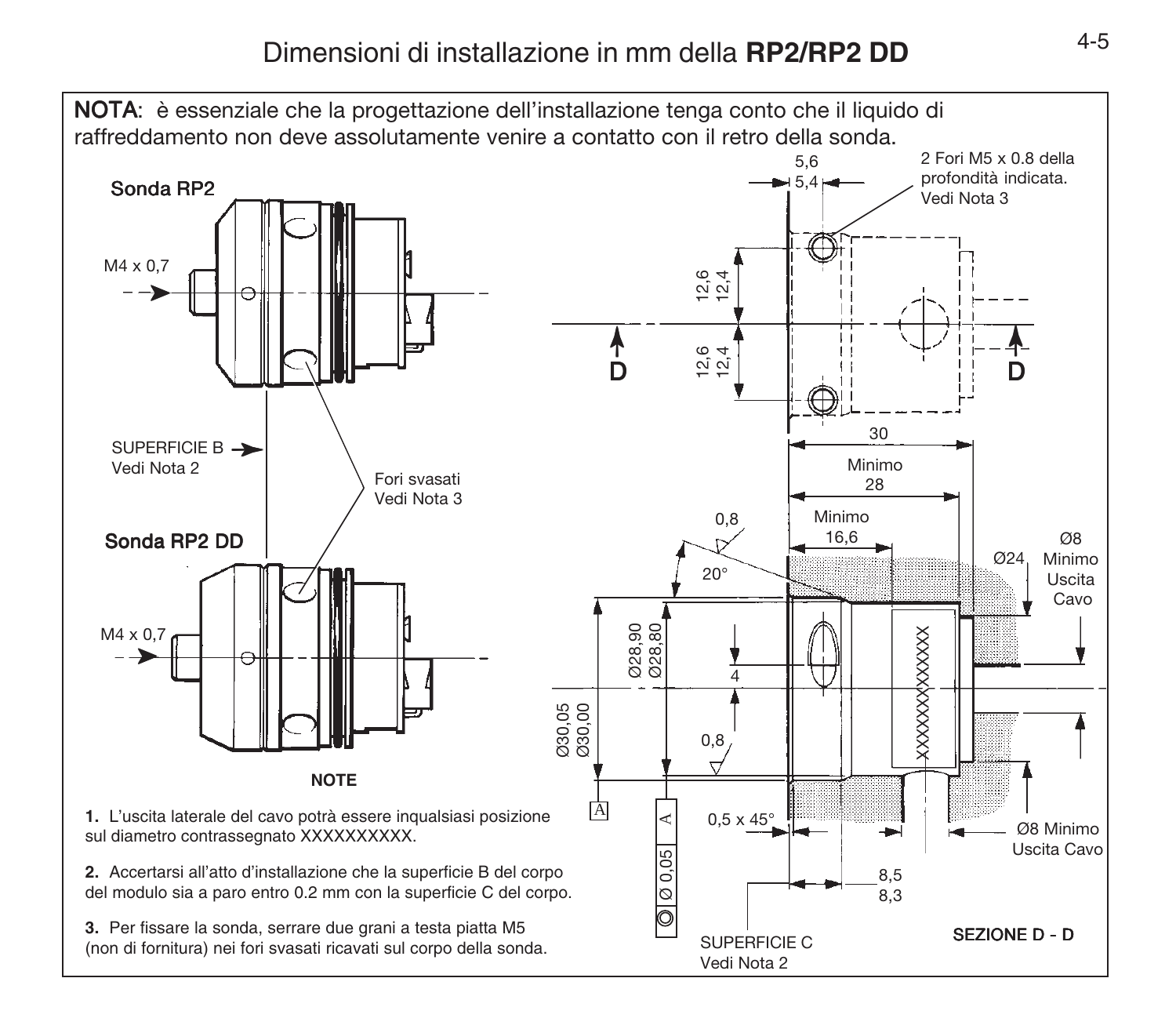# **SPECIFICHE RP1/RP2**

# **SPECIFICHE**

| Applicazione Primaria                      | Regolazione utensile                                                                                   |
|--------------------------------------------|--------------------------------------------------------------------------------------------------------|
| Direzioni di rilevamento                   | a 5 vie                                                                                                |
| Ripetibilità (2 $\sigma$ )                 | 1.0 µm (con stilo da 35 mm a<br>480 mm/min)                                                            |
| Sovracorsa stilo                           | 12.5° su X e Y<br>$4 \text{ mm}$ su $Z$                                                                |
| <b>XY</b><br>Forza di scatto stilo<br>Z    | Massimo 125 g in direzione di<br>forza elevata,<br>minimo 70 g in direzione di forza<br>bassa<br>610 g |
| Temperatura<br>Di esercizio<br>Di deposito | da 5 $\mathrm{^{\circ}C}$ a 60 $\mathrm{^{\circ}C}$<br>da -13 °C a +70 °C                              |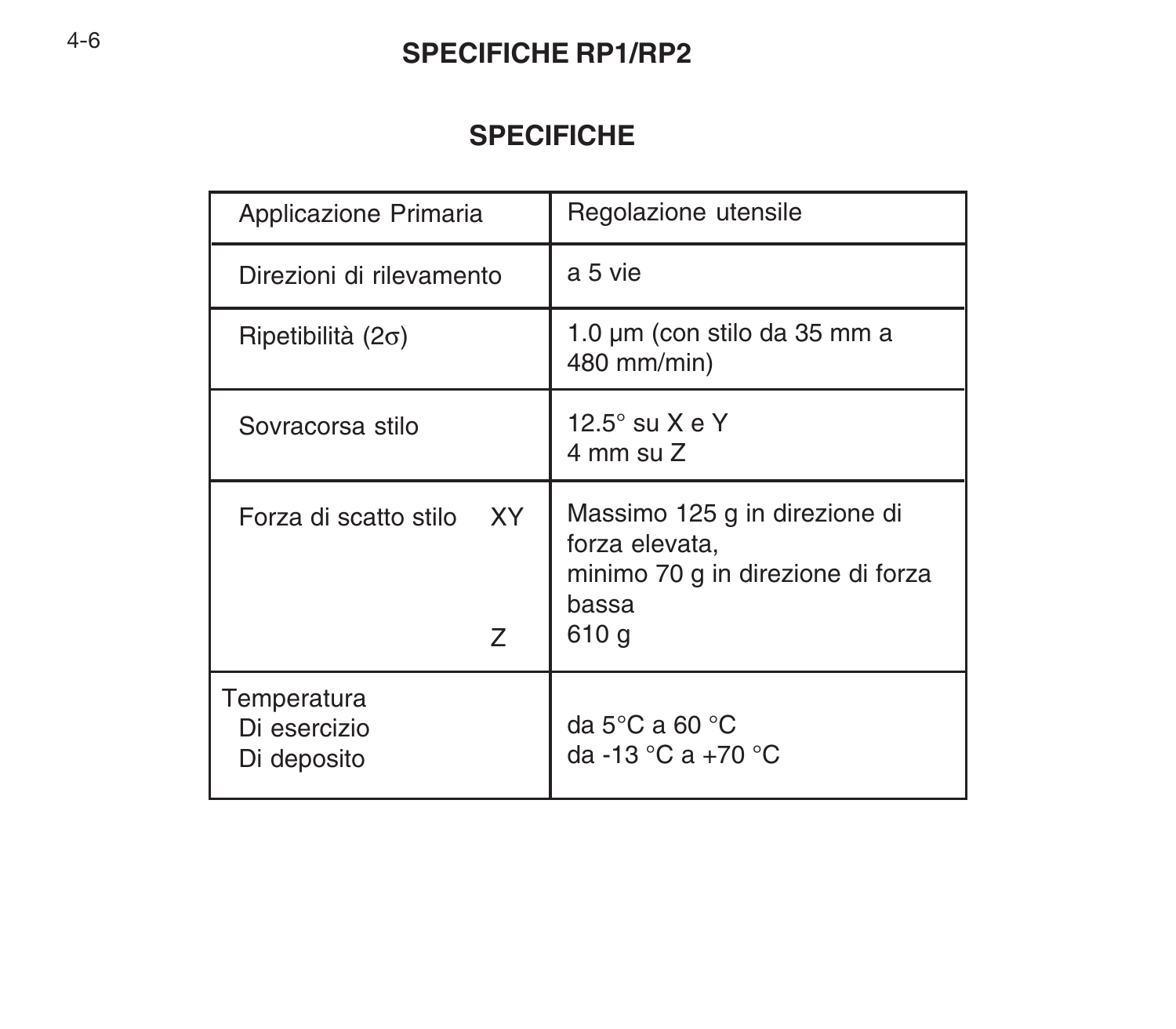#### **SICUREZZA**

**L'installazione della sonda RP1/RP2 dovrà essere effettuata da un tecnico specializzato e che si attenga alle precauzioni necessarie. Prima di procedere all'installazione, accertarsi che la macchina sia in condizioni di sicurezza, che la tensione sia staccata (OFF) e che l'alimentazione all'interfaccia MI 8 sia staccata.**

Il collegamento alla RP2 è effettuato tramite un connettore femmina a 2 vie (di fornitura), che è anche disponibile come ricambio dalla Renishaw oppure direttamente da Harwin Connectors.

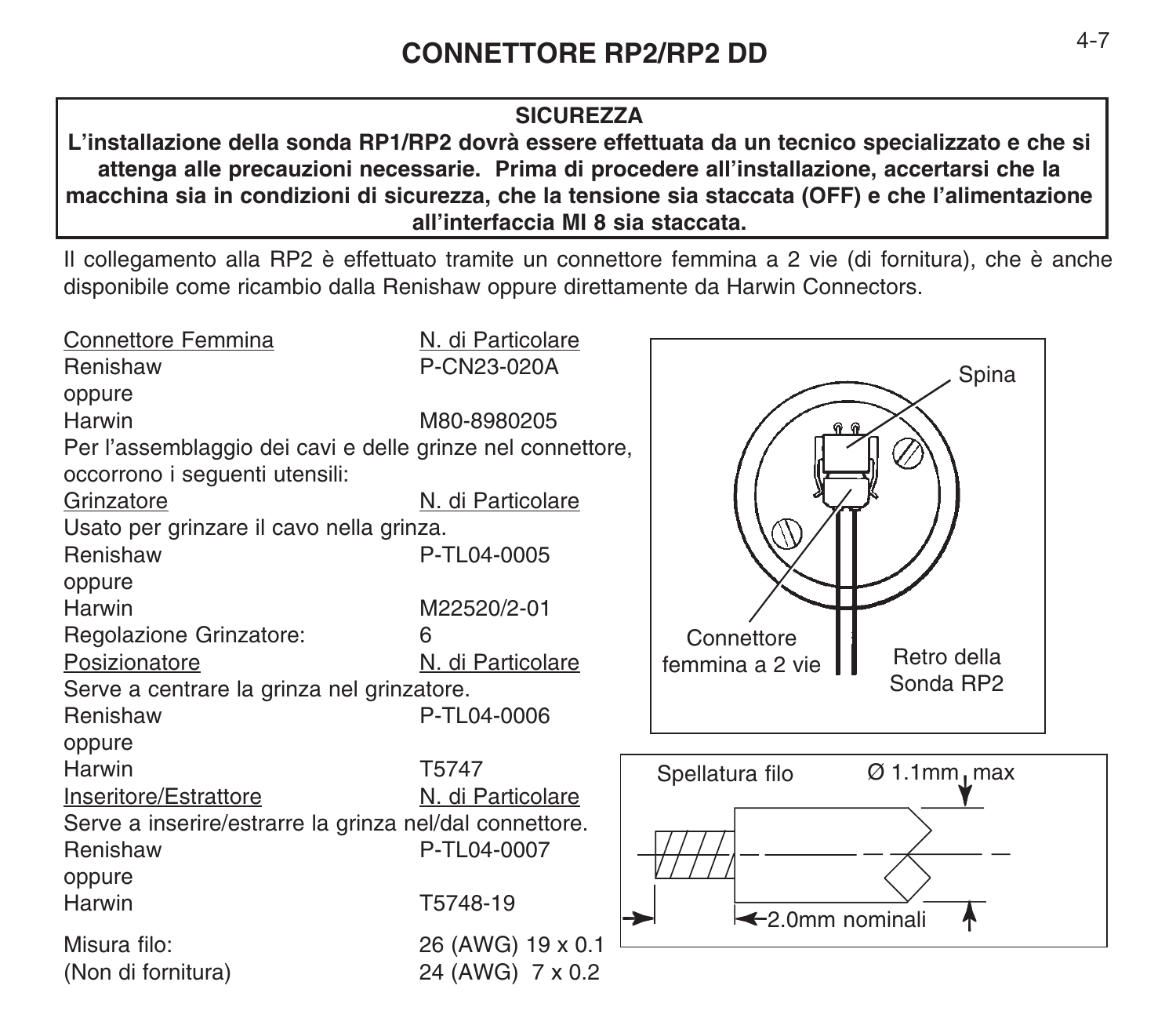# **MESSA A TERRA ELETTRICO RP1/RP2**

# **MESSA A TERRA ELETTRICO**

La sonda RP1/RP2 si presta a due metodi di protezione da IEM. Per la scelta occorre tener conto del tipo di cablaggio della macchina e del circuito di massa.

1. La messa a terra sul corpo della sonda (cioè con la disposizione di montaggio OEM), in cui il corpo della sonda è collegato elettricamente alla massa della macchina.



La messa a terra viene effettuata mediante le viti di montaggio della sonda. La schermatura NON DEVE terminare alla sonda.

2. La messa a terra mediante un cavo schermato fornito dal tecnico di installazione, in cui il corpo della sonda non è collegato elettricamente alla massa della macchina.



La messa a terra viene effettuata facendo terminare la schermatura al foro filettato M2 situato sul retro del modello RP1, oppure facendo terminare la schermatura sulla vite svasata M2 del modello RP2.

4-8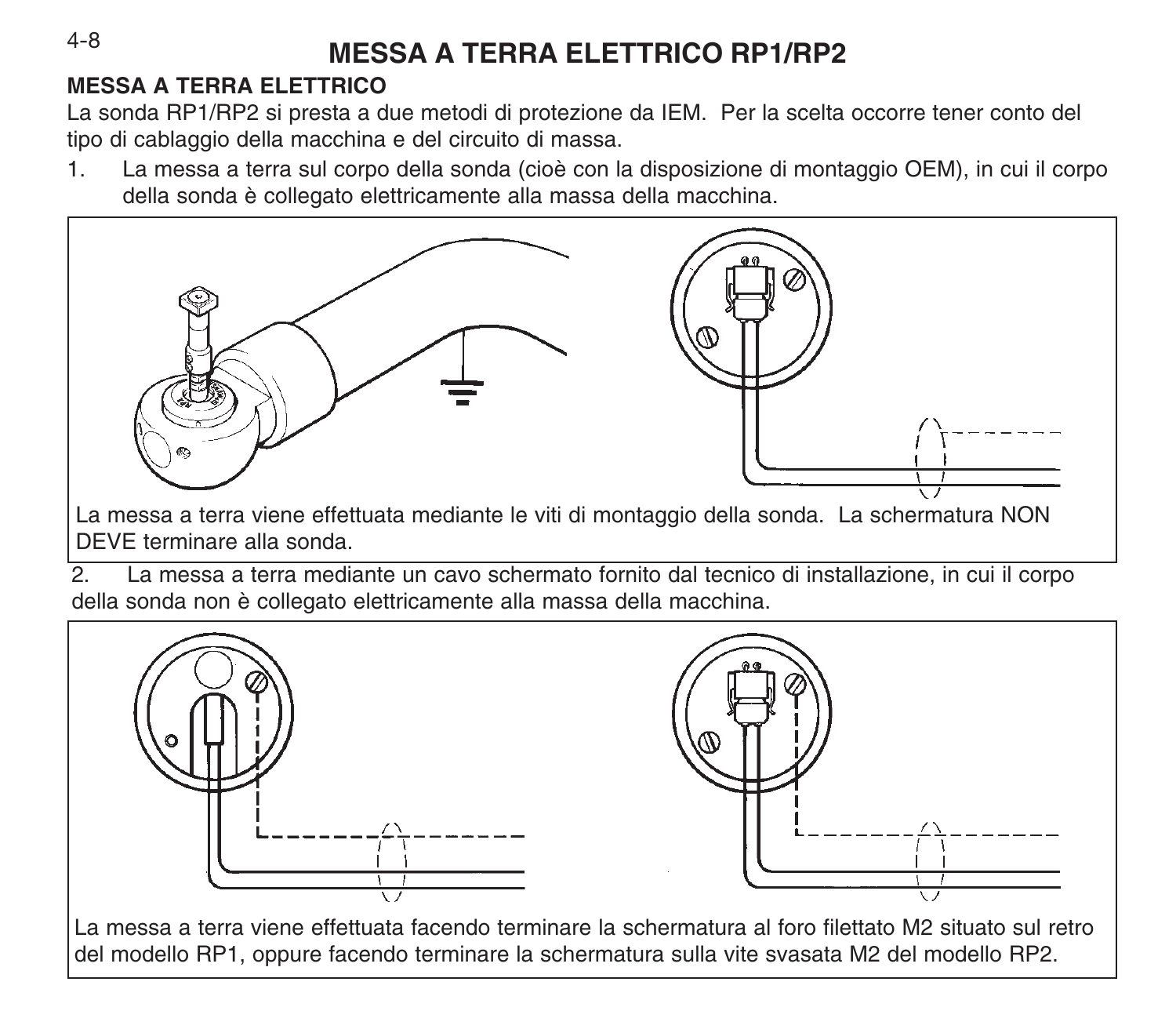# **INTERFACCIA MI 8** 4-9

L'interfaccia MI 8 elabora gli impulsi emessi dalla sonda e li trasforma in output a Relè a Stato Solido (SSR) senza tensione, per trasmissione al controllo macchina a CN. L'Interfaccia MI 8 è descritto in dettaglio nel Manuale d'Uso MI 8, Numero di Particolare H-2000-5015.

Le informazioni riportate a seguito potranno essere utili all'utente all'atto dei collegamenti elettrici. Si consiglia di installare l'MI 8 entro l'armadietto dei comandi della macchina utensile. E' disponibile anche una versione dell'MI 8 adatta al montaggio su rotaia DIN.

#### **DATI TECNICI**

| Alimentazione elettrica                      | da 15 V a 30 V massimo.                                                                                                                                                                                                                                                 |  |  |
|----------------------------------------------|-------------------------------------------------------------------------------------------------------------------------------------------------------------------------------------------------------------------------------------------------------------------------|--|--|
| Alimentazione elettrica<br>(Con ondulazione) | da 16.5 V a 28.5 V CC con ondulazione a 3 V picco-picco a 100Hz.                                                                                                                                                                                                        |  |  |
| Corrente di alimentazione                    | nominale a 50 mA.                                                                                                                                                                                                                                                       |  |  |
| Protezione                                   | fusibile (F1) anti sovracorrente a 80 mA (T).                                                                                                                                                                                                                           |  |  |
| Input sonda                                  | Normalmente chiuso. Aperto allo scatto.                                                                                                                                                                                                                                 |  |  |
| Output MI 8                                  | Senza tensione - Relè a Stato Solido (SSR)<br>Normalmente aperto (N/O) o Normalmente chiuso (N/C).<br>Selezione a interruttore SW1.<br>Corrente massima picco 50 mA.<br>Tensione massima picco ±50 V.                                                                   |  |  |
| Input di inibizione                          | Mettendo a corto circuito i terminali B1 e B2 (meno di 100 Ohm)<br>si forza l'output in posizione di assestamento, qualsiasi sia la<br>situazione reale della sonda. Aprendo il contatto tra i terminali<br>B1 e B2 (oltre 50 K Ohm) elimina la funzione di inibizione. |  |  |
| LED a distanza<br>(opzionale)                | Corrente nominale 10mA. Collegamento tra i terminali B3 e B4.<br>(Il Led dovrà essere situato dove sia visibiledall'operatore).                                                                                                                                         |  |  |
| Temperatura                                  | di deposito<br>da -10 °C a +70 °C.<br>di esercizio<br>da 5 $^{\circ}$ C a 50 $^{\circ}$ C.                                                                                                                                                                              |  |  |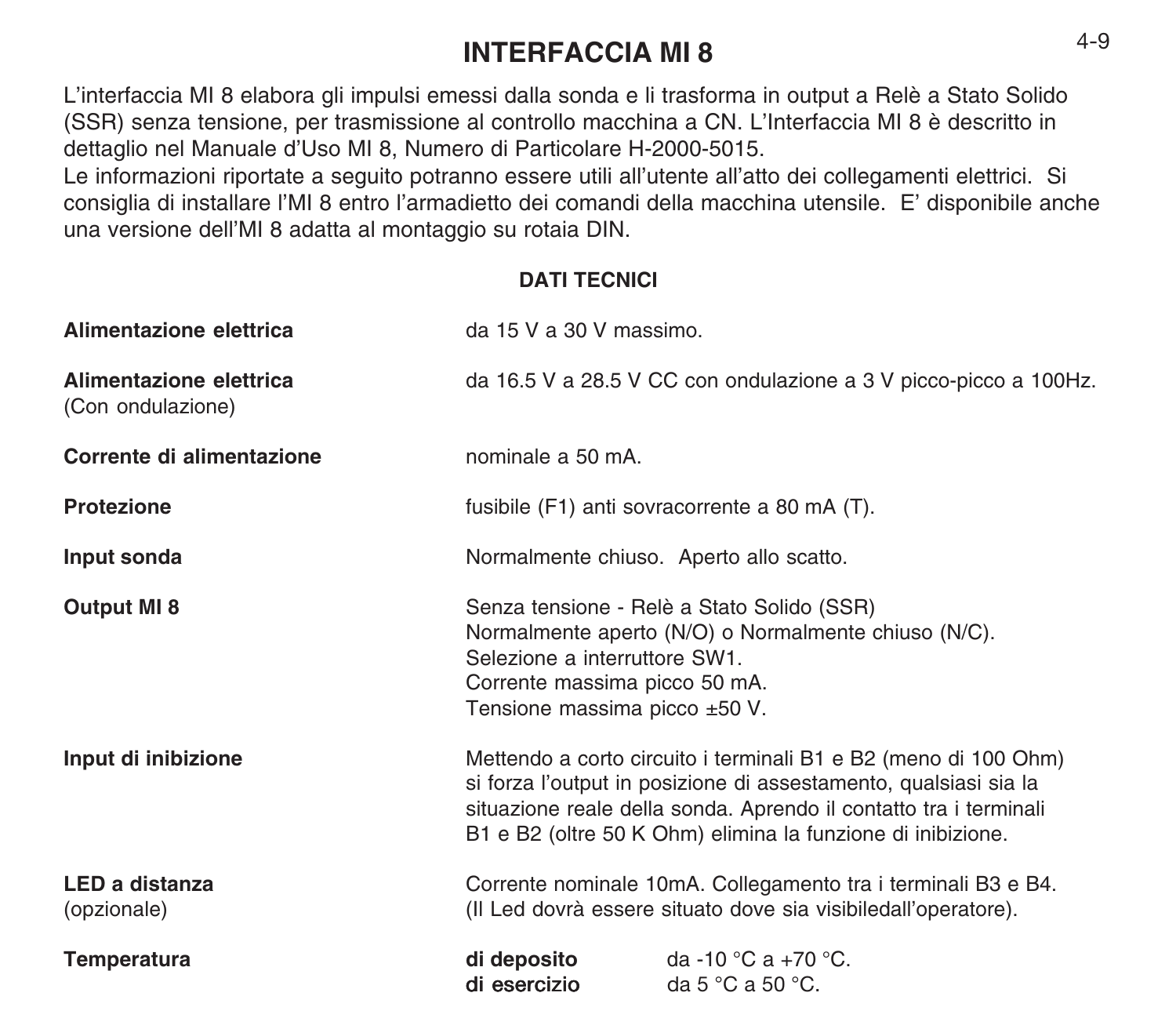# **INTERFACCIA MI 8**

## **SICUREZZA**

**Prima di procedere all'installazione, accertarsi che la macchina sia in condizioni di sicurezza e che la tensione sia staccata (OFF).**

# **INSTALLAZIONE**

Per l'installazione dell'Interfaccia MI 8, attenersi alle regole consuete che si applicano alle apparecchiature elettroniche (vale a dire, posizionare il complessivo a distanza da fonti di interferenza quali motori trifase e regolatori di motori elettrici).

# $C$ **ABI**

- Per RP1: Ø massimo conduttore 2,5 mm Lunghezza massima consentita 30 m.
- Per RP2: Conduttore 26 (AWG) 19 x 0.1 oppure 24 (AWG) 7 x 0.2

| apparecchiature elettroniche (vale a dire, posizionare<br>il complessivo a distanza da fonti di interferenza<br>quali motori trifase e regolatori di motori elettrici).<br><b>CABLAGGIO - DA SONDA A MI 8</b><br>Usare cavo schermato a due conduttori.<br>Per RP1: Ø massimo conduttore 2,5 mm<br>Lunghezza massima consentita 30 m.<br>Per RP2:<br>Conduttore 26 (AWG) 19 x 0.1<br>oppure 24 (AWG) $7 \times 0.2$<br>$\varnothing$ massimo isolamento 1.1 mm<br>Lunghezza massima consentita 30 m. |                                                                                    |                                                                                         |                             | $\bigcirc$<br>RENISHAW.<br>花式<br><b>PROBE INTERFACE</b><br><b>M18</b><br>OUTPUT ON N/C<br>◎<br>O | $\frac{1}{\sqrt{2}}$<br><b>国王</b><br><b>PROBE OSTATUS</b><br>e eo |
|------------------------------------------------------------------------------------------------------------------------------------------------------------------------------------------------------------------------------------------------------------------------------------------------------------------------------------------------------------------------------------------------------------------------------------------------------------------------------------------------------|------------------------------------------------------------------------------------|-----------------------------------------------------------------------------------------|-----------------------------|--------------------------------------------------------------------------------------------------|-------------------------------------------------------------------|
|                                                                                                                                                                                                                                                                                                                                                                                                                                                                                                      | <b>INPUT DA SONDA A MI 8</b>                                                       |                                                                                         |                             | <b>OUTPUT MI 8 A CONTROLLO MACCHINA A CN</b>                                                     |                                                                   |
| <b>Pin</b>                                                                                                                                                                                                                                                                                                                                                                                                                                                                                           | <b>Descrizione</b>                                                                 | Osservazioni                                                                            | Pin                         | <b>Descrizione</b>                                                                               | Osservazioni                                                      |
| A1<br>A2<br>A3                                                                                                                                                                                                                                                                                                                                                                                                                                                                                       | <b>INPUT SONDA</b><br><b>INPUT SONDA</b><br><b>ALIMENTAZIONE</b><br><b>SCHERMO</b> | Flottante rispetto a 0V B1<br>Flottante rispetto a 0V B2<br>Collegare a cavo<br>schermo | B <sub>3</sub><br>B4        | <b>INIBIZIONE</b><br>INIBIZIONE 0V<br><b>LED ESTERNO</b><br><b>LED ESTERNO</b>                   | Funzione inibita (attivo alto)<br>$+ve$<br>$-ve$                  |
| A4<br>A5<br>A6                                                                                                                                                                                                                                                                                                                                                                                                                                                                                       | <b>ALIMENTAZIONE</b><br><b>SCHERMO</b><br>ALIMENTAZIONE OV OV                      | Collegare a massa<br>macchina<br>ALIMENTAZIONE +ve Positivo +15 a 30V CCB7              | <b>B5</b><br>B <sub>6</sub> | <b>SCHERMO</b><br><b>OUTPUT</b><br><b>OUTPUT</b>                                                 | Schermi cavo<br>SSR senza tensione                                |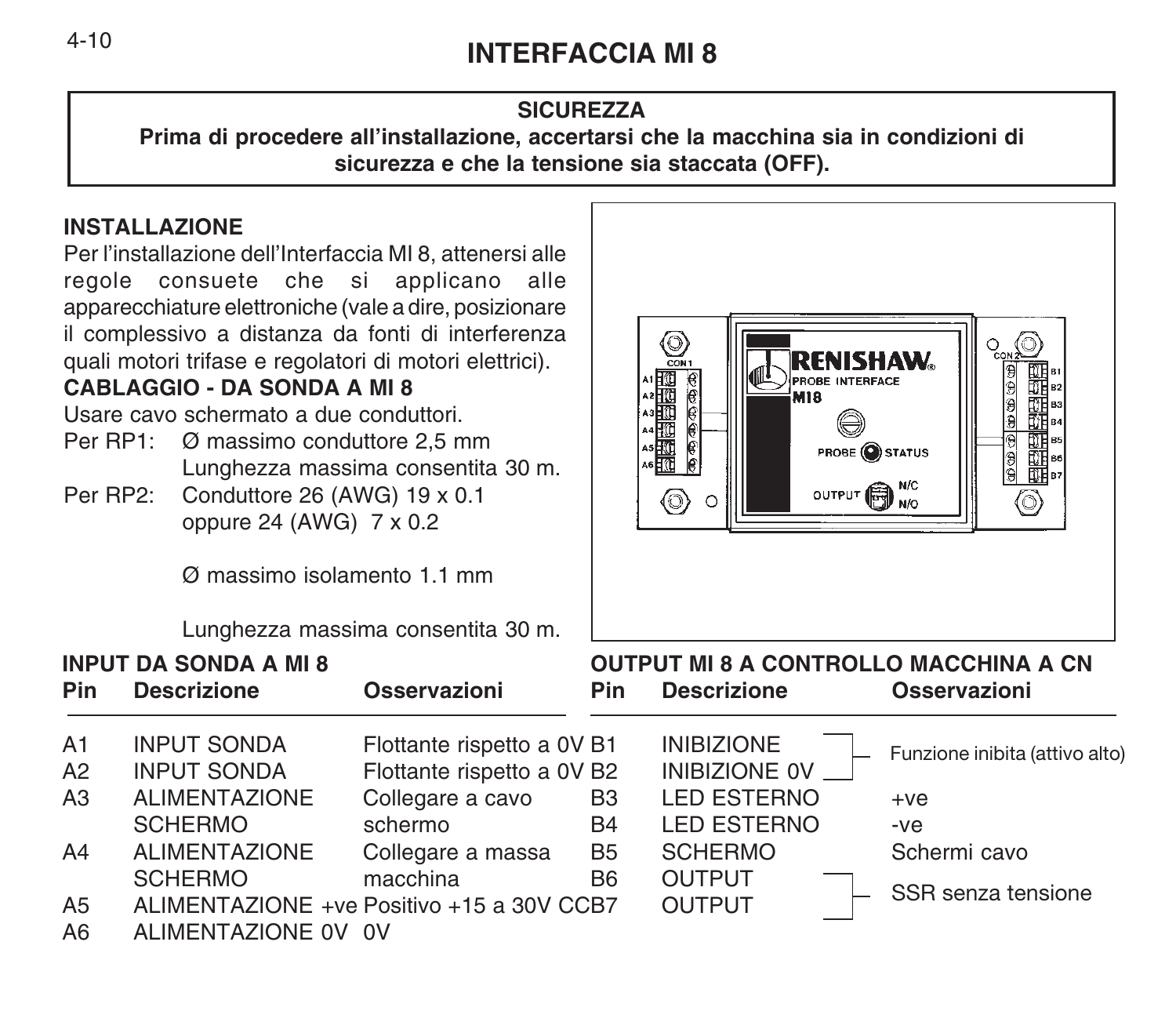# **REVISIONE E MANUTENZIONE RP1/RP2**

# **REVISIONE**

L'intervento dell'utente sarà limitato alle operazioni descritte nel presente manuale. Ulteriori interventi di smontaggio e di riparazione delle apparecchiature Renishaw sono operazioni specializzate e come tali riservate ai Centri di Assistenza Specializzati Renishaw.

Attrezzature che necessitino riparazioni, revisione o qualsiasi intervento durante il periodo di garanzia, dovranno essere rese al Vostro fornitore.

## **MANUTENZIONE**

#### **La sonda è uno strumento di precisione che bisogna trattare con molta attenzione. Verificare che sia ben fissata sulla sede di montaggio.**

La sonda richiede pochissima attenzione ed è costruita in modo da costituire parte integrale e fissa dei centri di lavorazione a CN, ove sarà esposta a limaia calda e liquido di raffreddamento.

- 1. Evitare l'accumulo di scorie attorno alla sonda.
- 2. Mantenere la pulizia dei collegamenti elettrici.
- 3. Il meccanismo delle sonde RP1/RP2 è protetto da una palpebra metallica all'esterno e da un diaframma flessibile all'interno.
- 4. Il meccanismo delle sonde RP1 DD/RP2 DD è protetto da un diaframma flessibile sia all'interno che all'esterno. Per pulire il diaframma esterno basta togliere il coperchio della sonda e lavarlo con liquido di raffreddamento pulito. Quando il diaframma esterno presenta segni di danni, sarà necessario esaminare il diaframma interno. Esaminare comunque il diaframma interno una volta al mese. Se fosse bucato o presenta segni di danni, inviare la sonda al Vostro fornitore per farla riparare. La frequenza di controllo del diaframma dovrà essere adattata all'esperienza.



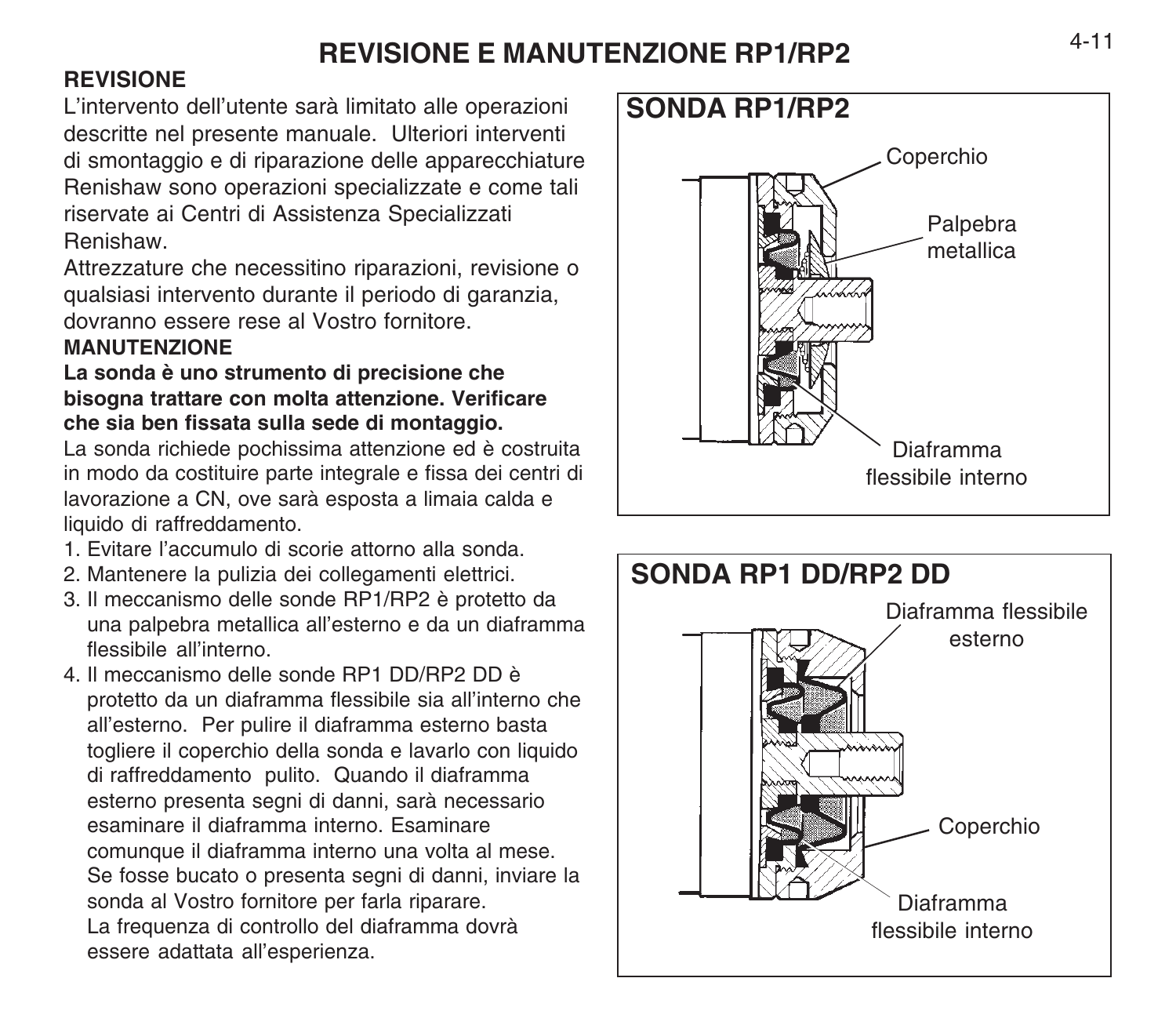#### 4-12

# **MANUTENZIONE DEL DIAFRAMMA**

#### **CONTROLLO DEL DIAFRAMMA FLESSIBILE INTERNO**

- 1. Togliere lo stilo.
- 2. Con una chiave a 'C' togliere il coperchio della sonda.
- 3. Sulla sonda RP1/RP2: togliere la palpebra metallica e la molla per potere accedere al diaframma flessibile interno.

Sulla sonda RP1 DD/RP2 DD: togliere il diaframma esterno sollevandolo dal corpo della sonda per poter accedere al diaframma flessibile interno.

- 4. Lavare la sonda con liquido di raffreddamento pulito (NON USARE utensili appuntiti per togliere la limaia).
- 5. Esaminare attentamente il diaframma interno e accertarsi che non sia forato o danneggiato. Se presenta segni di danni inviare la sonda al fornitore per farla riparare.

# ASSEMBLAGGIO DELLA SONDA

- 1. RP1/RP2: montare la molla e la palpebra metallica.
- 2. RP1 DD/RP2 DD: riporre il diaframma esterno.
- 3. Riporre il coperchio. Serrare con la chiave a 'C'.
- 4. Riporre lo stilo.

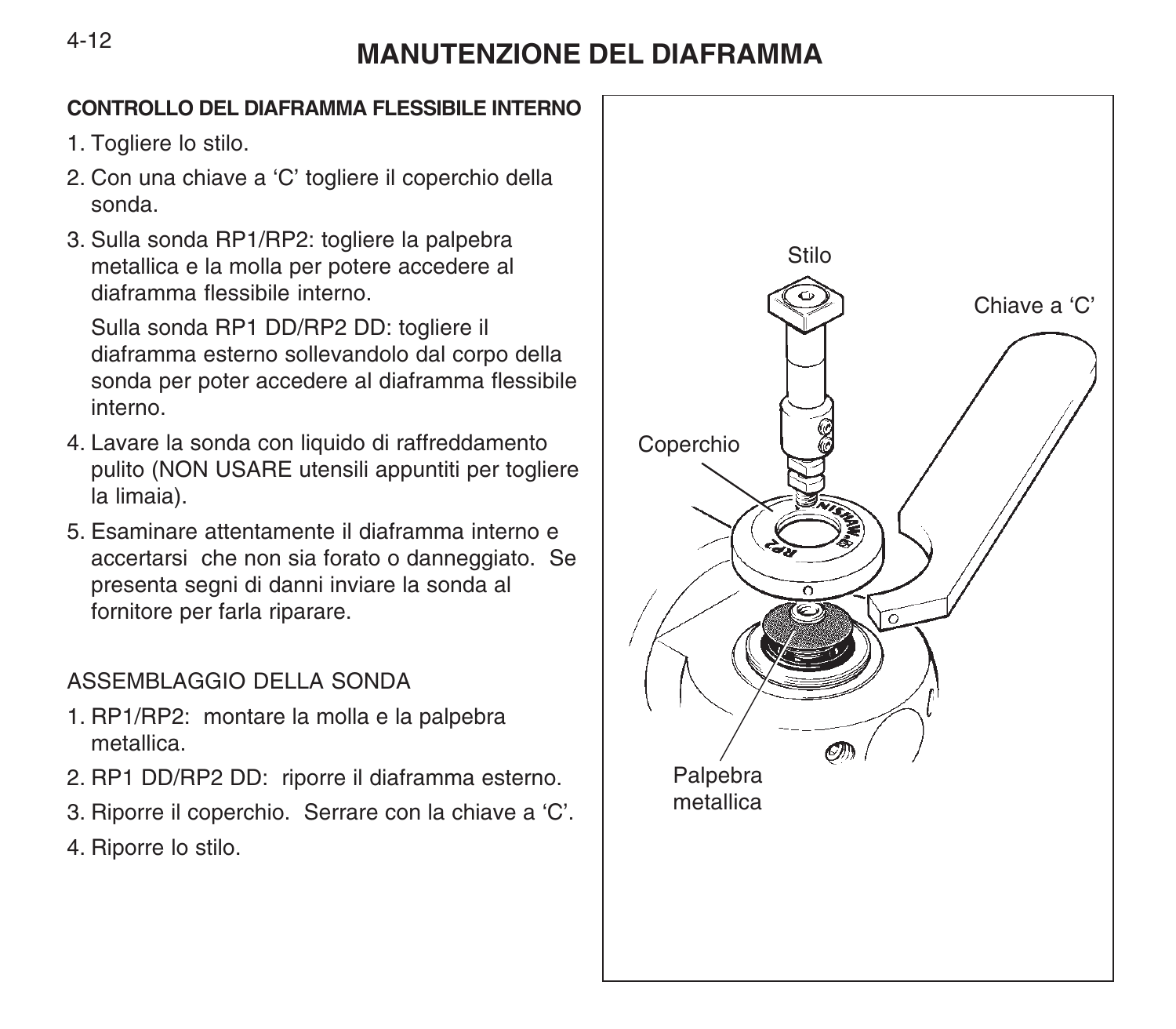# **ELENCO COMPONENTI** 4-13

| <b>Tipo</b>                   | N. di Particolare | <b>Descrizione</b>                                                                   |
|-------------------------------|-------------------|--------------------------------------------------------------------------------------|
| Kit per Sonda RP1             | A-2154-0007       | Sonda RP1 con chiave a 'C' e attrezzi (TK1).                                         |
| Kit per Sonda RP1<br>DD       | A-2154-0008       | Sonda RP1 DD con chiave a 'C' e attrezzi (TK1).                                      |
| Kit per Sonda RP2             | A-2116-0149       | Sonda RP2 con Connettore Femmina a 2 vie, chiave a 'C'<br>e attrezzi (TK1).          |
| Kit per Sonda RP2<br>DD       | A-2116-0150       | Sonda RP2 DD con Connettore Femmina a 2 vie, chiave a<br>'C' e attrezzi (TK1).       |
| Diaframma esterno             | M-2063-7606       | Diaframma di ricambio per sonda RP1 DD/RP2 DD.                                       |
| Connettore femmina<br>a 2 vie | P-CN23-020A       | Connettore di ricambio per RP2/RP2 DD.                                               |
| Chiave a 'C'                  | A-2116-0153       | Chiave di ricambio per asporto coperchio sonda.                                      |
| Grinzatore                    | P-TL04-0005       | Attrezzi di assemblaggio connettore femmina P-CN23-020A.                             |
| Posizionatore                 | P-TL04-0006       | Attrezzi di assemblaggio connettore femmina P-CN23-020A.                             |
| Inseritore/Estrattore         | P-TL04-0007       | Attrezzi di assemblaggio connettore femmina P-CN23-<br>020A.                         |
| MI 8                          | A-2037-0010       | Interfaccia MI 8 con prigionieri di montaggio M4, dadi e<br>quattro piedini adesivi. |
| IMI 8/DIN                     | A-2037-0020       | Interfaccia MI 8 con montaggio su rotaia DIN.                                        |